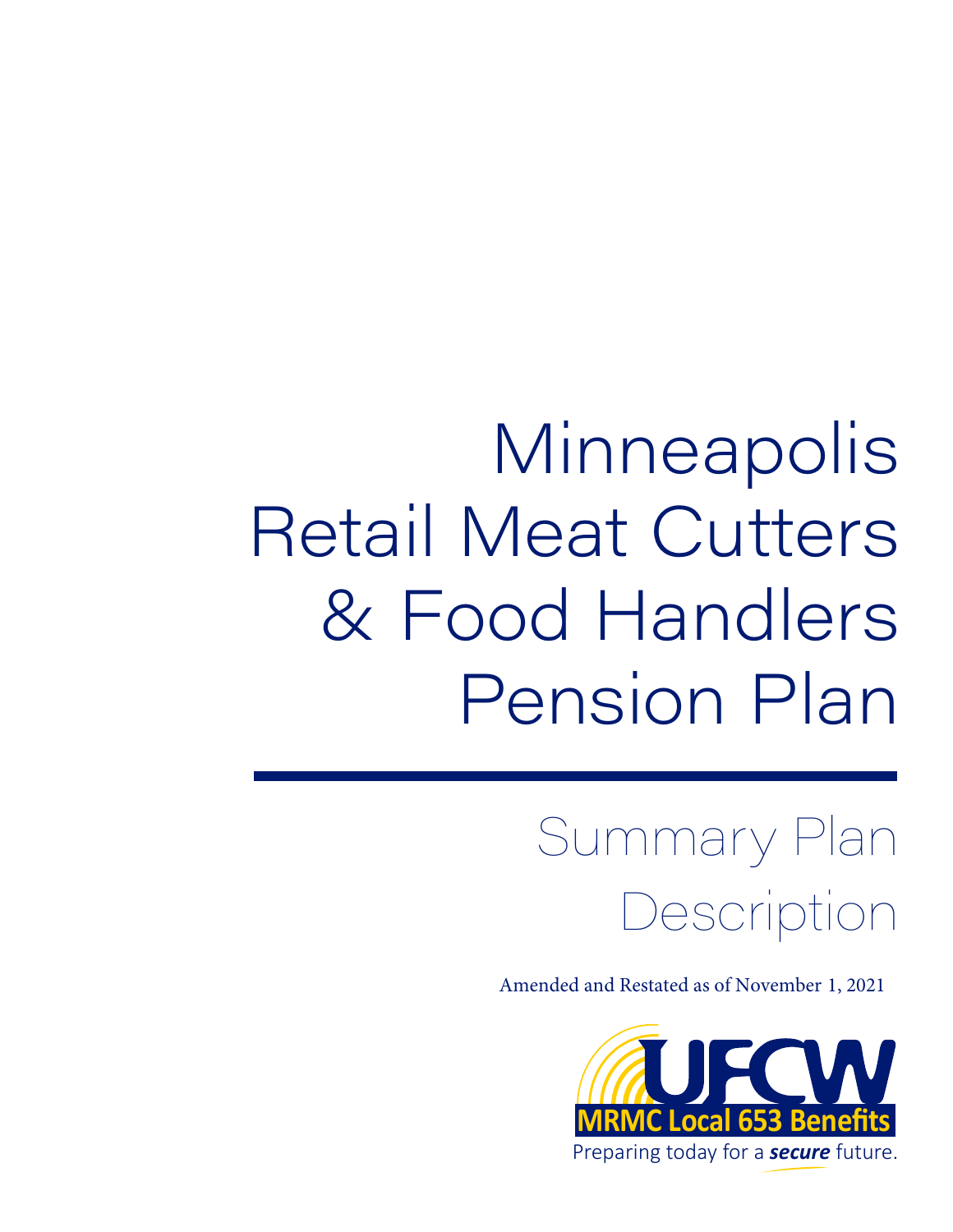#### **MINNEAPOLIS RETAIL MEAT CUTTERS AND FOOD HANDLERS PENSION PLAN**

▀▀▀▀▀▀▀▀▀▀▀▀▀▀▀▀▀▀▀▀▀▀▀▀▀▀▀▀▀

**SUMMARY PLAN DESCRIPTION**

**UPDATED AS OF NOVEMBER 1, 2021**

▀▀▀▀▀▀▀▀▀▀▀▀▀▀▀▀▀▀▀▀▀▀▀▀▀▀▀▀▀▀▀▀▀▀▀▀▀▀▀▀▀▀▀▀▀▀▀▀▀▀▀▀▀▀▀▀▀▀▀▀▀▀▀▀▀▀▀▀▀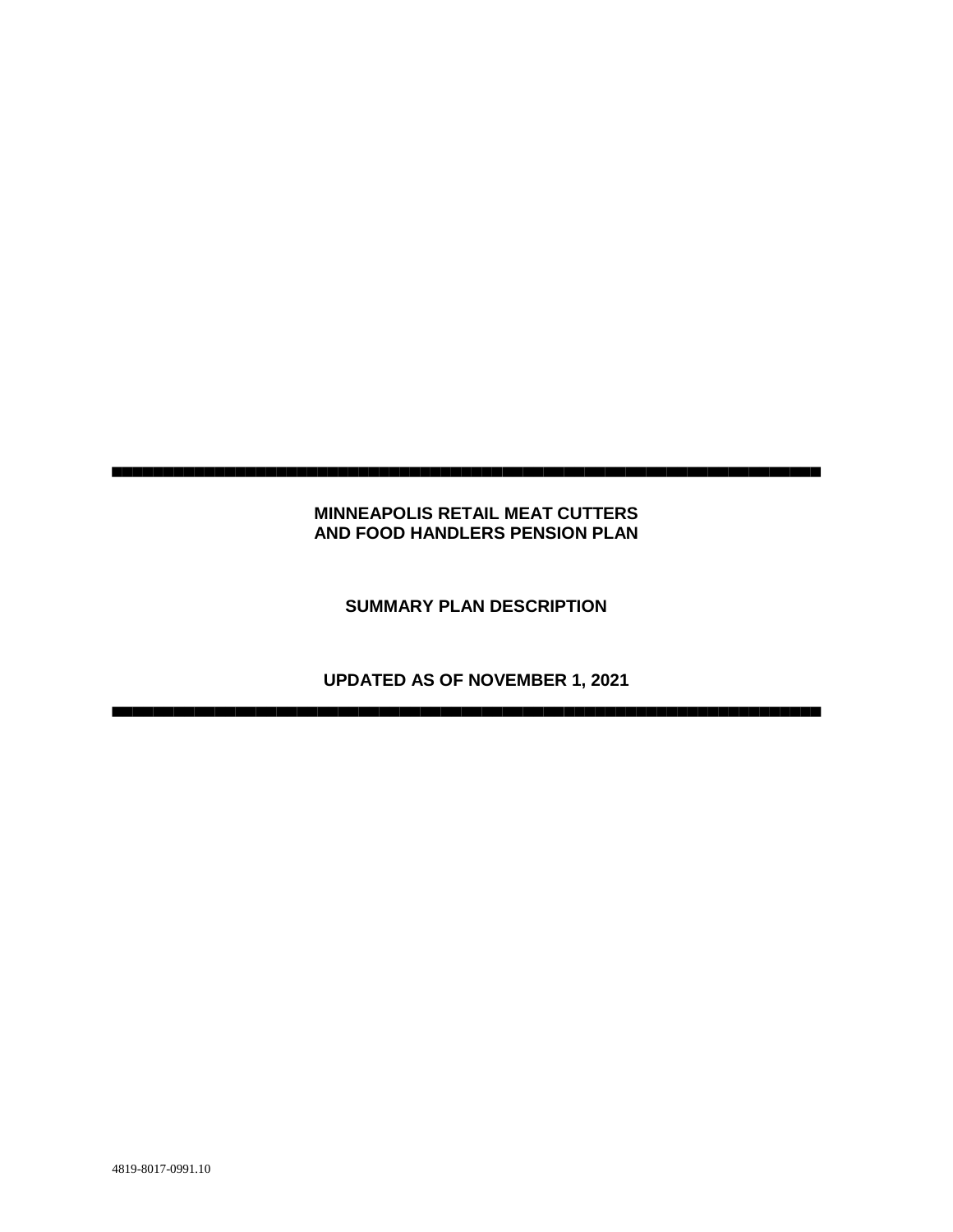#### **MINNEAPOLIS RETAIL MEAT CUTTERS AND FOOD HANDLERS PENSION PLAN**

#### **To All Employees:**

We all look forward to retirement and having more time to pursue our interests. But preparing for retirement takes years of careful financial planning and sound investment decisions.

The Minneapolis Retail Meat Cutters and Food Handlers Pension Plan (this "Plan") was designed to provide you with a solid foundation on which you can build your retirement income. You will receive a monthly benefit if you retire or leave Covered Service after qualifying for a benefit. Generally, the more service you have, the more the Plan will pay. The Plan also pays benefits if you are disabled or if you die before retirement. Those benefits depend on your age, marital status, and length of service.

Although the Plan is closed to new participants and additional benefit accruals have ceased, the Trustees continue to administer the Plan for the purpose of providing accrued benefits to eligible Participants and Beneficiaries. If you are a Participant with accrued Plan benefits, this Summary Plan Description ("Summary") describes your Plan retirement benefits and explains how the Plan works in terms that are easy to understand. It is based on official legal documents, such as the Plan Document and the Trust Agreement. All Trustee actions amending your Plan effective through November 1, 2021 are incorporated. Every attempt has been made to accurately summarize these legal documents, however, if inconsistencies between this Summary and the legal documents governing the Plan arise, the legal documents will always govern.

Because your retirement benefits are one of the most important aspects of your financial planning, we encourage you to take the time to read this entire Summary booklet and understand your Plan. Have your family and/or Beneficiaries read this Summary as well, so they are aware of your retirement benefits and any benefits they may be entitled to receive after your death. After you have read this Summary, please keep it in a safe place for future reference.

If you have any questions about your retirement benefits, please contact the Fund Office for assistance. The Fund Office can give you the most current, accurate information available about your benefits. You can find the Fund Office's contact information on the next page.

Yours sincerely,

The Board of Trustees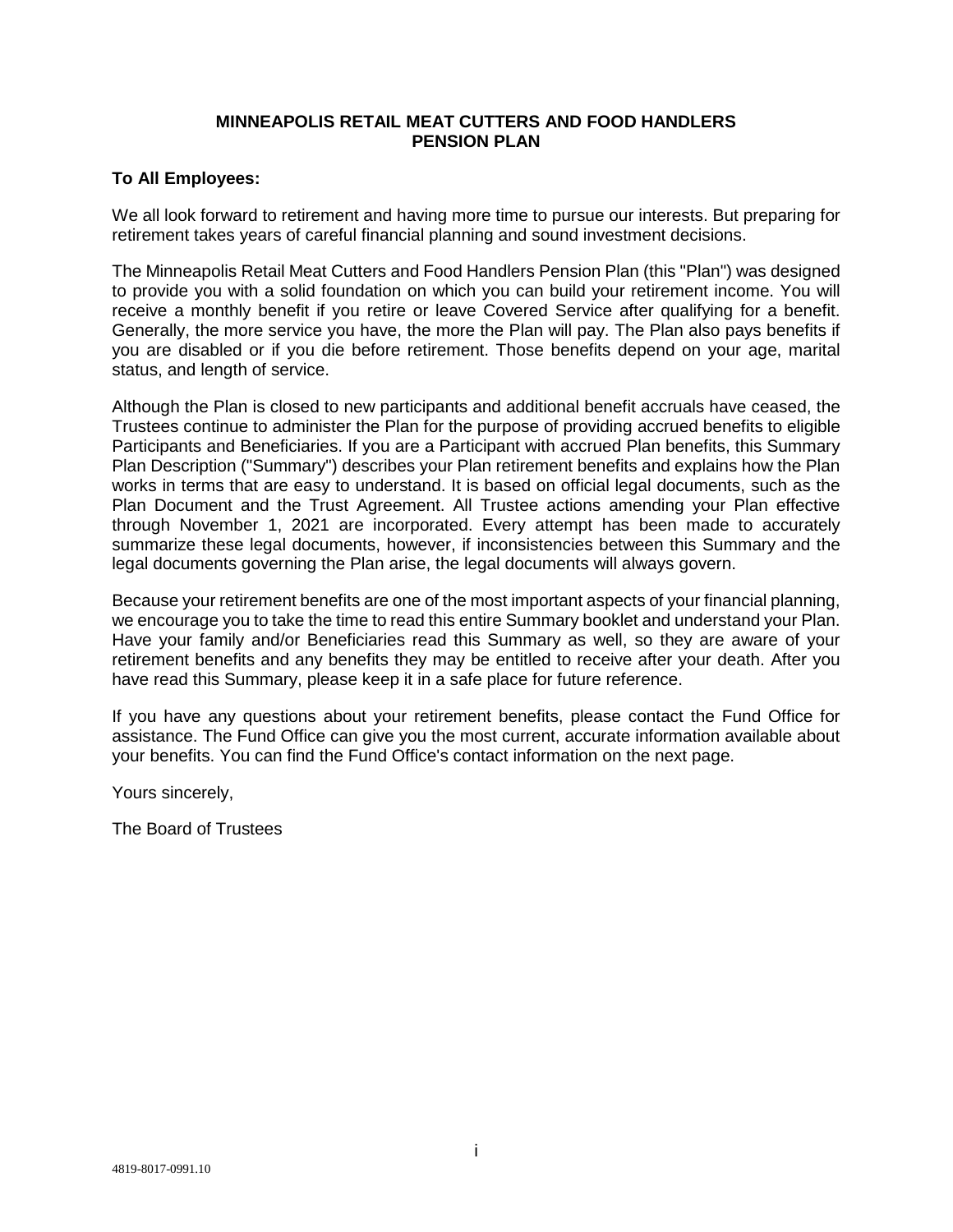#### **BOARD OF TRUSTEES**

Matthew Utecht, Chairman UFCW Local #663 6160 Summit Drive North, Suite 600 Brooklyn Center, MN 55430

David Blitzstein Blitzstein Consulting, LLC c/o UFCW Local #663 6160 Summit Drive North, Suite 600 Brooklyn Center, MN 55430

Paul Crandall UFCW Local #663 6160 Summit Drive North, Suite 600 Brooklyn Center, MN 55430

Jim Schommer UFCW Local #663 6160 Summit Drive North, Suite 600 Brooklyn Center, MN 55430

Rena Wong, Alternate UFCW Local #663 6160 Summit Drive North, Suite 600 Brooklyn Center, MN 55430

Wilson-McShane Corporation 3001 Metro Drive, Suite 500 Bloomington, MN 55425 Phone: (952) 851-5797 or Toll free: (844) 468-5917 Fax: (952) 851-3566 Monday-Friday 8 a.m. to 5 p.m.

Eric Baertsch Legacy Professionals 6800 France Avenue South, Suite 550 Edina, MN 55435

#### **Union Trustees Employer Trustees**

William Seehafer, Secretary Management Guidance, LLP 1270 Northland Drive, Suite 150 St. Paul, MN 55120

Jim Almsted Almsted Enterprises, Inc. 4200 Douglas Drive Crystal, MN 55422

Laura Daly Cub Foods 421 South Third Street Stillwater, MN 55082

Devon Hart UNFI 250 E Parkcenter Boulevard Boise, ID 83706

#### **Fund Office Fund Consultant**

Robert Kurak Segal Consulting 7701 France Avenue, Suite 225 Edina, MN 55435

#### **Auditor Fund Counsel**

Cindy Davis Kutak Rock LLP 60 South 6th Street, Suite 3400 Minneapolis, MN 55402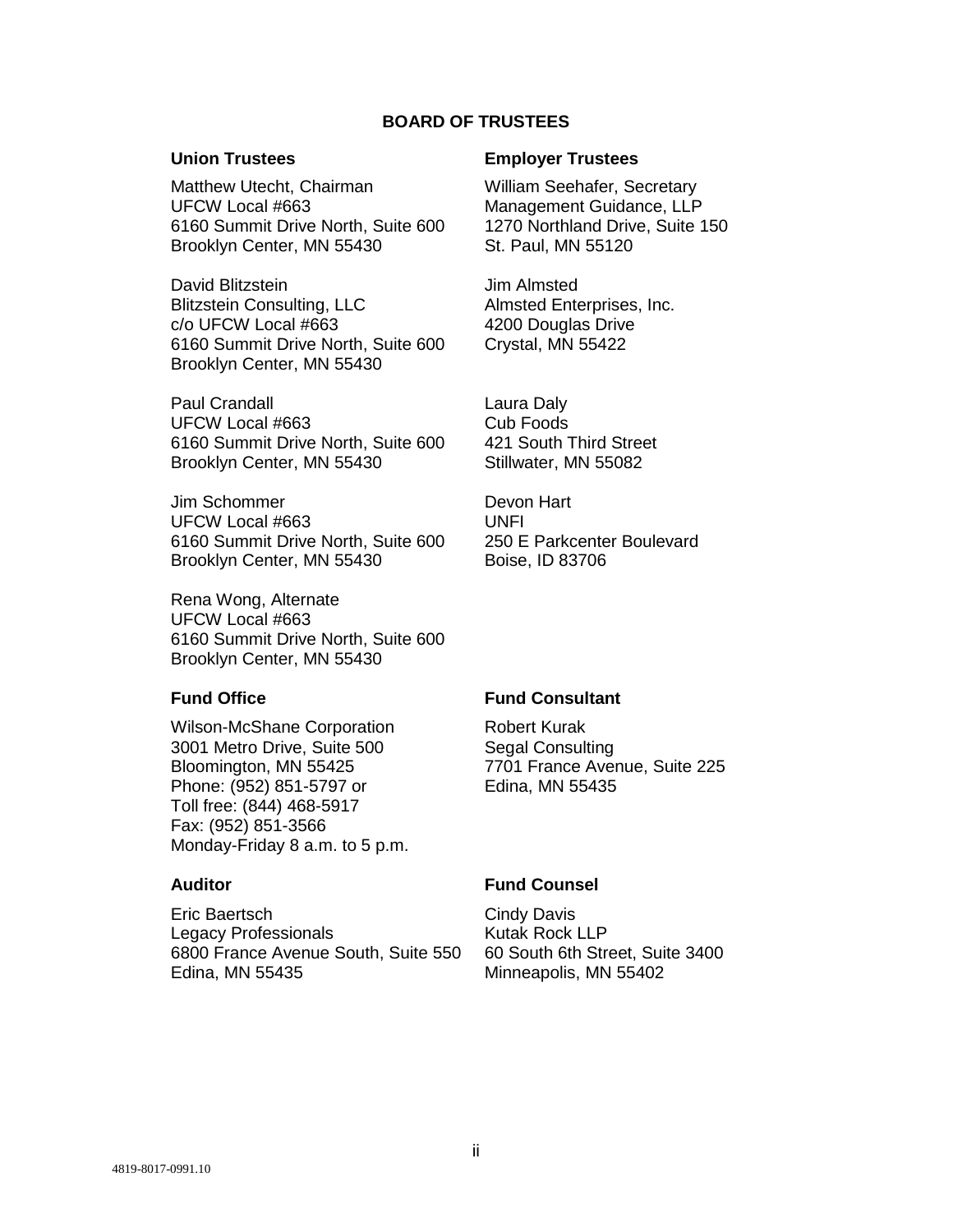## **TABLE OF CONTENTS**

## Page

#### **SECTION 1 DEFINITIONS**

| 1.1.  |  |
|-------|--|
| 1.2.  |  |
| 1.3.  |  |
| 1.4.  |  |
| 1.5.  |  |
| 1.6.  |  |
| 1.7.  |  |
| 1.8.  |  |
| 1.9.  |  |
| 1.10. |  |
| 1.11. |  |
| 1.12. |  |
| 1.13. |  |
| 1.14. |  |
| 1.15. |  |
| 1.16. |  |
| 1.17. |  |
| 1.18. |  |
| 1.19. |  |
| 1.20. |  |
| 1.21. |  |
| 1.22. |  |
| 1.23. |  |
| 1.24. |  |
| 1.25. |  |
| 1.26. |  |
| 1.27. |  |
| 1.28. |  |
| 1.29. |  |
| 1.30. |  |
| 1.31. |  |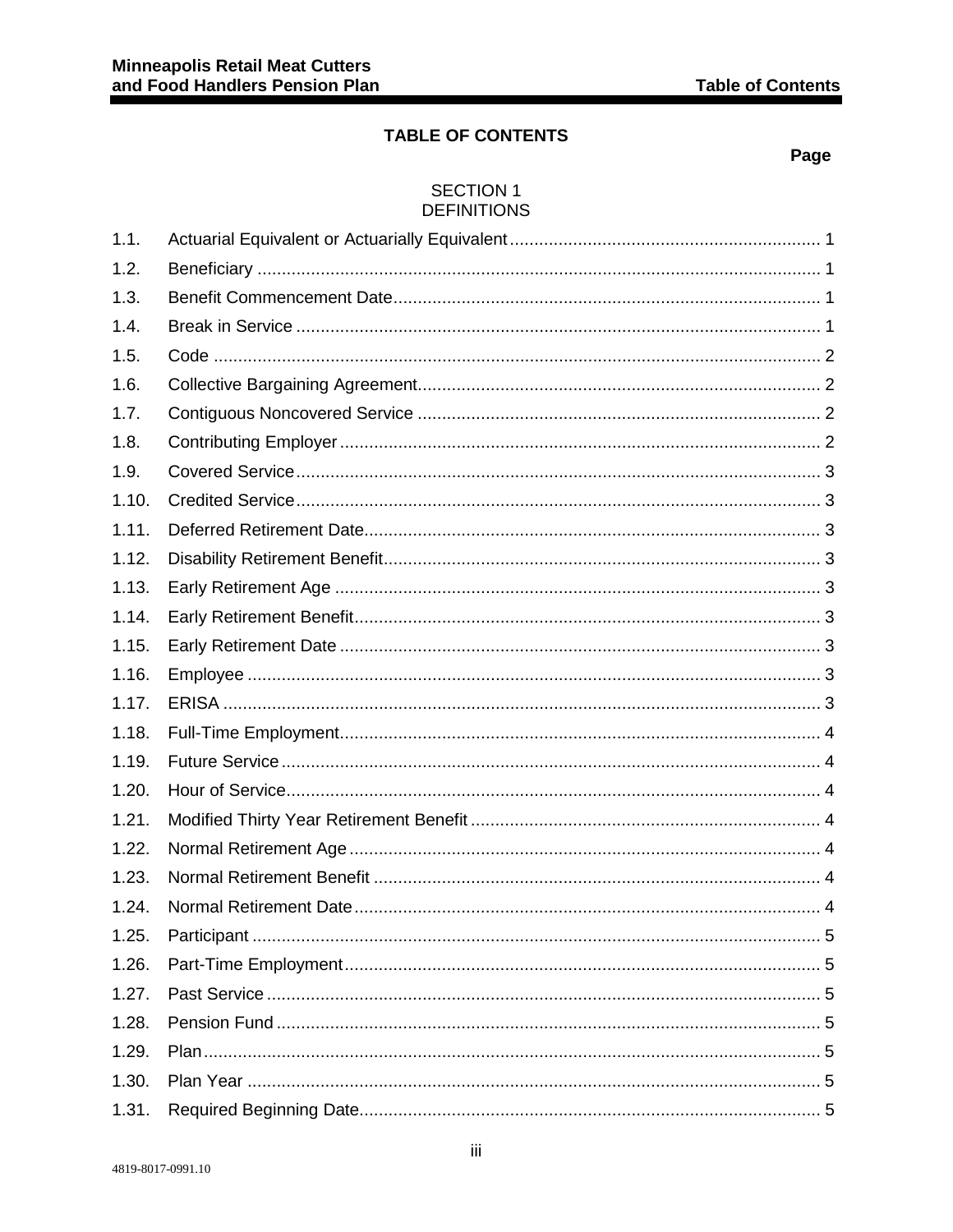#### **SECTION 2 PARTICIPATION**

#### **SECTION 3 ELIGIBILITY**

| 3.5. Thirty Year Retirement Benefit Eligibility and Modified Thirty Year Retirement |  |
|-------------------------------------------------------------------------------------|--|

#### **SECTION 4 FACTORS THAT DETERMINE BENEFITS**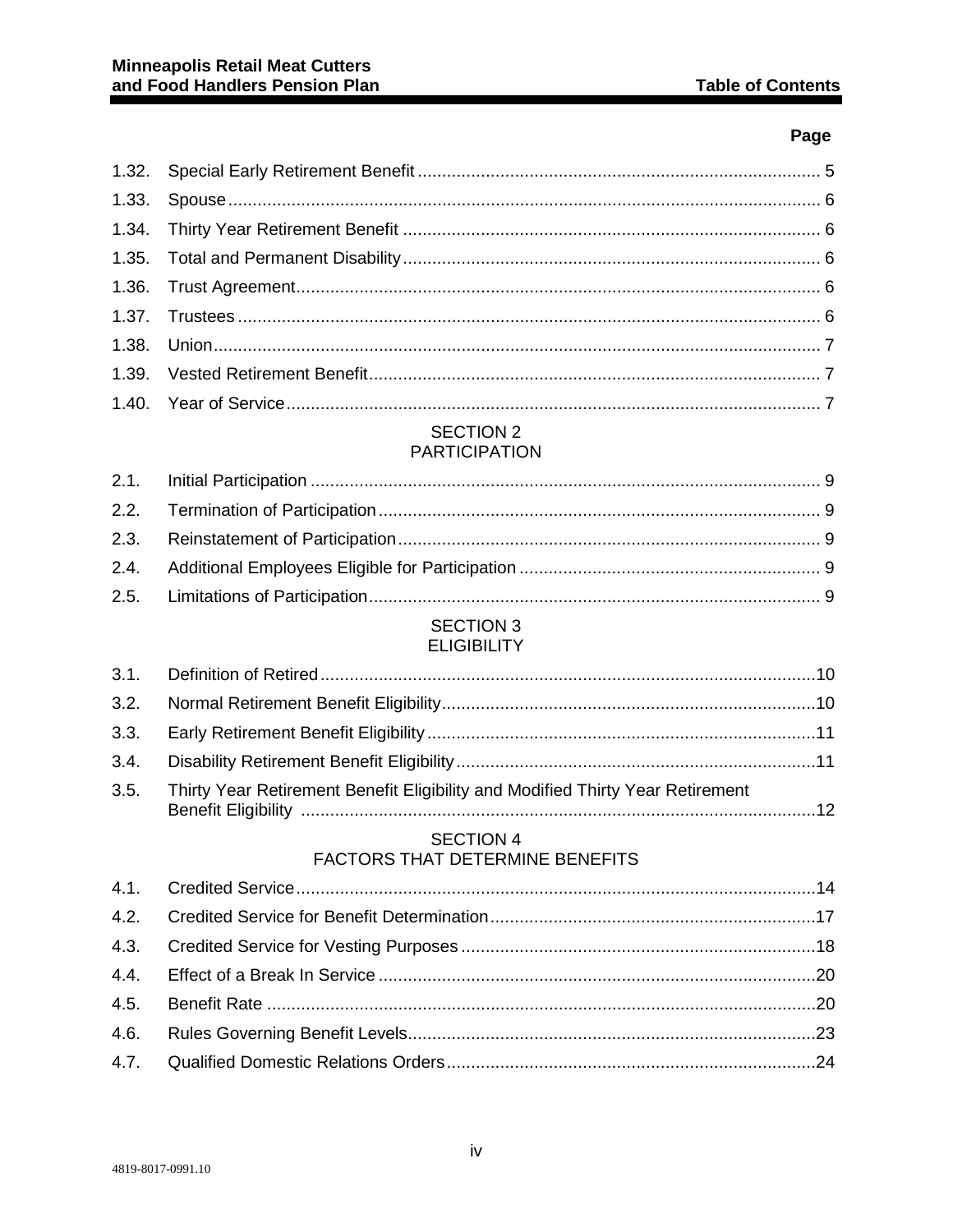#### SECTION 5 FORMS OF RETIREMENT BENEFITS

| 5.1. |                                                                                   |  |
|------|-----------------------------------------------------------------------------------|--|
| 5.2. |                                                                                   |  |
| 5.3. |                                                                                   |  |
| 5.4. |                                                                                   |  |
| 5.5. |                                                                                   |  |
| 5.6. |                                                                                   |  |
| 5.7. |                                                                                   |  |
| 5.8. |                                                                                   |  |
|      | <b>SECTION 6</b><br><b>BENEFIT PAYMENT OPTIONS</b>                                |  |
| 6.1. |                                                                                   |  |
| 6.2. |                                                                                   |  |
| 6.3. |                                                                                   |  |
|      | <b>SECTION 7</b><br>IF YOU TERMINATE EMPLOYMENT BEFORE RETIREMENT                 |  |
| 7.1. |                                                                                   |  |
| 7.2. |                                                                                   |  |
|      | <b>SECTION 8</b><br>IF YOU DIE BEFORE RETIREMENT                                  |  |
| 8.1. |                                                                                   |  |
| 8.2. |                                                                                   |  |
| 8.3. |                                                                                   |  |
|      | <b>SECTION 9</b><br>RE-EMPLOYMENT AFTER RETIREMENT                                |  |
| 9.1. | Suspension of Normal Retirement Benefits for Benefits Accrued On and After<br>.35 |  |
| 9.2. | Suspension of Benefits Other Than Normal Retirement Benefits for Benefits         |  |
| 9.3. | Suspension of Retirement Benefits for Benefits Accrued Before October 1, 200336   |  |
| 9.4. |                                                                                   |  |
| 9.5. |                                                                                   |  |
|      | <b>SECTION 10</b>                                                                 |  |

# APPLYING FOR BENEFITS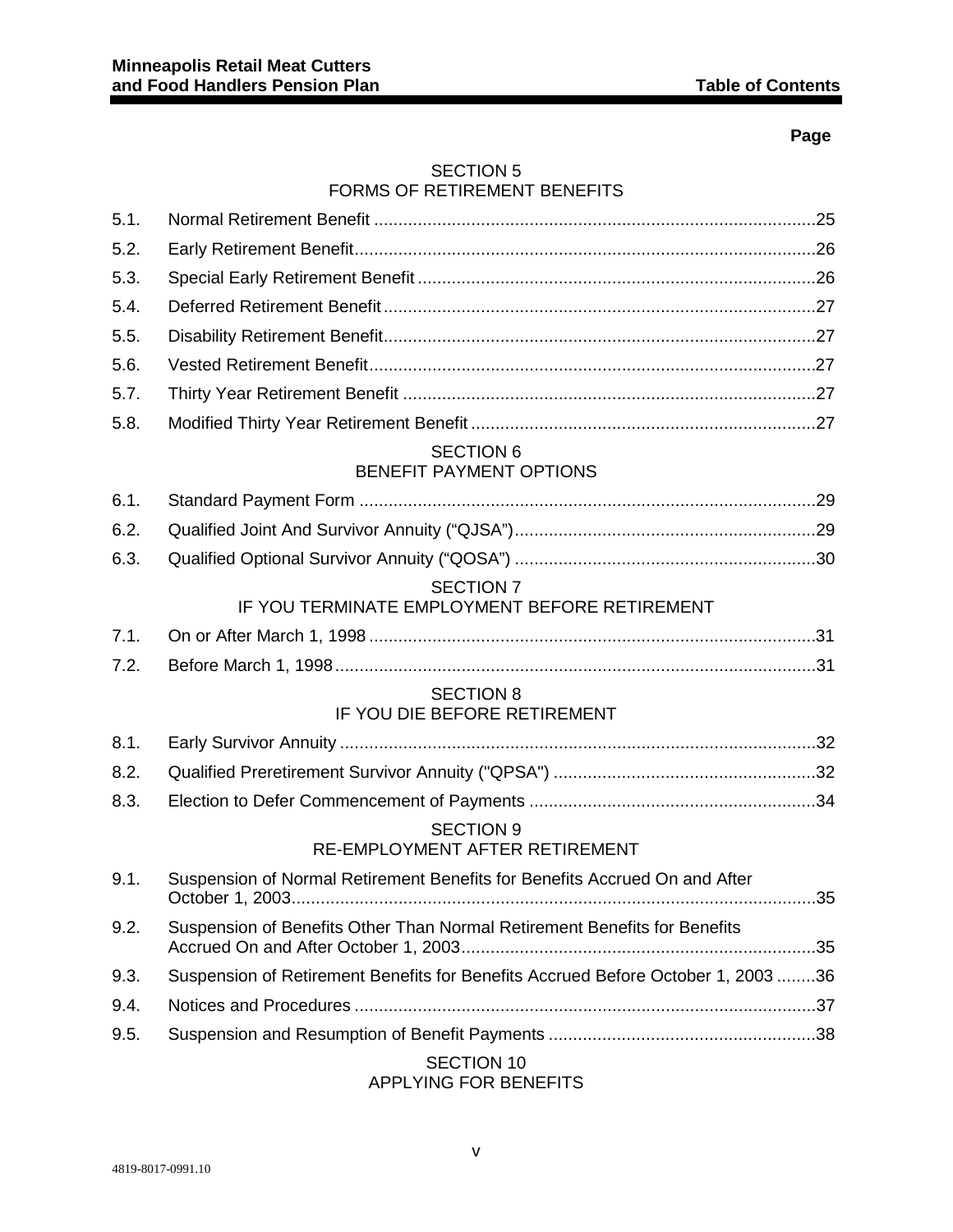|       | <b>SECTION 11</b><br>PAYMENT OF BENEFITS                        |  |
|-------|-----------------------------------------------------------------|--|
| 11.1. |                                                                 |  |
| 11.2. |                                                                 |  |
| 11.3. |                                                                 |  |
| 11.4. |                                                                 |  |
|       | <b>SECTION 12</b><br>APPEAL OF DENIAL OF BENEFITS               |  |
| 12.1. |                                                                 |  |
| 12.2. |                                                                 |  |
| 12.3. | Appointing an Authorized Representative to Act on Your Behalf45 |  |
| 12.4. |                                                                 |  |
| 12.5. |                                                                 |  |
| 12.6. |                                                                 |  |
|       | <b>SECTION 13</b><br><b>GENERAL PLAN INFORMATION</b>            |  |
|       |                                                                 |  |
| 13.1. |                                                                 |  |
| 13.2. |                                                                 |  |
| 13.3. |                                                                 |  |
| 13.4. |                                                                 |  |
| 13.5. |                                                                 |  |
| 13.6. |                                                                 |  |
| 13.7. |                                                                 |  |
| 13.8. |                                                                 |  |
| 13.9. |                                                                 |  |
|       |                                                                 |  |
|       |                                                                 |  |
|       |                                                                 |  |
|       |                                                                 |  |
|       |                                                                 |  |
|       |                                                                 |  |

## YOUR RIGHTS UNDER ERISA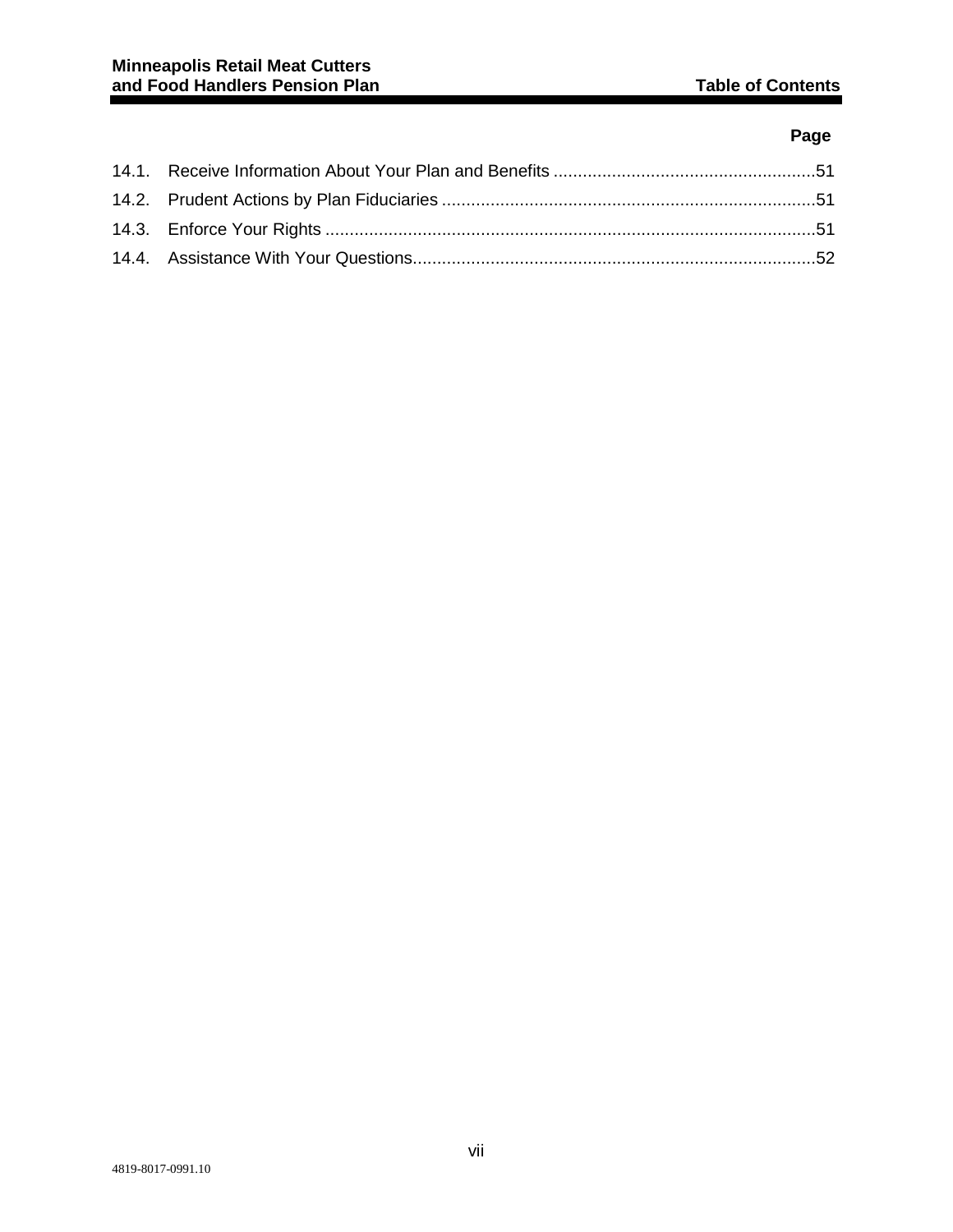#### **SECTION 1 DEFINITIONS**

When used in this Summary Plan Description with initial capital letters, the following words have the following meanings.

- **1.1. Actuarial Equivalent or Actuarially Equivalent.**"Actuarial Equivalent" or "Actuarially Equivalent" means a benefit having the same value as the benefit for which it is substituted, as determined by a qualified actuary, based upon:
	- A. Actuarial assumptions and methods established by the Plan; or
	- B. Appropriate assumptions and methods commonly used within the actuarial industry as determined by the actuary.

The technical details about the Plan's methods for determining whether a benefit is Actuarially Equivalent can be found in the Plan Document. The rules underlying a determination of Actuarial Equivalence are complex, and the numbers involved in making these calculations may change from time to time in accordance with federal laws governing Actuarial Equivalence calculations. Please contact the Fund Office for more information if you have any questions about this term.

- **1.2. Beneficiary.**"Beneficiary" means any person, trust, organization, or estate entitled to receive benefit payments under the terms of the Plan upon the death of a Participant.
- **1.3. Benefit Commencement Date.**"Benefit Commencement Date" means the first date on which the Plan may pay you a benefit. You may have more than one Benefit Commencement Date if you are eligible for multiple benefits. The Plan may pay you a benefit after your Benefit Commencement Date if you properly elect to defer benefits or the Plan otherwise permits a later first payment.
- **1.4. Break in Service.**On and after March 1, 1976, a "Break in Service" is a Plan Year during which you fail to complete or be credited with at least 425 Hours of Service. Absences under any of the following conditions will not be counted as a Break in Service:
	- A. Absence from work four or more weeks on an approved leave of absence while totally disabled due to illness or injury;
	- B. Absence from work due to a partial disability for which you receive Credited Service;
	- C. Leave of absence for serving in the military for which you receive Credited Service; or
	- D. For Plan Years beginning on or after March 1, 1987, absence from work:
		- 1. Due to your pregnancy;
		- 2. Due to the birth of your child;
		- 3. Due to the placement of a child with you or the adoption of a child by you (including placement for a trial period before adoption); or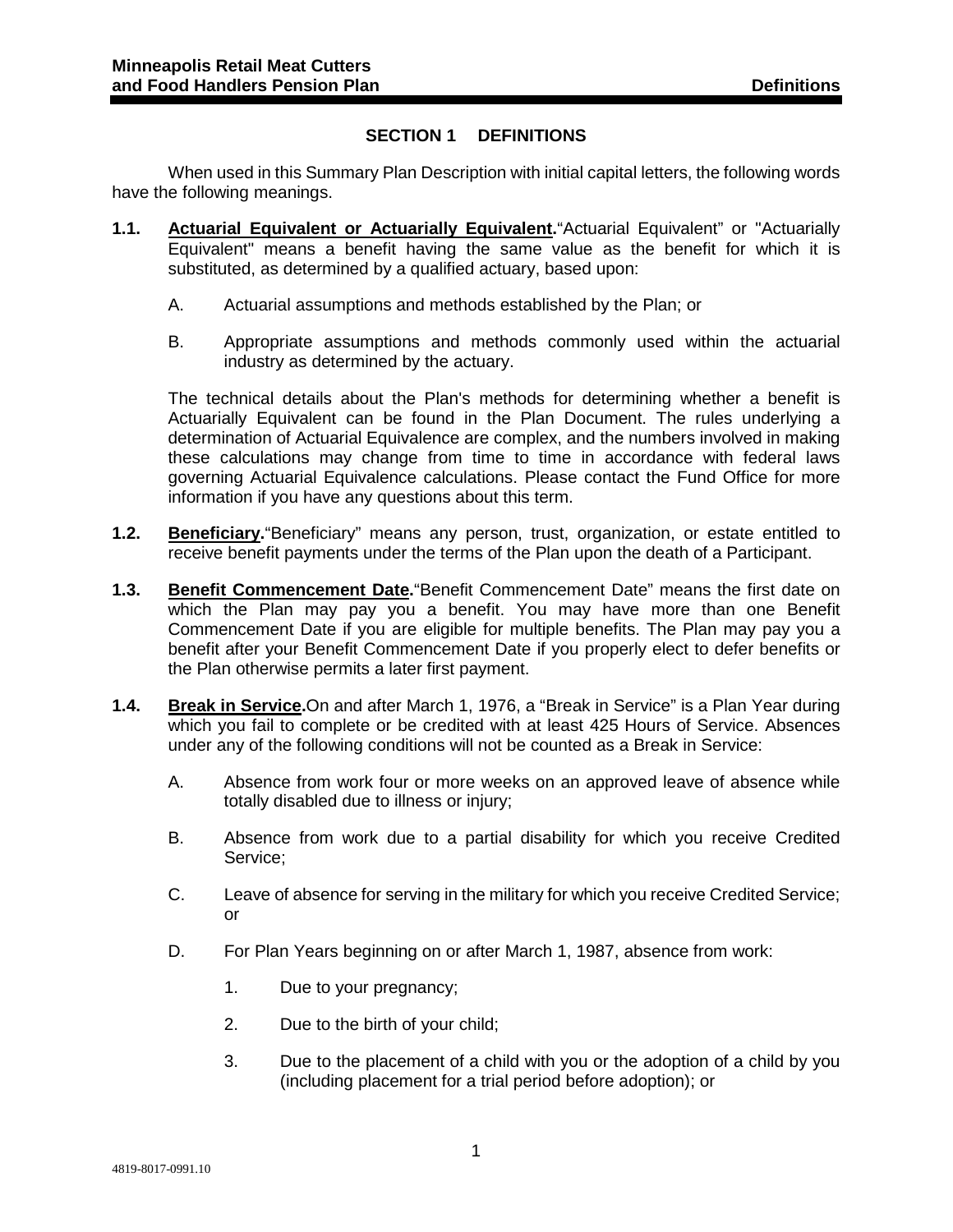4. For the purpose of caring for such child immediately following the birth or placement.

In order for credit to be given, you must furnish the Fund Office with information required to establish the reason for the absence from work and the number of days of absence involved. For Break in Service purposes only, up to a maximum of 501 Hours of Service may be credited. However, these hours will not count toward benefit calculation. Credit will be given only for the year in which such absence begins solely to prevent a one-year Break in Service.

For Years of Service before March 1, 1976, the Break in Service rules in effect under the Plan at the time of that Year of Service will apply.

#### **1.5. Code.**

"Code" means the Internal Revenue Code of 1986, as amended.

#### **1.6. Collective Bargaining Agreement.**

"Collective Bargaining Agreement" means a legal contract between a Contributing Employer and the Union parties to the Trust Agreement, which requires employer contributions to the Pension Fund.

#### **1.7. Contiguous Noncovered Service.**

"Contiguous Noncovered Service" means service for a Contributing Employer occurring on or after March 1, 1976 that:

- A. Is not Covered Service;
- B. Immediately precedes or immediately follows a period of Covered Service with the same Contributing Employer with no quit, discharge, or retirement between the Covered Service and Contiguous Noncovered Service; and
- C. Is reported to the Plan by the Participant in a form acceptable to the Trustees and is supported by other evidence and documentation acceptable to the Trustees.

Contiguous Noncovered Service will be counted only for purposes of determining the vesting of your accrued benefit and your eligibility to participate in the Plan but will not count toward increasing your retirement benefit.

#### **1.8. Contributing Employer.**

"Contributing Employer" means employers who are required to pay contributions to the Pension Fund on behalf of their Employees according to Collective Bargaining Agreements or other approved written agreements. Also, for the purpose of making contributions to the Pension Fund, the Union, the Trustees, and the Plan Administrator are considered the Contributing Employer of their Employees.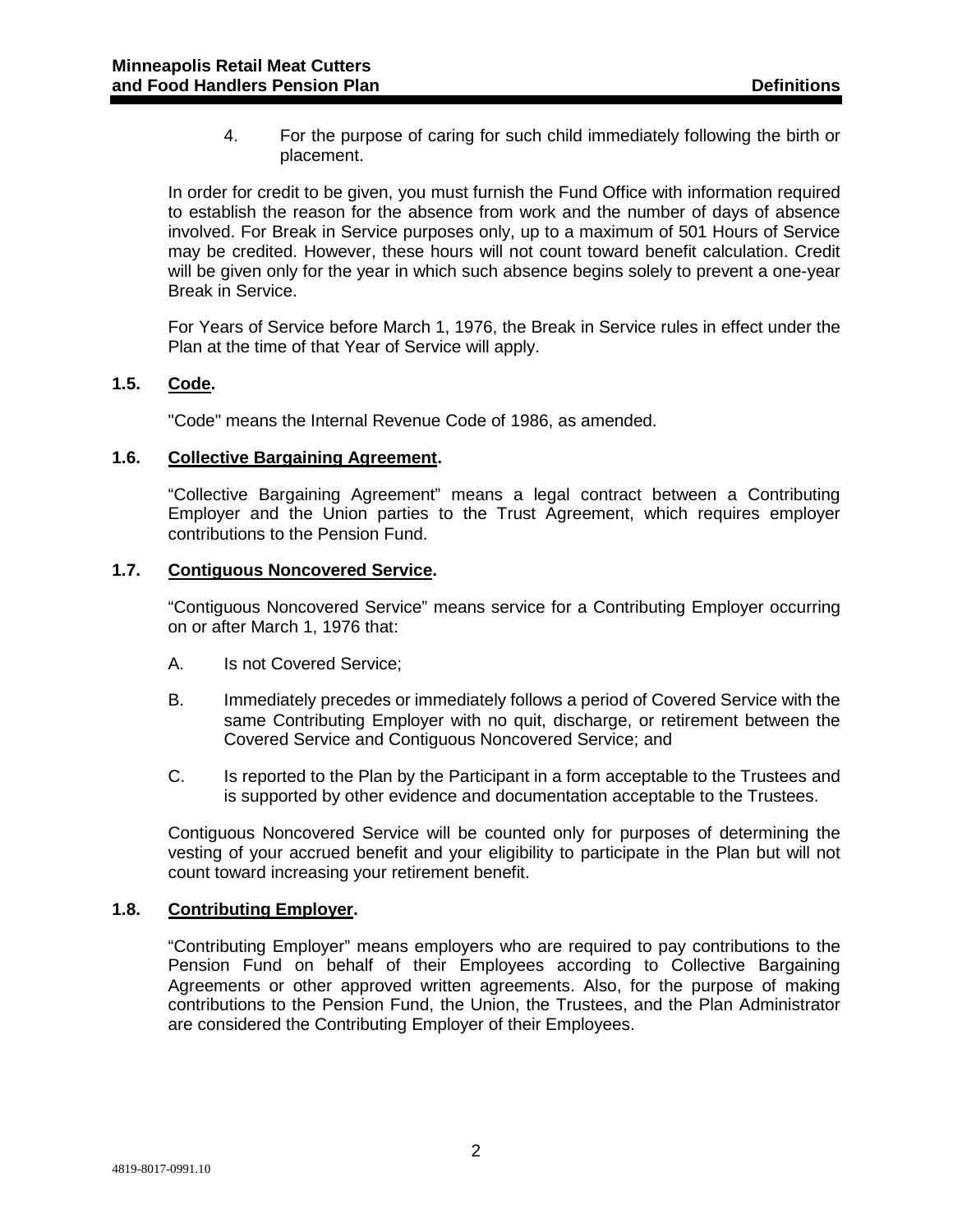#### **1.9. Covered Service.**

"Covered Service" means service with a Contributing Employer for which the Contributing Employer, in a Collective Bargaining Agreement or other approved written agreement, has agreed to contribute to the Pension Fund. Covered Service does not include Contiguous Noncovered Service, though. (See the definition of "Contiguous Noncovered Service" above.)

#### **1.10. Credited Service.**

"Credited Service" means the sum of all Covered Service, except where Hours of Service are creditable under more than one section of this Summary, in which case any of those Hours of Service are only counted once for purposes of determining Credited Service.

#### **1.11. Deferred Retirement Date.**

"Deferred Retirement Date" means your actual retirement date, if you retire after your Normal Retirement Date.

#### **1.12. Disability Retirement Benefit.**

The Disability Retirement Benefit is described in Section [5.5 below.](#page-35-0)

#### **1.13. Early Retirement Age.**

"Early Retirement Age" is age 52.

#### **1.14. Early Retirement Benefit.**

The Early Retirement Benefit is described in Section [5.2 below.](#page-34-0)

#### **1.15. Early Retirement Date.**

"Early Retirement Date" means the earliest date you, as a Participant, may become eligible for the Early Retirement Benefit. For purposes of this Plan, your Early Retirement Date will be the first day of the month between the date you attain Early Retirement Age and your Normal Retirement Date.

#### **1.16. Employee.**

An "Employee" is a person represented by the Union who is employed by a Contributing Employer for whom the Contributing Employer is required to make contributions to the Pension Fund.

The term "Employee" also includes certain other employees (such as officers or employees of the Union, the Pension Fund, or the Plan Administrator) or an employee not represented by the Union but who is employed by a Contributing Employer) if their employers have agreed to contribute to the Pension Fund on their behalf.

#### **1.17. ERISA.**

"ERISA" means the Employee Retirement Income Security Act of 1974, as amended.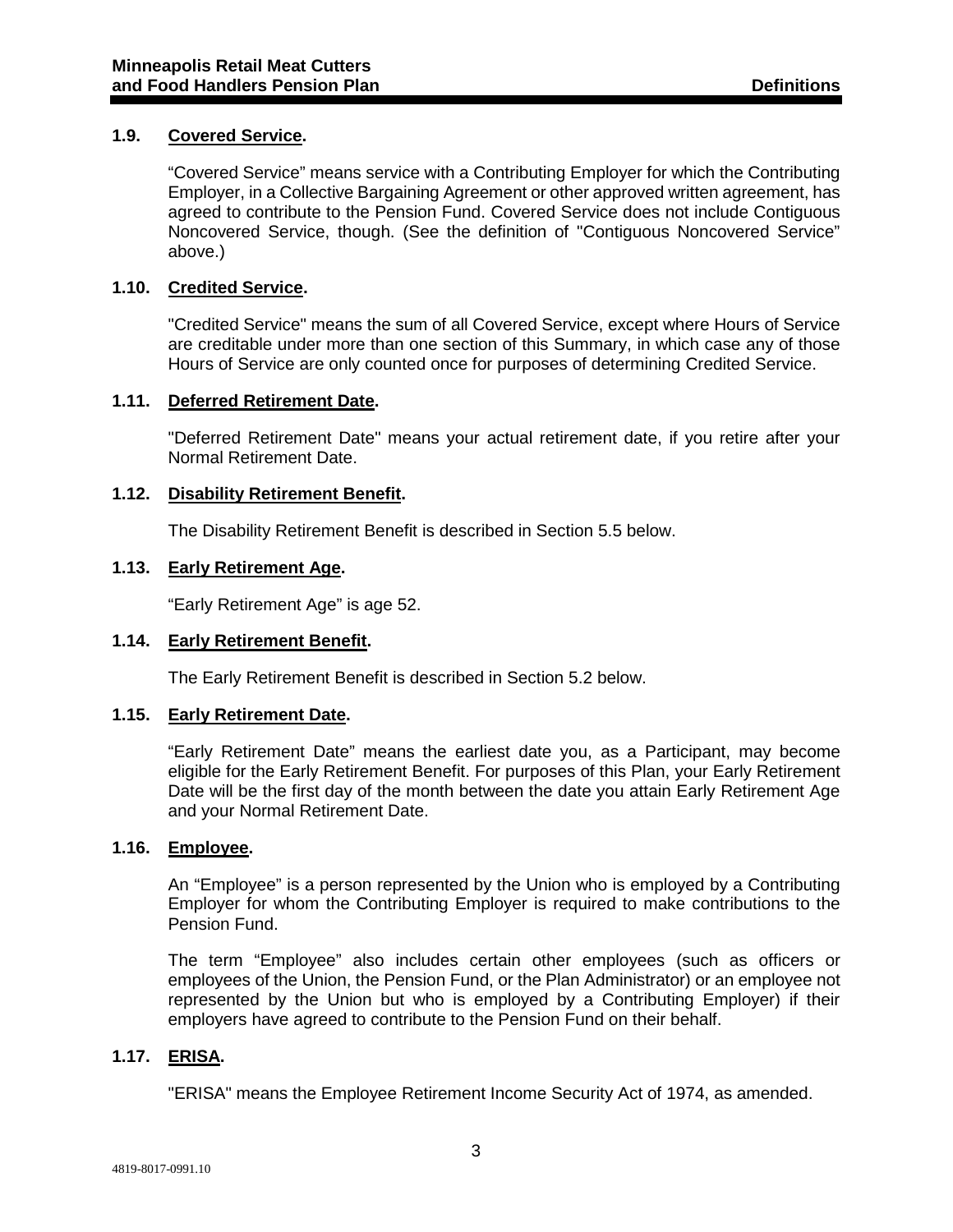#### **1.18. Full-Time Employment.**

- A. Before March 1, 1977, "Full-Time Employment" meant at least 25 hours of work each week (excluding Sunday hours).
- B. Effective March 1, 1977, "Full-Time Employment" means at least 32 hours of work each week (excluding Sunday and holiday hours). But if you are on the four, 10-hour workweek schedule, "Full-Time Employment" means at least 30 hours of work each week (excluding Sunday and holiday hours).
- C. If Full-Time Employment is defined differently by the Collective Bargaining Agreement in effect when a Contributing Employer's contributions are made to the Pension Fund on an Employee's behalf, then the definition of "Full-Time Employment" in that Collective Bargaining Agreement is used instead of the definitions above.

#### **1.19. Future Service.**

"Future Service" is defined in Section [4.1.B below.](#page-23-0)

#### **1.20. Hour of Service.**

"Hour of Service" is each hour for which your Contributing Employer directly or indirectly compensates you. Credit will be given for vacations, holidays, sick leaves, incapacity, layoffs, periods of jury or military duty, and paid leaves of absence, as determined in accordance with Section 2530.200b-2(b) and (c) of the Department of Labor's Regulations for Minimum Standards for Employee Pension Benefit Plans. Credit also will be given for hours for which you receive back pay from a Contributing Employer. However, you will not be credited with Hours of Service with respect to a paid absence:

- A. To the extent that payment solely reimburses you for medical or medically related expenses or is made under a plan of worker's compensation, unemployment compensation, or disability insurance required by law; or
- B. That exceeds 501 hours with respect to any single continuous period of absence.

#### **1.21. Modified Thirty Year Retirement Benefit.**

The Modified Thirty Year Retirement Benefit is described in Section [5.8 below.](#page-35-1)

#### **1.22. Normal Retirement Age.**

"Normal Retirement Age" is age 62.

#### **1.23. Normal Retirement Benefit.**

The Normal Retirement Benefit is described in Section [5.1 below.](#page-33-0)

#### **1.24. Normal Retirement Date.**

"Normal Retirement Date" means the earliest date you, as a Participant, may become eligible for the Normal Retirement Benefit. Normal Retirement Date is the first day of the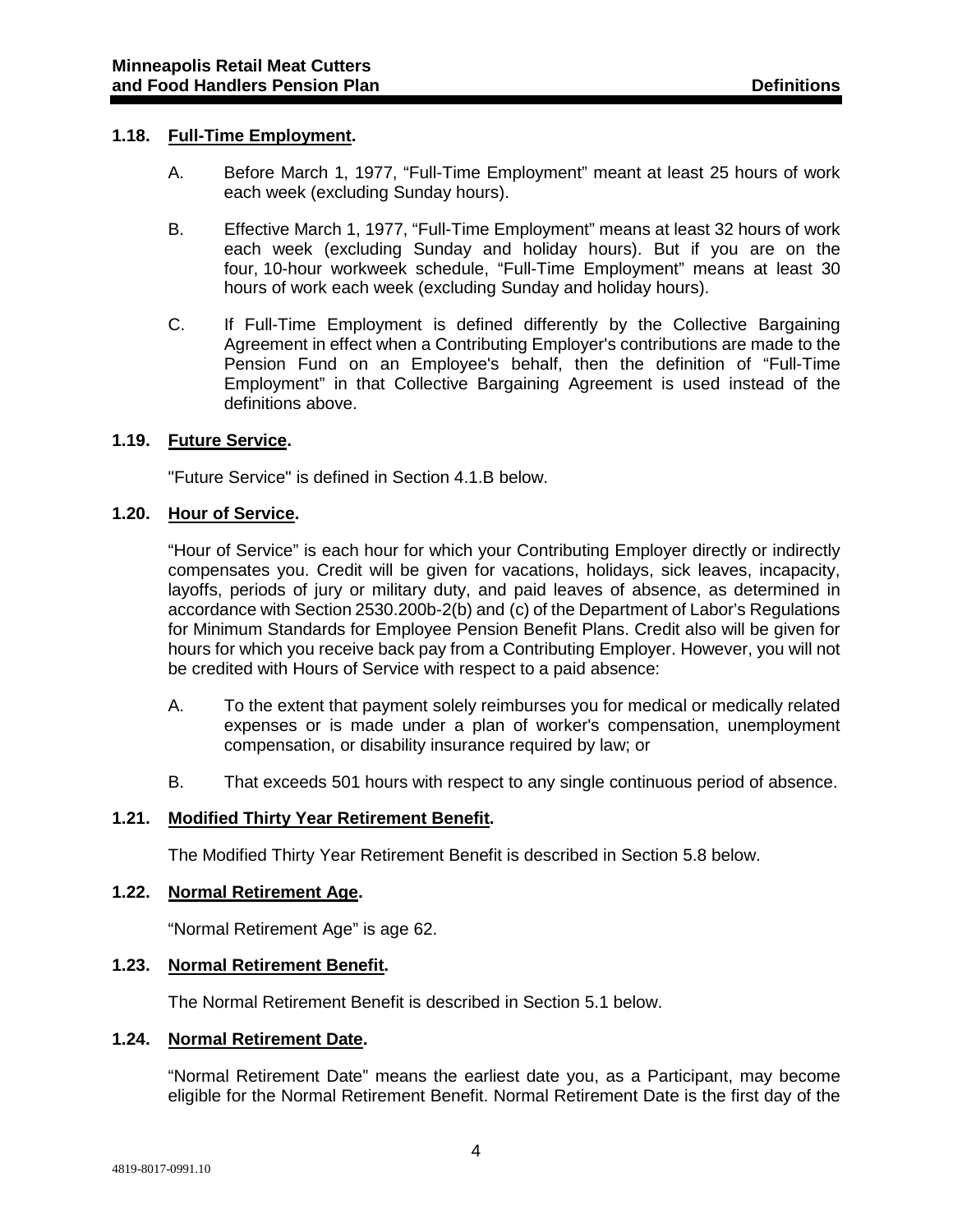month coinciding with or next following either the date you attain Normal Retirement Age or, if later, the date you satisfy the eligibility requirements for the Normal Retirement Benefit.

#### **1.25. Participant.**

"Participant" means any Employee or former Employee who is or may become eligible to receive a benefit from this Plan or whose Beneficiaries may be eligible to receive benefits.

- **1.26. Part-Time Employment.**Before March 1, 1977, "Part-Time Employment" meant less than 25 hours of work per week (excluding Sunday and holiday hours).
	- B. Effective March 1, 1977, "Part-Time Employment" means less than 32 hours of work each week (excluding Sunday and holiday hours).
	- C. If Part-Time Employment is defined differently by the Collective Bargaining Agreement in effect when a Contributing Employer's contributions are made to the Pension Fund on an Employee's behalf, then the definition of Part-Time Employment in that Collective Bargaining Agreement is used instead of the definitions above.

#### **1.27. Past Service.**

"Past Service" is defined in Section [4.1.A below.](#page-22-0)

#### **1.28. Pension Fund.**

"Pension Fund" means the trust fund set up for the purpose of providing retirement benefits to Participants and Beneficiaries in the Plan.

#### **1.29. Plan.**

"Plan" means the benefits as explained in the Plan Document entitled "Minneapolis Retail Meat Cutters and Food Handlers Pension Fund," adopted by the Trustees, as amended from time to time.

#### **1.30. Plan Year.**

"Plan Year" means the 12-consecutive month period beginning on March 1 and ending on the last day of the following February.

#### **1.31. Required Beginning Date.**

"Required Beginning Date" is defined in Section [11.2 below.](#page-50-0)

#### **1.32. Special Early Retirement Benefit.**

The Special Early Retirement Benefit is described in Section [5.3 below.](#page-34-1)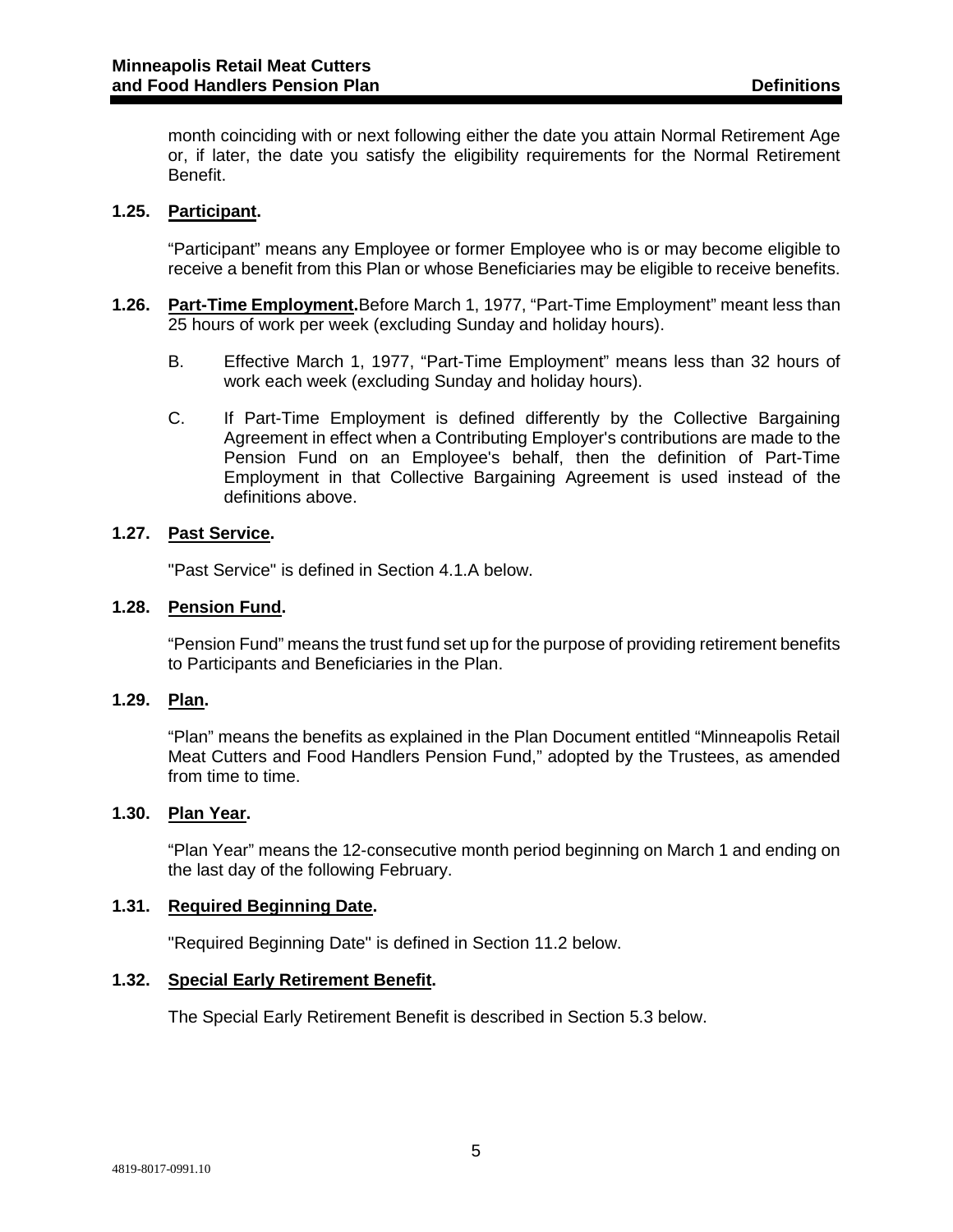#### **1.33. Spouse.**

"Spouse" means an individual who is the legally recognized spouse of a Participant under the laws of the state in which the marriage was established. A certified copy of your marriage certificate or other documentation substantiating status as a Spouse may be required to be on file with the Fund Office before an individual will be recognized as your Spouse.

#### <span id="page-14-0"></span>**1.34. Thirty Year Retirement Benefit.**

The Thirty Year Retirement Benefit is described in Section [5.7 below.](#page-35-2)

#### **1.35. Total and Permanent Disability.**

#### A. **Disability Retirement Benefit Commencing On or After May 2, 2010.**

"Total and Permanent Disability" means a total and permanent disability as established by the receipt of an official written determination of the Social Security Administration that you suffer from a physical or mental condition that qualifies you for disability benefits under the federal Social Security Act, as now enacted or as may be amended, or that would qualify you after the expiration of any waiting period for the benefit. The Trustees may require you to submit documentation in addition to the written determination of the Social Security Administration to assist the Trustees in determining your eligibility for the Disability Retirement Benefit.

In addition, the Trustees may require you to undergo one or more examinations by one or more Doctors of Medicine of the Trustees' choosing, at the Plan's expense, if the Trustees are unable to determine from the Social Security award whether:

- 1. A Total and Permanent Disability exists or continues to exist; or
- 2. The award qualifies you for the Disability Retirement Benefit.

The Trustees may not require more than one medical examination per Plan Year.

#### B. **Disability Retirement Benefit Commencing Before May 2, 2010.**

For a Disability Retirement Benefit commencing before May 2, 2010, the terms of the Plan Document in effect at that time apply.

#### **1.36. Trust Agreement.**

"Trust Agreement" means the Agreement and Declaration of Trust establishing the Minneapolis Retail Meat Cutters and Food Handlers Pension Fund executed April 19, 1961, as it may be amended from time to time.

#### **1.37. Trustees.**

"Trustees" means the Board of Trustees appointed by the Union and Contributing Employers to manage the Pension Fund's operations according to powers and duties set forth in the Trust Agreement. The Board of Trustees is the Plan Sponsor and collectively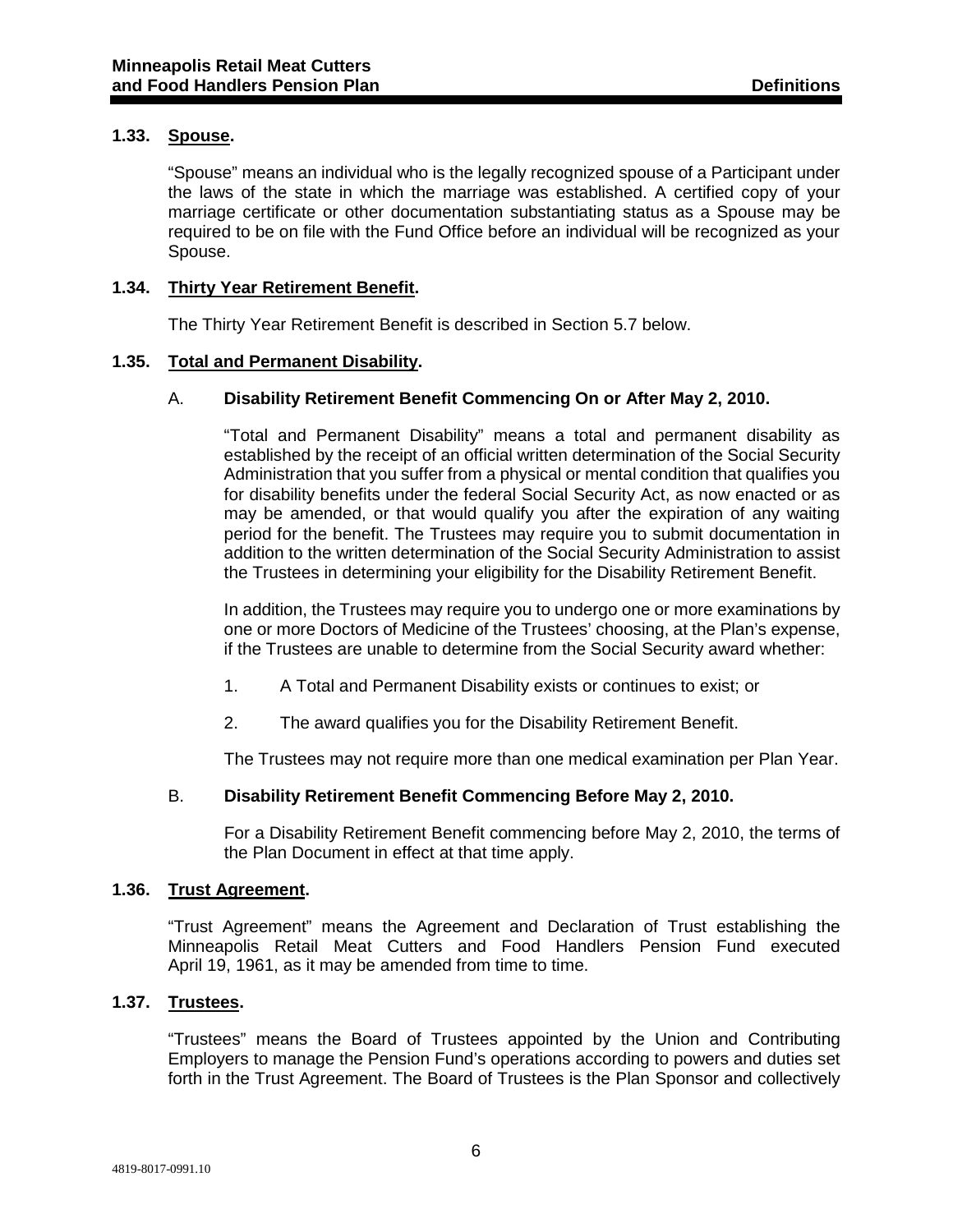will be the "administrator" of the Plan as that term is used in ERISA, although the Trustees have delegated Plan administration functions to the Plan Administrator.

#### **1.38. Union.**

The term "Union" means:

- A. The United Food and Commercial Workers Union District Local 663 and the Food Handlers Division of District Local 663, Section A (including any predecessor Unions, including District Local 653-653A and 1161);
- B. Any other Local Union which is or may become a part of District Local 663-663A; and
- C. Any Local Union that represents Employees of any employer who is required to become a Contributing Employer to this Plan.

#### **1.39. Vested Retirement Benefit.**

The Vested Retirement Benefit is described in Section [5.6 below.](#page-35-3)

#### **1.40. Year of Service.**

"Year of Service" means:

- <span id="page-15-0"></span>A. For eligibility purposes, a 12-month period during which you complete at least 1,000 Hours of Service. This is measured beginning on the start date of your employment with a Contributing Employer and on each anniversary date of your start date. If you do not complete 1,000 Hours of Service during the first 12-month period, though, then the measurement period changes to the Plan Year that includes your one-year employment anniversary date, and following that Plan Year, the 12-month period for measuring your Hours of Service continues to be based on the Plan Year, rather than your employment anniversary date. (For eligibility purposes, any hour of Contiguous Noncovered Service is treated as an "Hour of Service" if it would be an "Hour of Service" except for the fact that it is Contiguous Noncovered Service rather than Covered Service.)
- B. For vesting purposes, a consecutive 12-month period (usually, the Plan Year) during which you complete at least 1,000 Hours of Service. There is an exception to the Plan Year rule for vesting purposes, if you complete a Year of Service for eligibility purposes in your first 12 months of service, even if the 1,000 Hours of Service are not all completed in the first or second Plan Year. (For vesting purposes, any hour of Contiguous Noncovered Service is treated as an "Hour of Service" if it would be an "Hour of Service" except for the fact that it is Contiguous Noncovered Service rather than Covered Service.)
- <span id="page-15-1"></span>C. For benefit accrual purposes, a consecutive 12-month period that is based on the Plan Year, during which you complete at least 1,000 Hours of Service (prorated for Credited Service). Hours of Service for benefit accrual purposes do not include Contiguous Noncovered Service.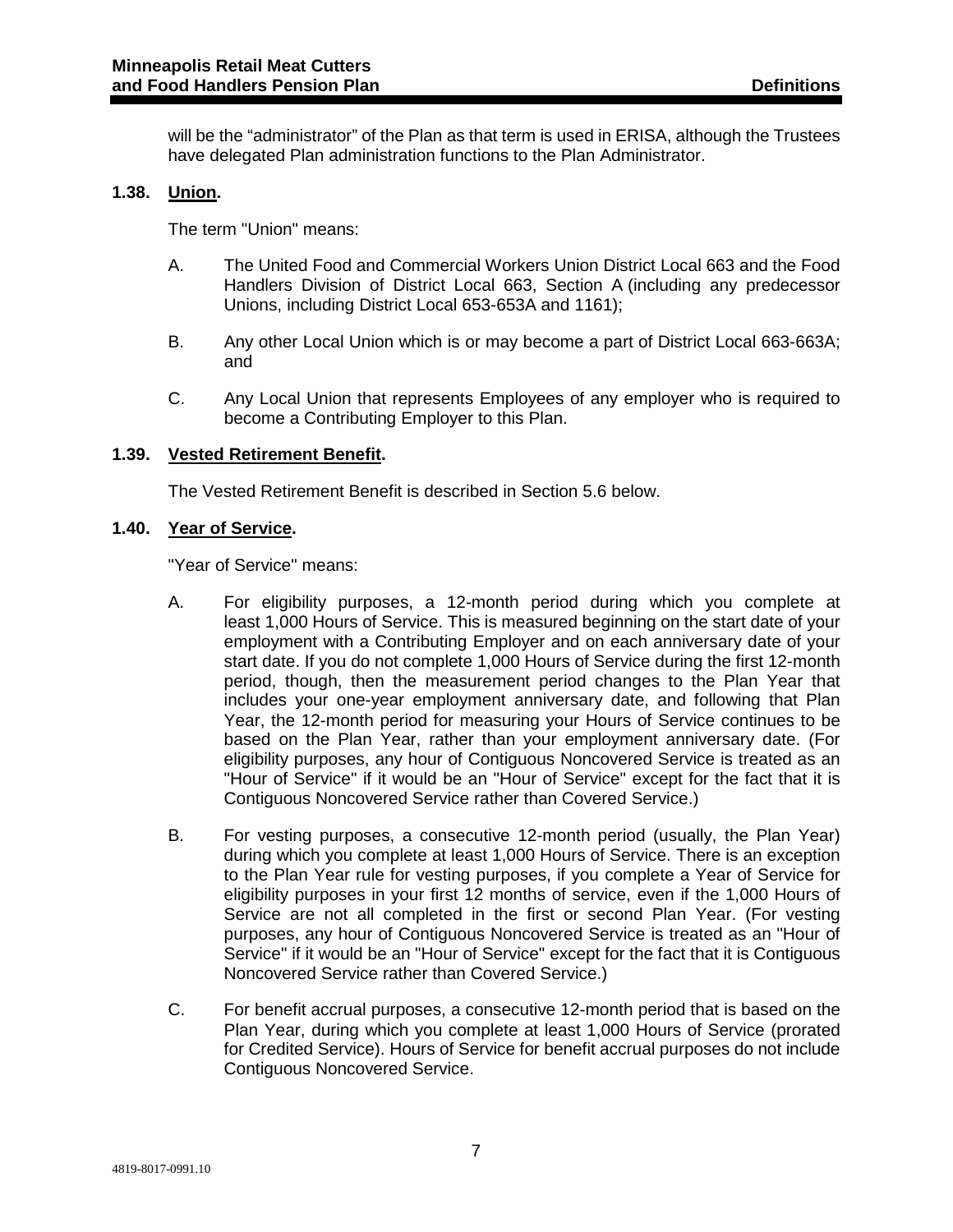D. Before May 2, 2010, the number of Hours of Service in Section [1.40.A—](#page-15-0)[C above](#page-15-1) is 850, rather than 1,000 (prorated over the first Plan Year when the change is effective, March 1, 2010, through February 28, 2011).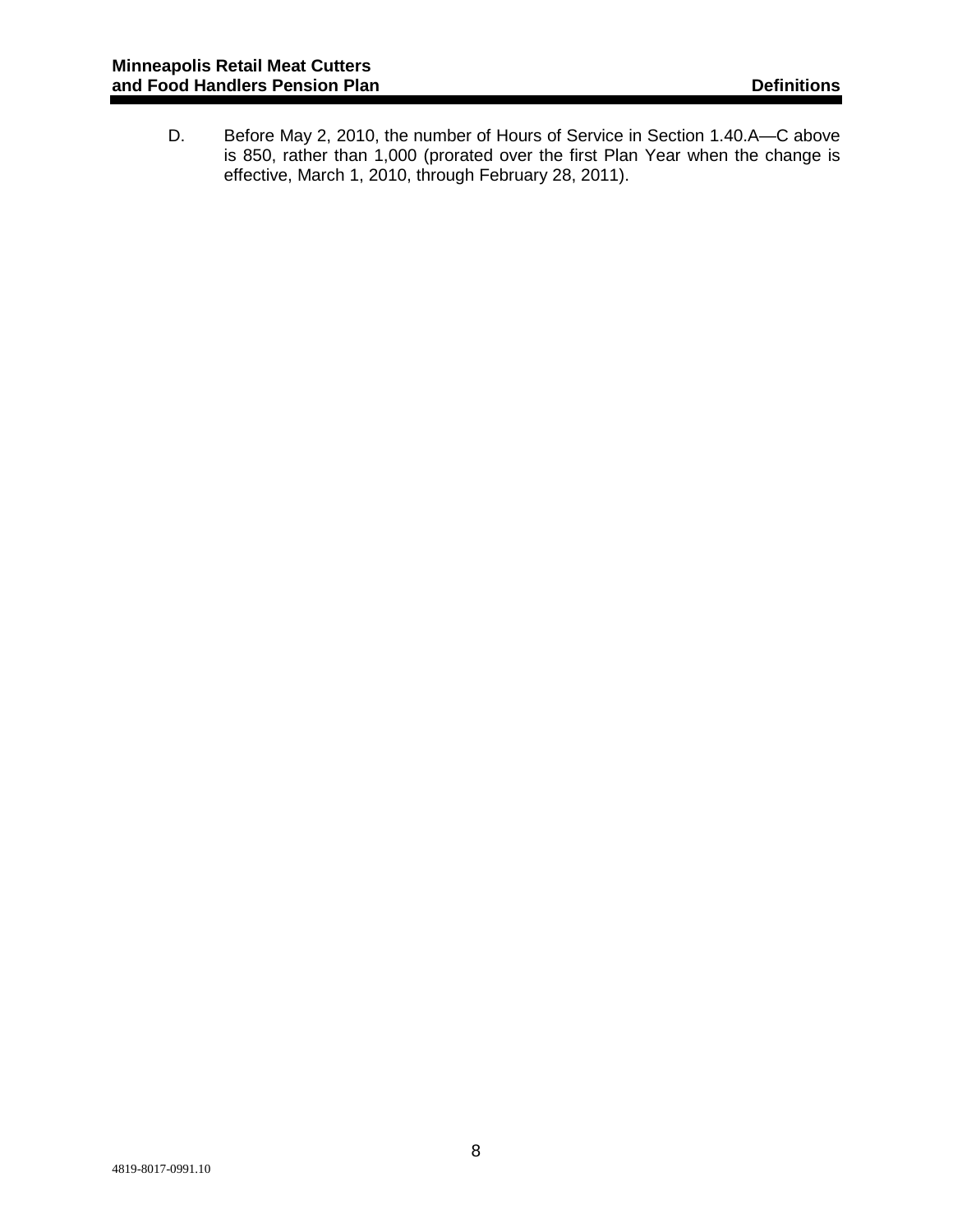#### **SECTION 2 PARTICIPATION**

#### **2.1. Initial Participation.**

No Employees will become initially eligible to participate in the Plan on or after January 1, 2019.

Before January 1, 2019, you could become a Participant according to one of the following rules:

- A. If you were a Participant in the Plan before March 1, 1976, you could become a Participant according to the rules of the Plan that were in effect at that time.
- B. If you were employed on or after March 1, 1976, you could become a Participant immediately on the date when your Employment in Covered Service with a Contributing Employer begins.

#### **2.2. Termination of Participation.**

If you incur a permanent Break in Service, as described in Section [4.4 below](#page-28-0) [\(Effect Of A](#page-28-0)  [Break In Service\)](#page-28-0), your participation may be terminated.

#### **2.3. Reinstatement of Participation.**

If you have lost status as an active Participant because of a "permanent Break in Service", you may be reinstated by completing a Plan Year in which you perform 1,000 or more Hours of Service. For more information, see Section [4.4 below](#page-28-0) [\(Effect Of A Break In](#page-28-0)  [Service\)](#page-28-0) regarding when your participation in the Plan will terminate.

#### **2.4. Additional Employees Eligible for Participation.**

An Employee of the Union, the Trustees, or the Plan Administrator is also eligible to participate in the Plan if the Employee's participation was approved by the Trustees in writing and the Plan received the applicable contribution amount, unless his or her Contributing Employer makes contributions on the Employee's behalf to any other retirement plan (other than Social Security).

#### **2.5. Limitations of Participation.**

Any person whose inclusion in the Plan, in the Trustees' discretion, might impair the tax-exempt status of the Plan and the Pension Fund, or contributions to the Pension Fund, will not be allowed to participate in this Plan.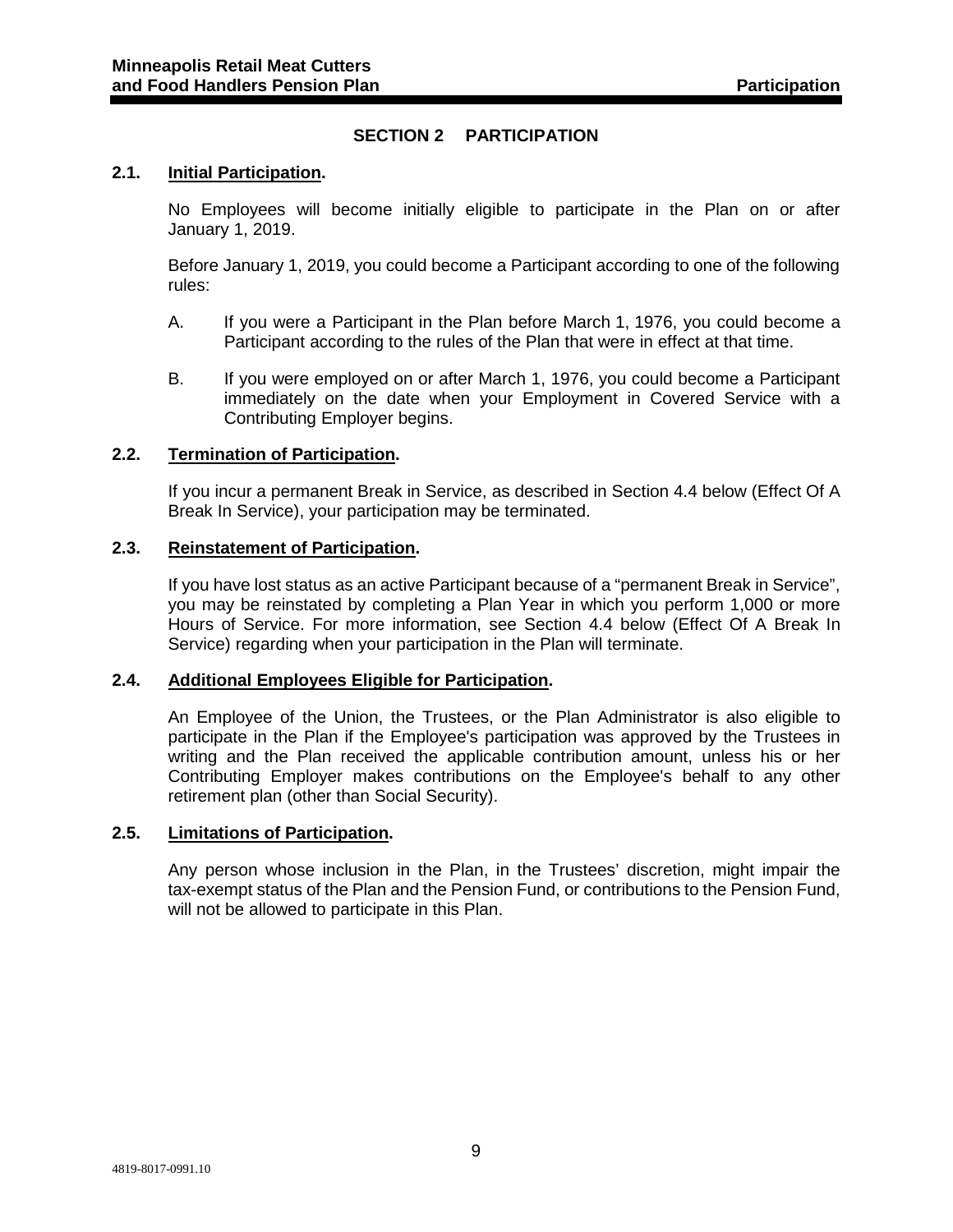#### **SECTION 3 ELIGIBILITY**

<span id="page-18-0"></span>To be eligible to start receiving retirement benefits under the Plan, you must be retired (as defined below), you must satisfy the eligibility and age requirements set forth in this section, and you must file a completed application for benefits with the Plan Administrator.

#### **3.1. Definition of Retired.**

To be considered "retired" for purposes of the Plan, you must have completely severed your employment relationship with all Contributing Employers.

You will be determined to be "retired" as of the first day of the calendar month following:

- A. The complete severance of your employment relationship with all Contributing Employers and the application of all paid time and unused vacation and holiday pay following the severance, regardless of any other apportionment of paid time and vacation and holiday pay agreed to by you and the Contributing Employer; and
- B. The day you complete and file an application for retirement benefits with the Plan Administrator.

#### **3.2. Normal Retirement Benefit Eligibility.**

Your eligibility for the Normal Retirement Benefit depends on when you first became eligible to participate in the Plan.

- A. If you first became eligible to participate in the Plan on the date your employer became a Contributing Employer, to be eligible for the Normal Retirement Benefit:
	- 1. You must have one year of Future Service; and
	- 2. You must have attained Normal Retirement Age.
- B. If you first became eligible to participate in the Plan after the date your employer became a Contributing Employer, to be eligible for the Normal Retirement Benefit:
	- 1. You must have:
		- a. Ten years of Future Service if you did **not** accrue at least one Hour of Service on or after March 1, 1998; or
		- b. Five years of service if you accrued one or more Hours of Service on or after March 1, 1998; and
	- 2. You must have attained Normal Retirement Age.

However, if you became Totally and Permanently Disabled while working for a Contributing Employer and remained disabled until your Normal Retirement Date, you are entitled to the Normal Retirement Benefit if you have at least five years of Future Service.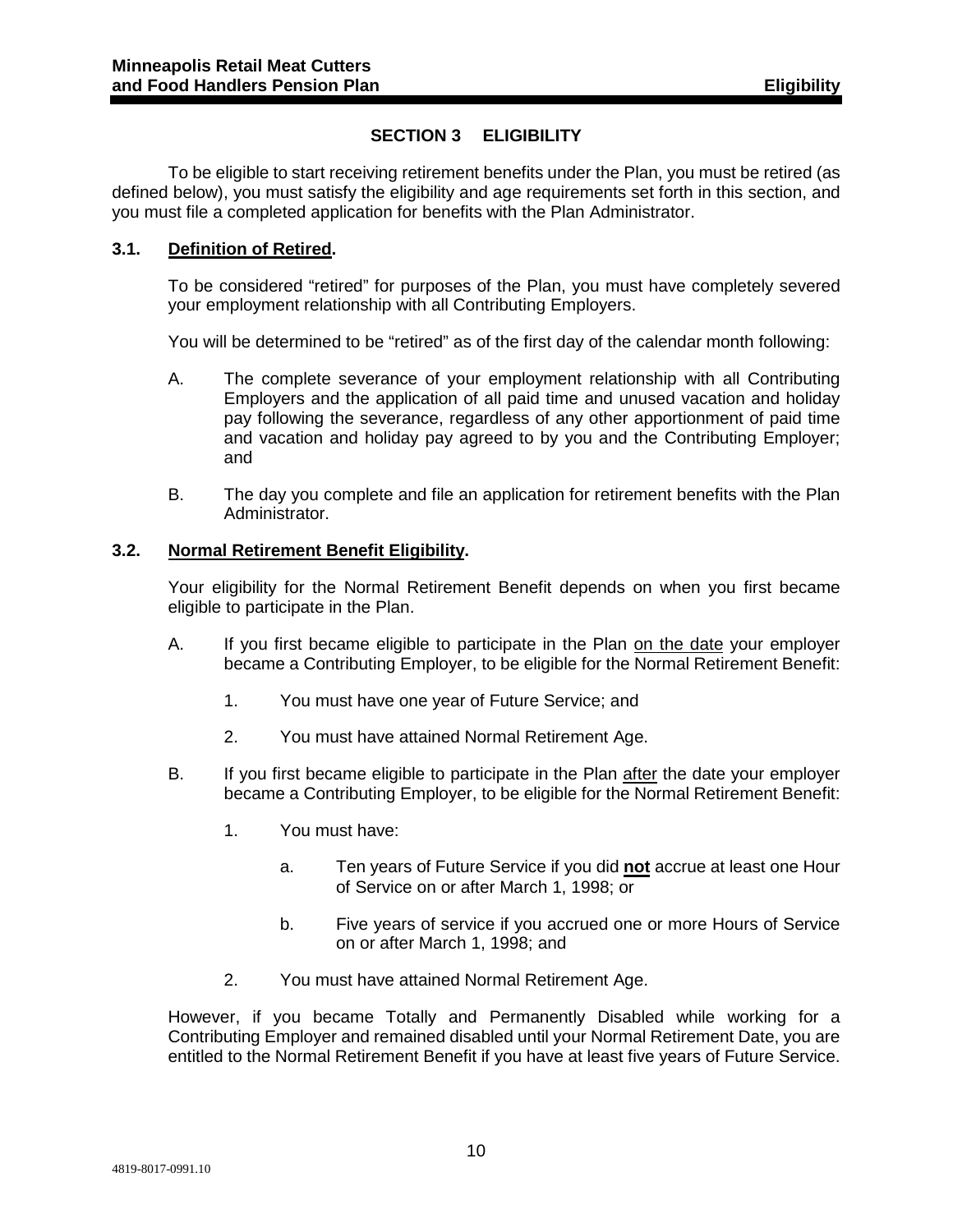#### **3.3. Early Retirement Benefit Eligibility.**

Your eligibility for the Early Retirement Benefit depends on when you first became eligible to participate in the Plan.

- A. If you first became eligible to participate in the Plan on the date your employer became a Contributing Employer, to be eligible for the Early Retirement Benefit:
	- 1. You must have 15 years of Credited Service, at least three of which were Future Service; and
	- 2. You must have reached Early Retirement Age.
- B. If you first became eligible to participate in the Plan after the date your employer became a Contributing Employer, to be eligible for the Early Retirement Benefit:
	- 1. You must have 15 years of Credited Service, at least 10 of which were Future Service; and
	- 2. You must have reached Early Retirement Age.

#### **3.4. Disability Retirement Benefit Eligibility.**

Your eligibility for the Disability Retirement Benefit depends on when you first became eligible to participate in the Plan.

- A. If you first became eligible to participate in the Plan on the date your employer became a Contributing Employer, to be eligible for the Disability Retirement Benefit:
	- 1. You must have 15 years of Credited Service, at least five of which were Future Service;
	- 2. You must provide a determination that you are Totally and Permanently Disabled as defined in Section [1.34 above](#page-14-0) [\(Total And Permanent](#page-14-0)  [Disability\)](#page-14-0); and
	- 3. Your Total and Permanent Disability must have occurred while you were in Covered Service.
- B. If you first became eligible to participate in the Plan after the date your employer became a Contributing Employer, to be eligible for the Disability Retirement Benefit:
	- 1. You must have 15 years of Credited Service, at least 10 of which were Future Service;
	- 2. You must provide a determination that you are Totally and Permanently Disabled as defined in Section [1.34 above](#page-14-0) [\(Total And Permanent](#page-14-0)  [Disability\)](#page-14-0); and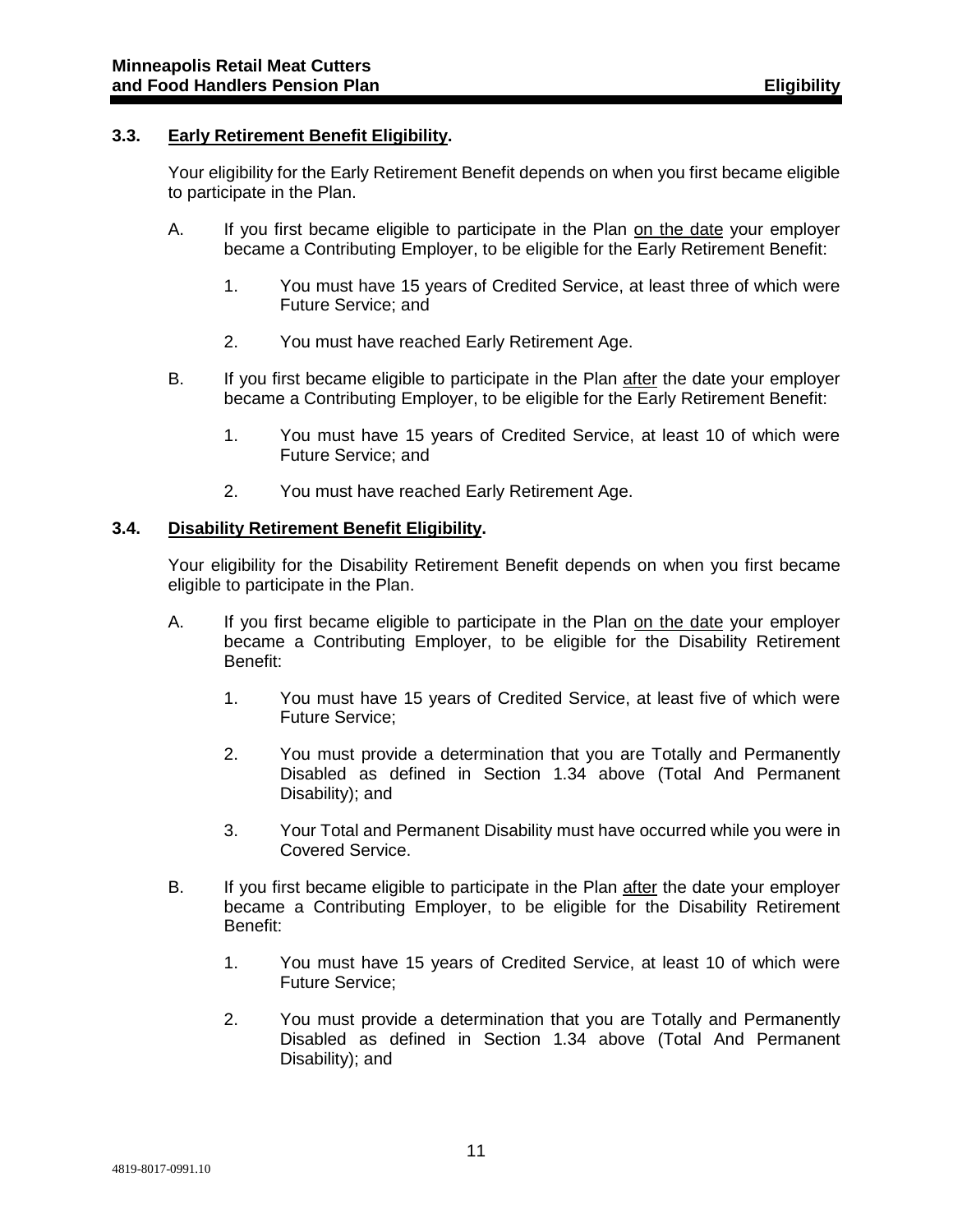3. Your Total and Permanent Disability must have occurred while you were in Covered Service.

Your eligibility for the Disability Retirement Benefit will end on your Normal Retirement Date. You will then become eligible to receive the Normal Retirement Benefit if you satisfy the Plan's eligibility requirements for the Normal Retirement Benefit, including completing your application for retirement benefits and the Trustees' approval of your application. Your eligibility for the Disability Retirement Benefit will also end when you recover from your Total and Permanent Disability, if your recovery occurs before your Normal Retirement Date.

#### <span id="page-20-0"></span>**3.5. Thirty Year Retirement Benefit Eligibility and Modified Thirty Year Retirement Benefit Eligibility .**

The Thirty Year Retirement Benefit and Modified Thirty Year Retirement Benefit were eliminated for all Participants who did not have at least 30 years of Credited Service for benefit accrual purposes as of February 28, 2019.

No Hours of Service performed on or after February 28, 2019 are taken into account for purposes of satisfying the eligibility requirements for the Thirty Year Retirement Benefit and Modified Thirty Year Retirement Benefit.

Participants who had 30 years of Credited Service for benefit accrual purposes as of February 28, 2019 remain eligible for the Thirty Year Retirement Benefit or Modified Thirty Year Retirement Benefit with respect to their Normal Retirement Benefit accrued through February 28, 2019.

The Thirty Year Retirement Benefit and the Modified Thirty Year Retirement Benefit are only available to Participants who first became eligible to participate in the Plan on or before May 1, 2010. Determining which Thirty Year Retirement Benefit you are eligible for depends on when you earned your Credited Service and whether you had a one-year Break in Service on or after March 1, 2013.

#### A. **Thirty Year Retirement Benefit Eligibility.**

Subject to the rules above, you will be eligible for the Thirty Year Retirement Benefit if:

- 1. You first became eligible to participate in the Plan on or before May 1, 2010;
- 2. You have not attained your Normal Retirement Age;
- 3. You accrued 30 years of Credited Service in Covered Service on or before February 28, 2019; and
- 4. You either:
	- a. Did not have a one-year Break in Service on or after March 1, 2013; or
	- b. Incurred a one-year Break in Service that began on or after March 1, 2013 before accruing 30 years of Credited Service, but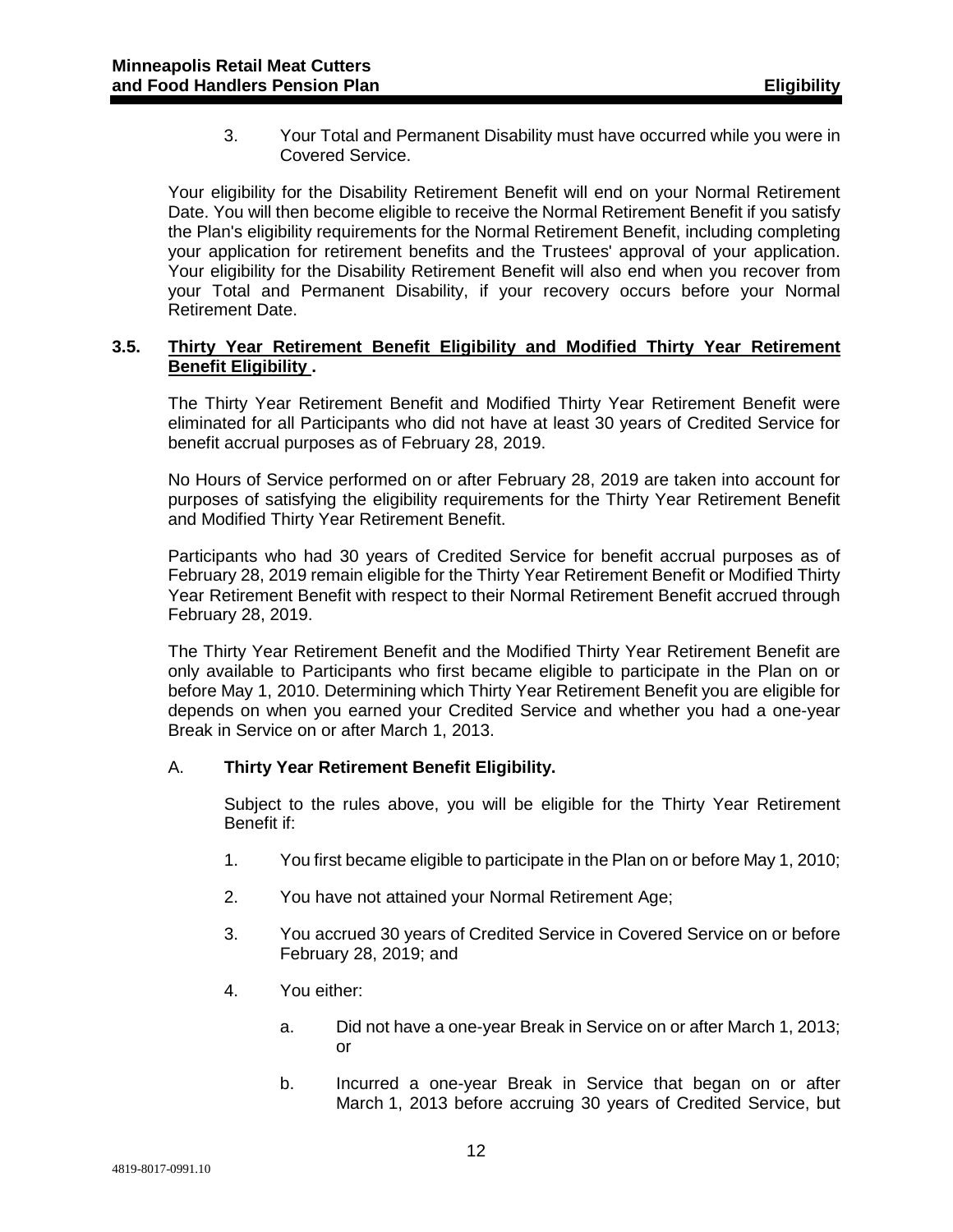accrued at least 30 years of Credited Service after your final oneyear Break in Service that began on or after March 1, 2013.

#### B. **Modified Thirty Year Retirement Benefit Eligibility.**

Subject to the rules above, you will be eligible for the Modified Thirty Year Retirement Benefit instead of the Thirty Year Retirement Benefit if:

- 1. You first became eligible to participate in the Plan on or before May 1, 2010;
- 2. You have not attained your Normal Retirement Age;
- 3. You have accrued 30 years of Credited Service in Covered Service on or before February 28, 2019;
- 4. Before accruing 30 years of Credited Service, you incurred a one-year Break in Service that began on or after March 1, 2013; and
- 5. You did **not** accrue at least 30 years of Credited Service after your final one-year Break in Service that began on or after March 1, 2013.

For purposes of Thirty Year Retirement Benefit eligibility and Modified Thirty Year Retirement Benefit eligibility, a Break in Service is not subject to Section [4.4.A below](#page-28-1) (Effect of a Break in Service: Generally) and excludes Breaks in Service caused by an involuntary layoff or a permanent closing of a facility.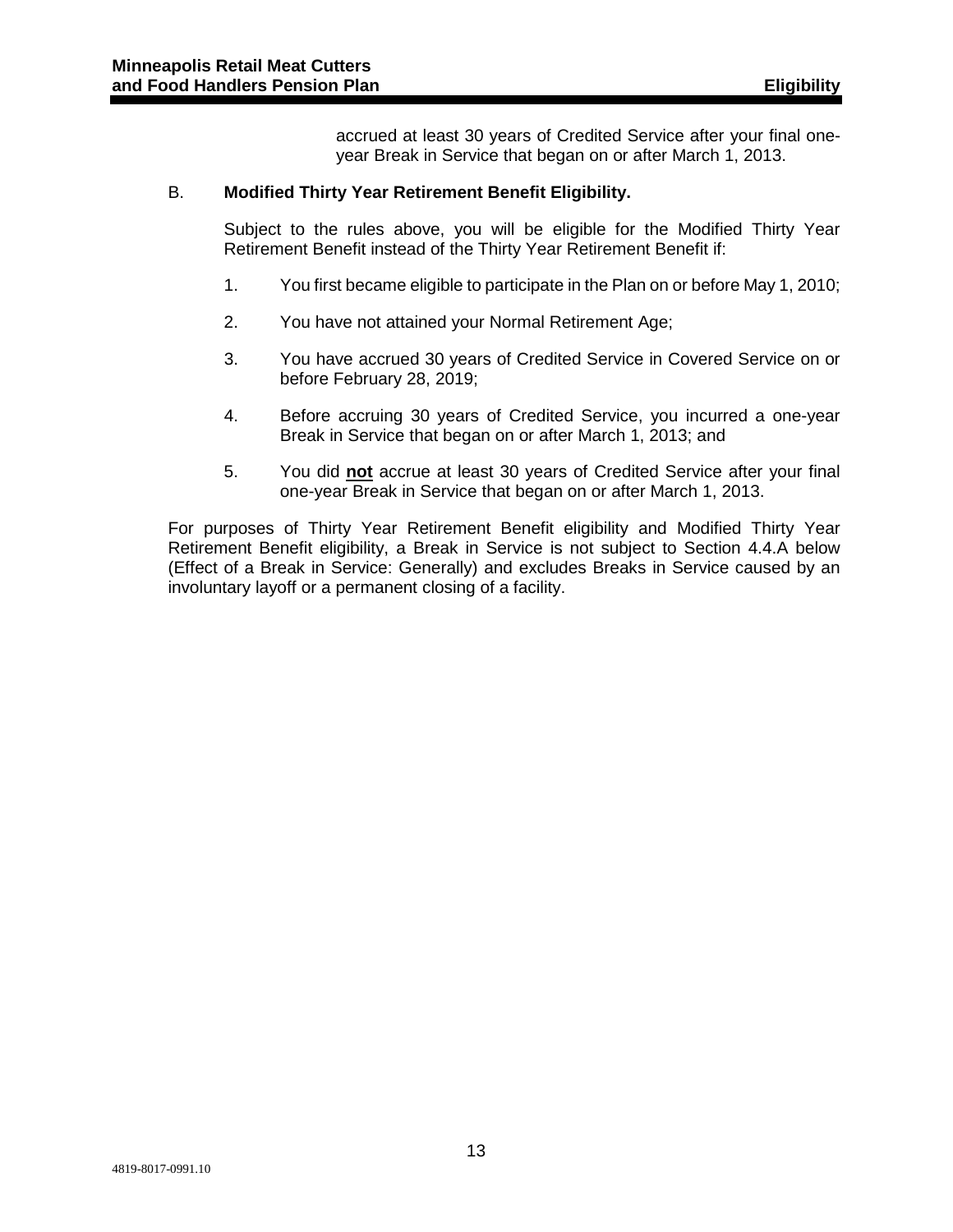#### **SECTION 4 FACTORS THAT DETERMINE BENEFITS**

The amount of your retirement benefit under the Plan is based on the following criteria:

- Credited Service for eligibility purposes;
- Credited Service for benefit determination;
- Credited Service for vesting purposes;
- Effect of a Break In Service;
- Benefit rate;
- Rules governing benefit levels; and
- The existence of any Qualified Domestic Relations Orders related to your Plan retirement benefit.

#### **4.1. Credited Service.**

You receive Credited Service based on your hours worked in Covered Service for a Contributing Employer. Credited Service also is given for Past Service as described in Section [4.1.A below](#page-22-0) [\(Past Service\)](#page-22-0) below. Years of Credited Service are used in determining your eligibility for retirement benefits and the amount of your retirement benefit. For more information, see [Section 3 above](#page-18-0) [\(Eligibility\)](#page-18-0).

Your Credited Service is equal to the sum of your Past Service, Future Service, Credited Service accrued during a period of partial disability, and Credited Service accrued during military service.

#### <span id="page-22-0"></span>A. **Past Service.**

Past Service is service performed under a Collective Bargaining Agreement or other approved written agreement before the date on which the Plan was established or your employer became a Contributing Employer. The date on which contributions began may vary from one part of the industry to another. The maximum amount of Past Service allowable is 20 years.

- 1. Participants who were represented by or were salaried or clerical employees of former Local 653-653A or the Trustees who were employed and met the eligibility requirements on March 1, 1960 for full-time employees and March 1, 1977 for part-time employees will receive Past Service credit for each week of Full-Time Employment or Part-Time Employment, as applicable, before such date, as long as the service was in an occupation covered under the Collective Bargaining Agreement or other approved written agreement.
- 2. Participants who were employed and met the eligibility requirements on the date their employer became a Contributing Employer will receive Past Service credit for each week of Full-Time Employment or Part-Time Employment before the Contributing Employer's required contribution date.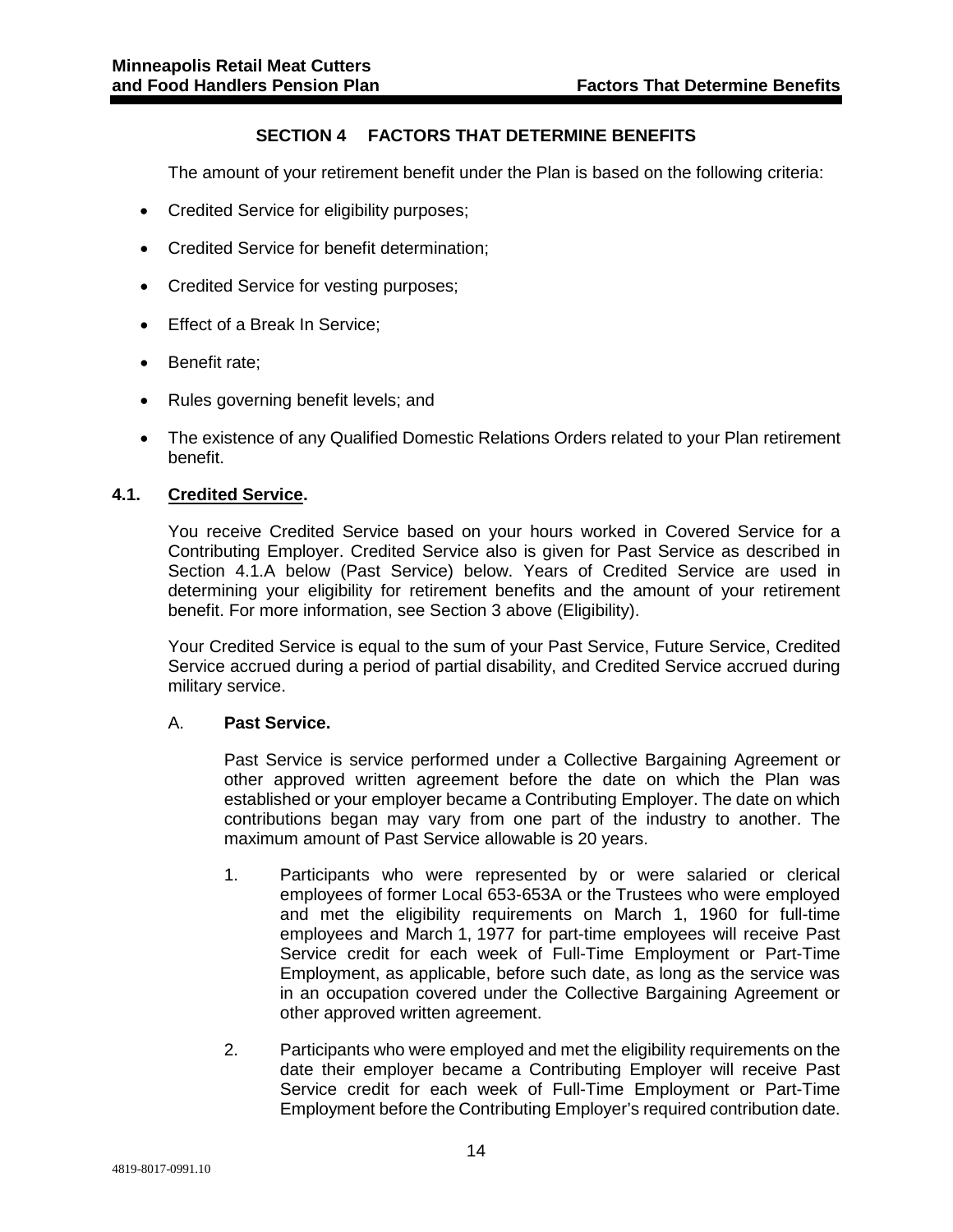The service must have been covered by a Collective Bargaining Agreement or other approved written agreement to be credited as Past Service.

- 3. Participants who were employed by an employer who was a party to a Collective Bargaining Agreement with former Local 615 immediately before its merger with former Local 653 are granted Past Service credit for their last continuous period of employment under a Local 615 contract before the merger, but only if the Employee was employed under a Local 615 Collective Bargaining Agreement on the date of the merger and remained so employed continuously through the date on which his or her employer became a Contributing Employer. However, past service performed while covered under a Collective Bargaining Agreement with former Local 653-653A or other approved written agreement before the date the Participant became a member of former Local 615 or 653B will not be credited as Past Service unless:
	- a. The Participant has a vested right according to the vesting provisions of the Plan in effect at the time of the termination; or
	- b. The transfer between District Local 653-653A and former Local 615 or 653B was made within a 26-week period and both employers were Contributing Employers at the time of the transfer. The granting of Past Service credit by this provision will not repair a Break in Service that the Employee otherwise would have had.

The Trustees recognize that obtaining reliable records of employment for periods in which you may be entitled to Past Service may be difficult or impossible. Therefore, Past Service will be determined on the basis of the best available evidence, which may be obtained from employer records, Social Security records, Union records, or other evidence found acceptable to the Trustees. The decision of the Trustees as to the amount of Past Service granted to any Employee will be final and binding.

#### <span id="page-23-0"></span>B. **Future Service.**

Future Service means service performed under a Collective Bargaining Agreement or other approved written agreement on and after the date on which employer contributions began. The date on which employer contributions began may vary from one part of the industry to another.

- 1. Before March 1, 1976, you will receive Future Service credit for each week for which an employer contribution was made on your behalf, before your 65th birthday.
- 2. On and after March 1, 1976, all hours of Covered Service earned before your 70th birthday will be credited to you. If you earned at least one hour of Covered Service on or after March 1, 1989, all hours of Covered Service earned after February 29, 1976 will be credited to you regardless of your age.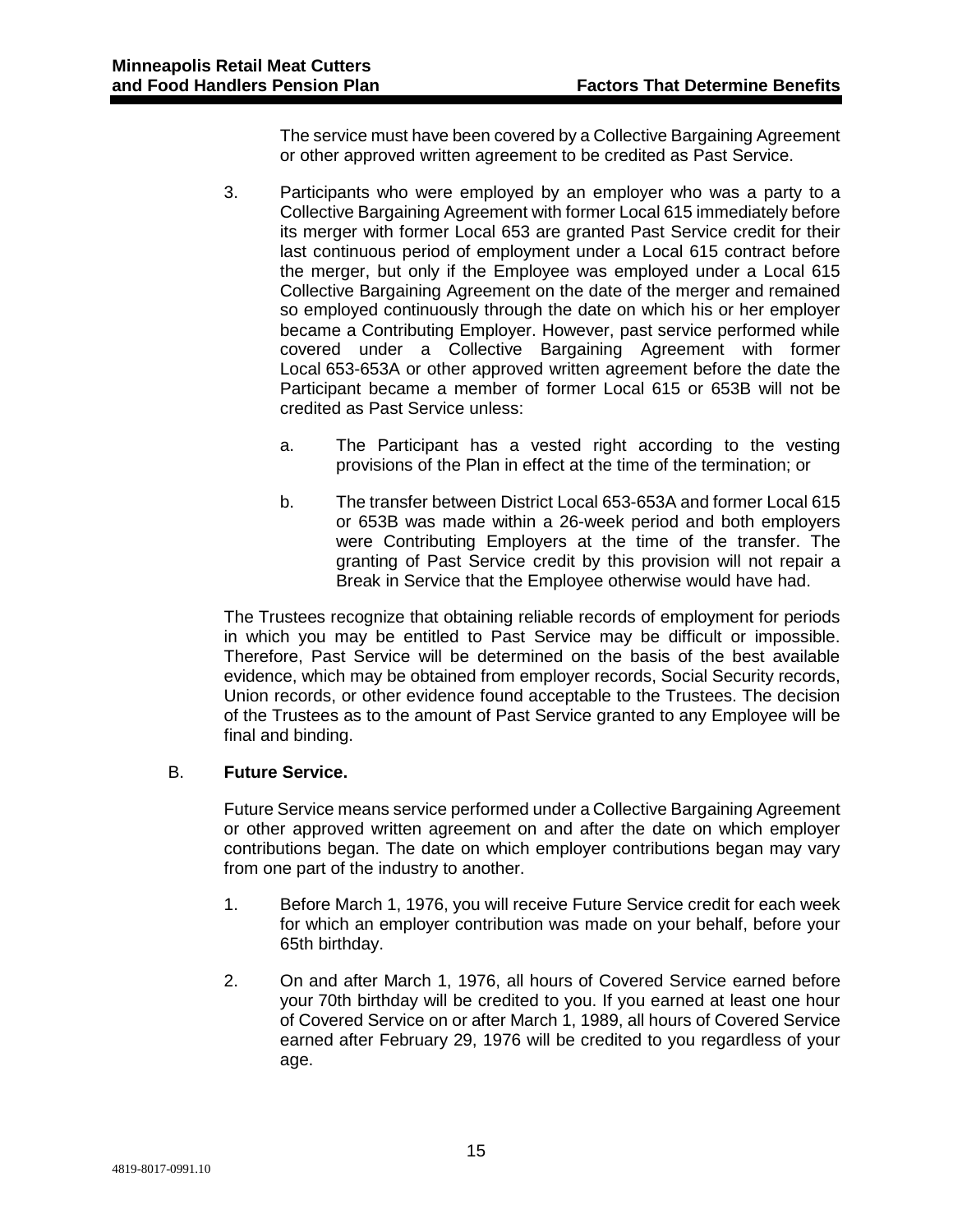#### C. **Injury or Disease.**

If you are absent from work for more than four consecutive weeks because of injury or disease and you collect worker's compensation or are given an approved leave of absence, you may receive Credited Service starting on the first day of the fifth week of such absence, up to a maximum of 26 weeks in your lifetime.

#### D. **Partial Disability.**

If you are partially disabled, you may be eligible for Credited Service if:

- 1. You become partially disabled at a time when you are a regular Employee in Full-Time Employment and are 100% vested (see Section [4.3 below](#page-26-0) [\(Credited](#page-26-0) Service for Vesting Purposes) for more information);
- 2. You continue to work in Part-Time Employment; and
- 3. Contributions to the Pension Fund are made on your behalf in accordance with the Collective Bargaining Agreement in effect at the time the partial disability begins.

#### E. **Military Service.**

You must notify the Trustees in writing before or upon entry into military service. For purposes of this section, military service includes active duty, active duty for training, initial active duty for training, inactive duty training, full-time National Guard duty, and absence from work for an examination to determine a person's fitness to perform any of these duties in the uniformed services, though not extending for a period of more than five years. Uniformed services include the Army, Navy, Air Force, Marine Corps, or Coast Guard; reserve units of these groups; the Army and Air National Guards; the Commissioned Corps of the Public Health Service; and any other category of persons designated by the President in time of war or emergency.

- 1. Credited Service may be granted to you for military service if:
	- a. You enter military service within 90 days from your last date of employment in the industry;
	- b. You return to employment in the industry within 90 days of discharge from the uniformed services for such period of military service;
	- c. You are re-employed for at least one year; and
	- d. You received an honorable discharge from military service.
- 2. If your military service ended on or after October 13, 1998, you will be entitled to Credited Service and vesting service (and will not experience a Break In Service as a result of military service) if you return to work for a Contributing Employer following an honorable discharge within the following time limits: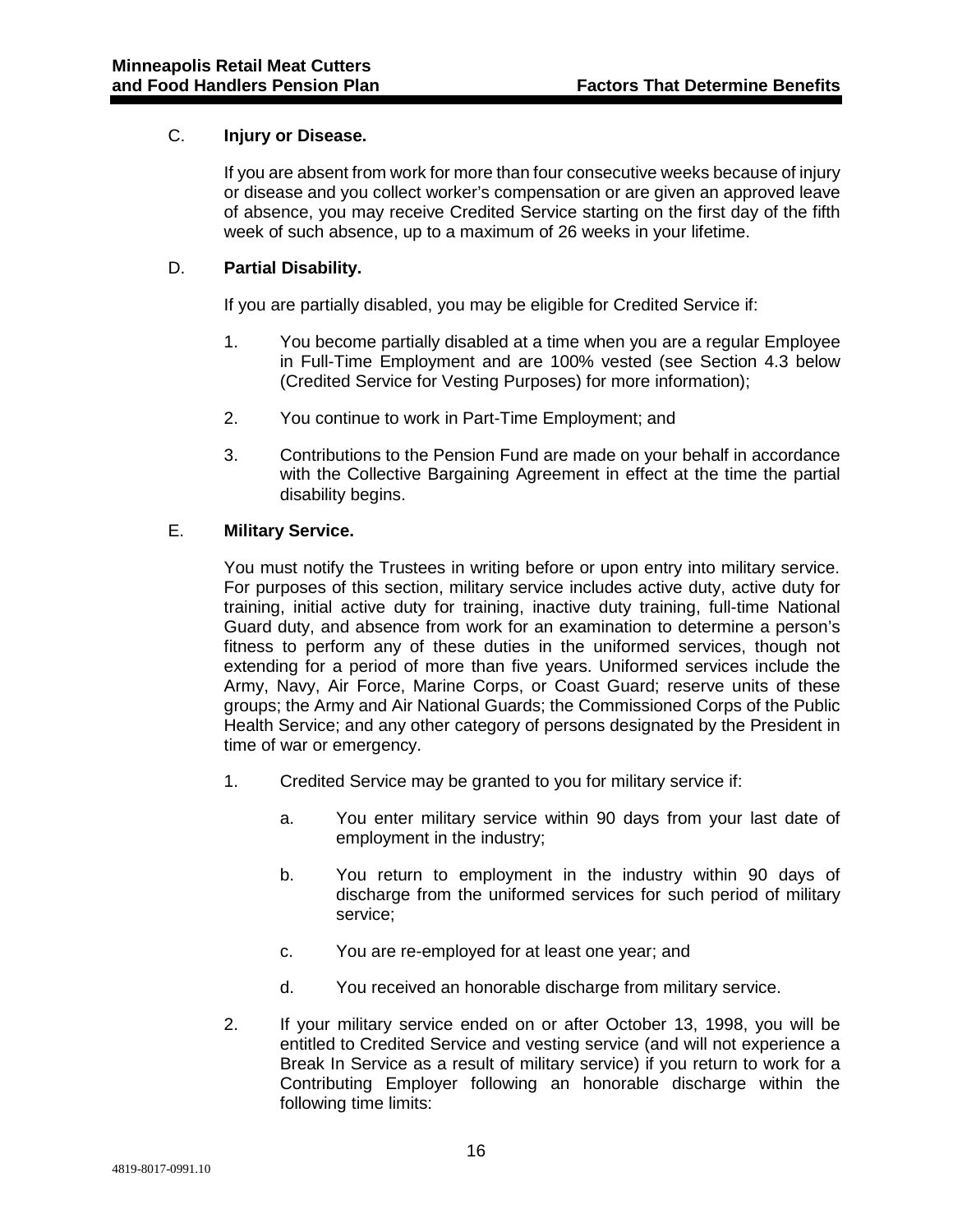- a. If you were in military service for less than 31 days, you must return to work on the next regularly scheduled work day following an eighthour period after discharge.
- b. If you were in military service for 31 to 180 days, you must return to work within 14 days of discharge.
- c. If you were in military service for more than 180 days, you must return to work within 90 days of discharge.

You may be granted an extension to these time limits under federal law if you suffered a military service-connected injury or illness.

- 3. If you return to employment with a Contributing Employer, you must:
	- a. Provide the Trustees a copy of your discharge papers within 14 days of returning to work,, which must indicate the date of induction, the date of discharge or termination of duty, and whether or not the discharge was honorable; and
	- b. Notify the Trustees if you have returned to work with a different Contributing Employer than the one you were employed by at the time of your entry into military service.

You must have received an honorable discharge to be eligible for benefits.

The amount of Credited Service granted to you upon return from military service will be determined by multiplying the total period of military service (stated in weeks and decimal portions of weeks) by the weekly average number of Hours of Service you worked for all Contributing Employers in the 12-consecutive month period immediately before your entry into military service. If you are employed by Contributing Employers for less than 12 months before entering military service, the weekly average hours worked will be calculated over that shorter period.

Beginning January 1, 2007, if you die while in military service, you will be treated as if you had returned to employment with a Contributing Employer immediately before your death. You will be granted Credited Service and vesting service (and will not experience a Break in Service as a result of your military service) from the date you entered military service up to the date of your death.

#### <span id="page-25-0"></span>**4.2. Credited Service for Benefit Determination.**

All benefit accruals under the Plan were eliminated for all hours of Covered Service performed on or after February 28, 2019.

The amount of the benefit that is payable to you upon your termination of employment is based on the number of years of Credited Service you accumulated before that date. Hours of Credited Service are used to determine years of Credited Service in accordance with this Section [4.2 above.](#page-25-0)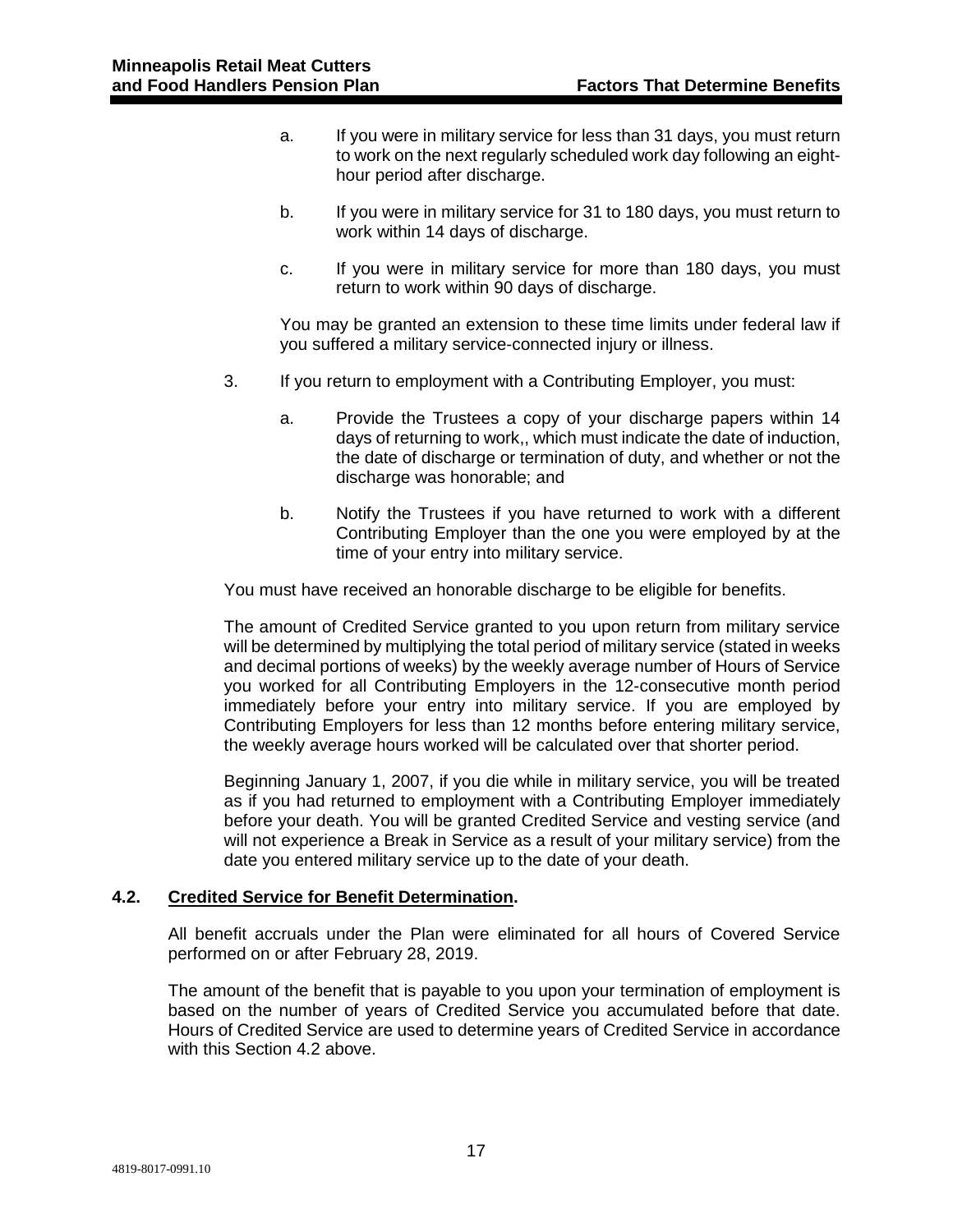- A. A complete year of Credited Service will be 2,000 hours of Credited Service in any Plan Year. No more than one year of Credited Service can be earned during any Plan Year.
- B. A partial year of Credited Service will be granted on a prorated basis for Plan Years with less than 2,000 hours and will be calculated by dividing the number of hours of Credited Service earned in such Plan Year by 2,000. However, except in Plan Years during which you started or terminated employment and for the Plan Year March 1, 2010 through February 28, 2011, no partial years of Credited Service will be granted for a Plan Year:
	- 1. If you have less than 1,000 hours of Credited Service (for Hours of Service earned on or after May 2, 2010); or
	- 2. If you have less than 850 hours of Credited Service (for Hours of Service earned on or before May 1, 2010).
- C. From and after March 1, 1976, Credited Service will be granted for each hour of Future Service performed in a Plan Year.
- <span id="page-26-1"></span>D. You will receive a complete year of Credited Service (2,000 hours) for each Plan Year before March 1, 1976 during which you are credited with 32 or more weeks of Future Service or verifiable Past Service in Full-Time Employment.
- E. If you do not receive Credited Service under the preceding Section [4.2.D above,](#page-26-1) you still may receive Credited Service as follows:
	- 1. For each week of verifiable Past Service or Future Service in Full-Time Employment, 40 hours of Credited Service will be credited; and
	- 2. For each week of verifiable Past Service or Future Service in Part-Time Employment, 20 hours of Credited Service will be credited.

You will not receive Credited Service for Past Service in Part-Time Employment if your employer was not required to contribute to the Pension Fund on behalf of its Employees employed in Part-Time Employment.

#### <span id="page-26-0"></span>**4.3. Credited Service for Vesting Purposes.**

You receive Credited Service for vesting purposes based on your hours worked in Covered Service. In addition, certain periods of employment under a collective bargaining agreement before the establishment of the Plan and Contiguous Noncovered Service occurring on or after March 1, 1976, will be counted as Credited Service for vesting purposes but not as Credited Service for benefit accrual calculations. Years of Credited Service for vesting purposes are used in determining your eligibility for a retirement benefit, and you can only earn years of Credited Service for vesting purposes on a wholeyear (12-month) basis. Unlike Credited Service for benefit determination purposes, you cannot earn partial years of Credited Service for vesting purposes.

In computing Credited Service for vesting purposes, a Year of Service on or after May 2, 2010 means a Plan Year in which you have completed at least 1,000 Hours of Service. Before May 2, 2010, a Year of Service meant a Plan Year in which you completed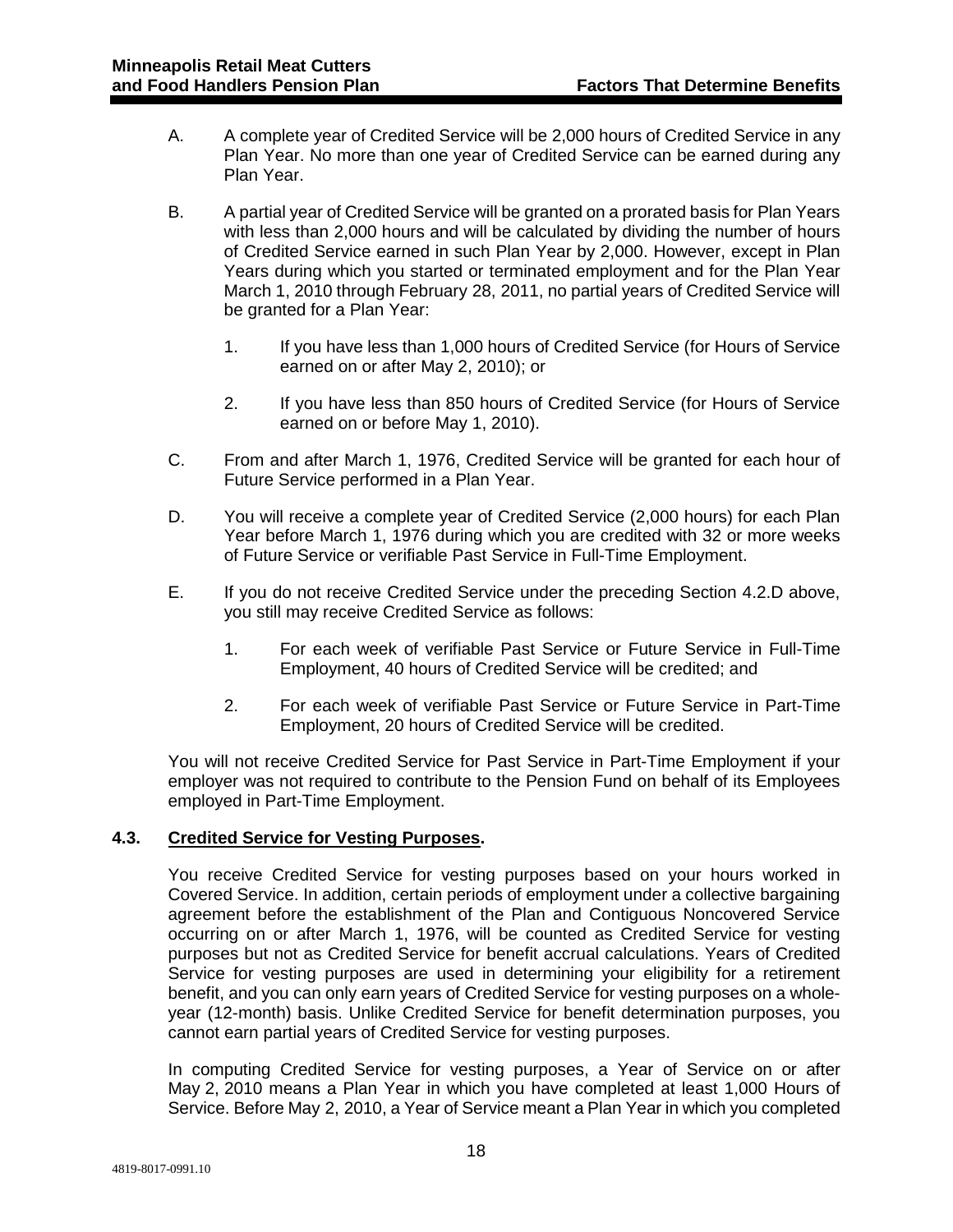at least 850 Hours of Service. The change in the Hours of Service requirement is prorated over the first Plan Year in which the change was effective: March 1, 2010, through February 28, 2011.

For vesting purposes, Contiguous Noncovered Service will not be a Break in Service and will count toward your years of Credited Service. Contiguous Noncovered Service will not count toward your retirement benefit amount.

Although no new participants are permitted to enter the Plan on or after January 1, 2019, and no additional benefit accruals will be granted for Credited Service as of February 28, 2019, your Credited Service for vesting purposes will continue in effect after that date.

Your benefits will be 100% vested (non-forfeitable) upon:

- A. Your Early Retirement Date, Normal Retirement Date, or Deferred Retirement Date;
- B. The date of your retirement caused by Total and Permanent Disability;
- C. The complete or partial termination of the Plan;
- D. Your termination of employment with five or more Years of Service for vesting purposes, if:
	- 1. You are a non-bargaining unit Employee (such as an officer or Employee of the Union, Pension Fund, or Plan Administrator) on whose behalf employer contributions are required to be made to the Pension Fund, and you earned at least one Hour of Service after March 1, 1989 (whether or not the vesting service was accrued as an "Employee") (effective March 1, 1989); or
	- 2. You accrue at least one Hour of Service on or after March 1, 1998 (effective March 1, 1998); or
- E. Your termination of employment with 10 or more Years of Service for vesting purposes.

If the Trustees amend the Plan's vesting rules, your benefits that have vested (become non-forfeitable) up to either the date the change is adopted or the date the change becomes effective (whichever is later), will remain vested.

In addition, effective March 1, 1989, if you have earned at least three years of Credited Service for vesting purposes and the Trustees amend the Plan's vesting rules, you may elect to have your accrued benefits continue to be determined under the old vesting rules (rather than the new rules) if you contact the Fund Office to make that election in writing during an election period beginning on the date that the Trustees adopt the Plan amendment and ending no later than the latest of the following dates: 60 days after the date the change is adopted by the Trustees, 60 days after the date the change becomes effective, or 60 days after your Contributing Employer or the Plan Administrator notifies you of the change.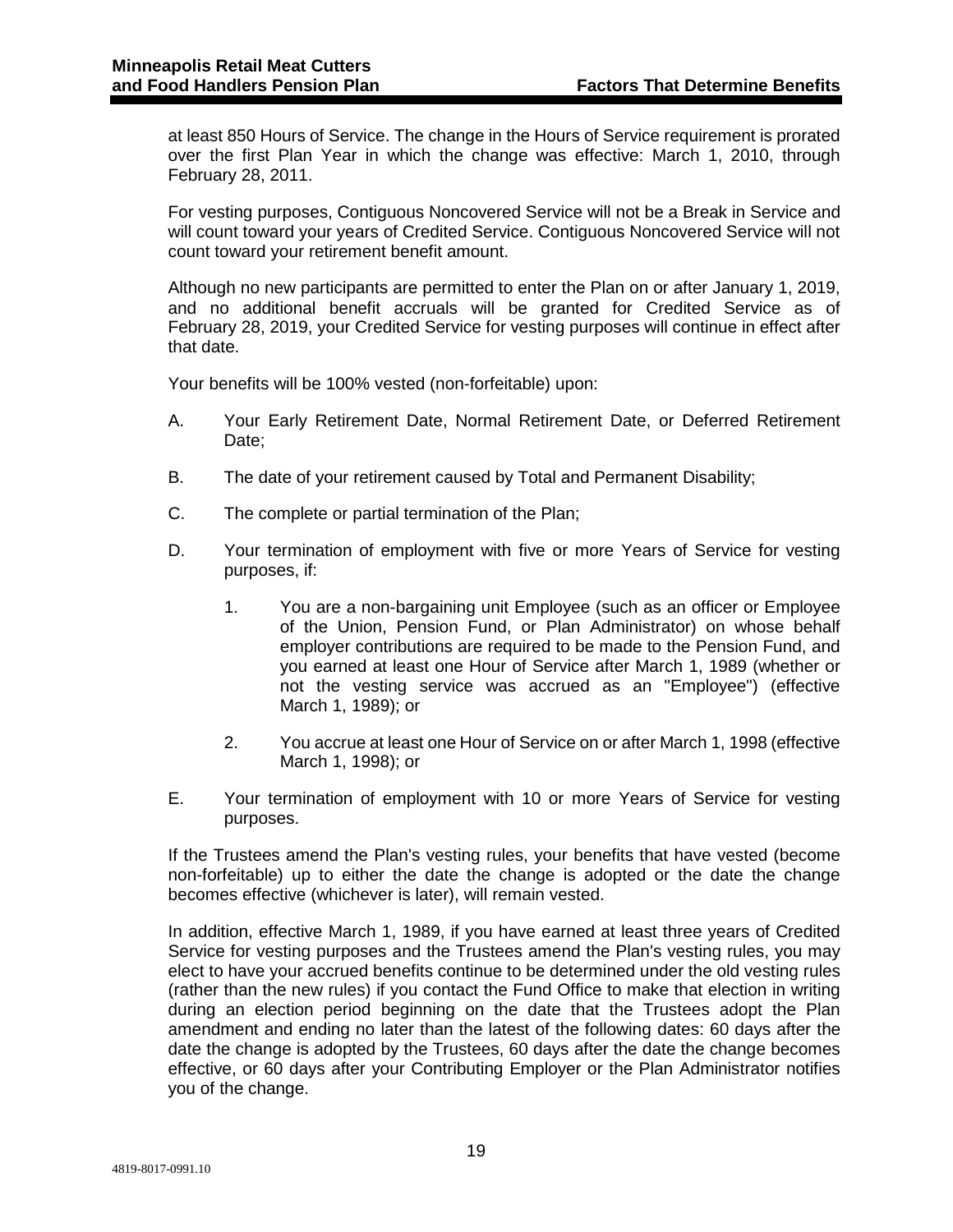#### <span id="page-28-1"></span><span id="page-28-0"></span>**4.4. Effect of a Break In Service.**

#### A. **Generally.**

As of March 1, 1987, if you are not vested at the time of a Break in Service, then prior Years of Service are forfeited if the number of your consecutive one-year Breaks in Service equals or exceeds the greater of five or the total number of your Years of Service before the Break in Service. This is called a "permanent Break in Service."

Your years of service that were forfeited under the Break in Service provision in effect before March 1, 1987, will remain forfeited.

#### <span id="page-28-2"></span>B. **Thirty Year Retirement Benefit and Modified Thirty Year Retirement Benefit.**

A Break in Service may have a different effect on your eligibility for the Thirty Year Retirement Benefit and Modified Thirty Year Retirement Benefit. A Break in Service under this Section [4.4.B](#page-28-2) excludes Breaks in Service caused by an involuntary layoff or the permanent closing of a facility.

For more information, see Section [3.5 above](#page-20-0) [\(Thirty Year Retirement Benefit](#page-20-0)  [Eligibility And Modified Thirty Year Retirement](#page-20-0) Benefit Eligibility).

#### <span id="page-28-3"></span>**4.5. Benefit Rate.**

The benefit rate in effect as of your Normal Retirement Date will be determined as follows:

- A. If you terminate employment in Covered Service before March 1, 1976, your rate of benefits will be determined by the Plan in effect at the time of your termination;
- B. If your termination date is between March 1, 1976, and February 28, 1977, the benefit will be \$8.00 per year of Credited Service; or
- C. If your termination date is on or after March 1, 1977, the benefit rate will be your years of Credited Service multiplied by the benefit rate corresponding to the highest contribution level that you had during your career, unless the employer contribution level decreased from its highest level before your retirement. If your contribution level decreased, then your Credited Service earned before or at the highest level still will be computed at the highest level, but Credited Service earned after the decrease in the contribution level will be multiplied by the benefit rate corresponding to the actual contribution level for that Credited Service.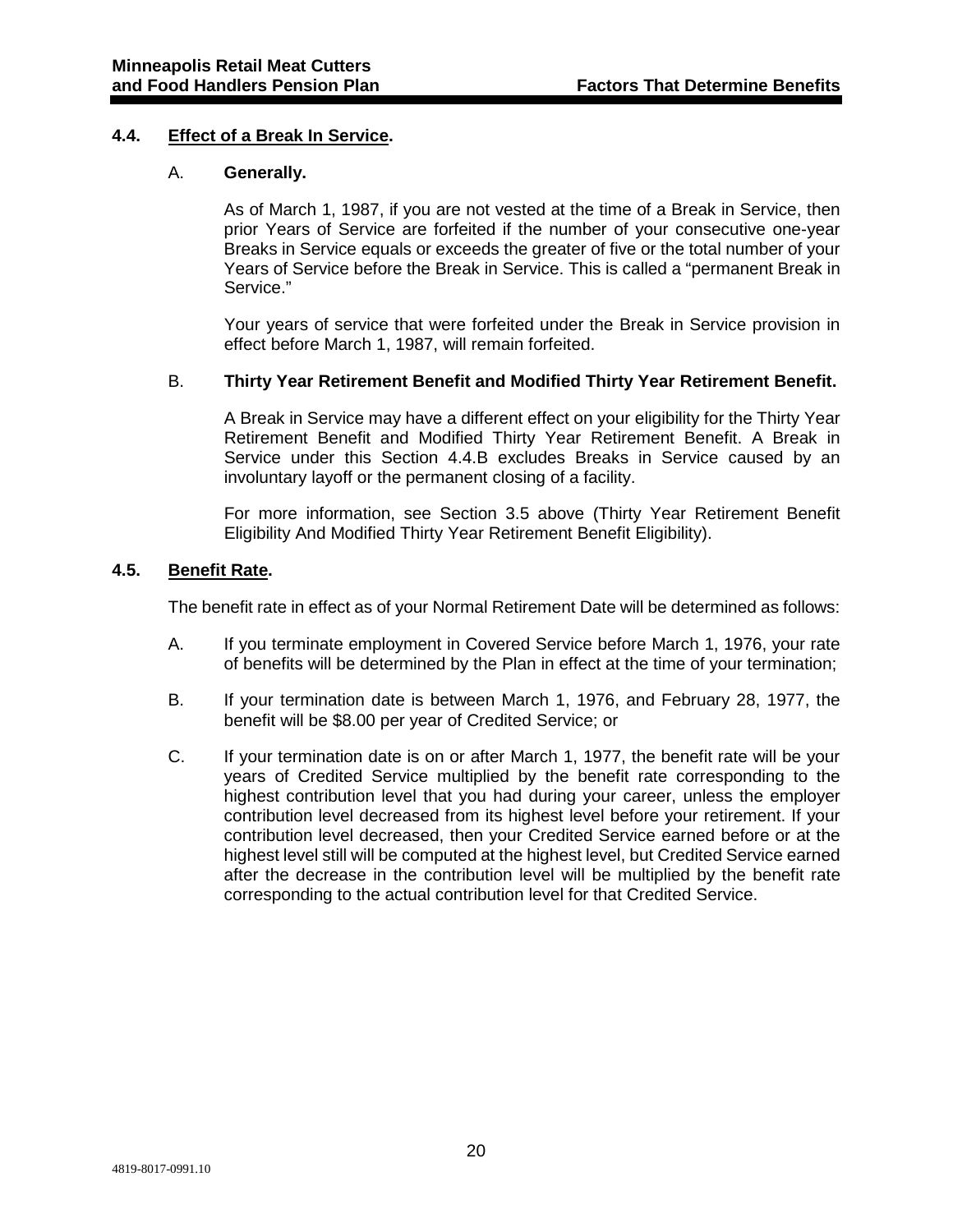1. For purposes of benefit calculations, the benefit rates corresponding to employer contribution levels are represented in the following Table:

| <b>APPLICABLE BENEFIT RATES ("ABR")</b>         |                                                                                                          |  |  |  |
|-------------------------------------------------|----------------------------------------------------------------------------------------------------------|--|--|--|
| <b>FOR</b><br><b>NORMAL RETIREMENT BENEFITS</b> |                                                                                                          |  |  |  |
|                                                 | (ALL DATES BEFORE MARCH 1, 1989)                                                                         |  |  |  |
| <b>Employer Contribution Rate</b>               | ABR*                                                                                                     |  |  |  |
| \$5.00 or less per week, per Employee           | \$6.00 x Participant's Years of Credited<br>Service<br>(Participant retiring before July 1, 1971)        |  |  |  |
|                                                 | \$8.00 x Participant's Years of Credited<br>Service<br>(Participant retiring on or after July 1, 1971)   |  |  |  |
| \$7.00 - \$18.99 per week, per Employee         | \$8.00 x Participant's Years of Credited<br>Service                                                      |  |  |  |
| \$19.00 - \$22.99 per week, per Employee        | \$10.00 x Participant's Years of Credited<br>Service                                                     |  |  |  |
| \$23.00 - \$26.99 per week, per Employee        | \$12.00 x Participant's Years of Credited<br>Service                                                     |  |  |  |
| \$27.00 - \$31.99 per week, per Employee        | \$14.00 x Participant's Years of Credited<br>Service<br>(Participant retiring before March 1, 1980)      |  |  |  |
|                                                 | \$16.00 x Participant's Years of Credited<br>Service<br>(Participant retiring on or after March 1, 1980) |  |  |  |
| \$32.00 - \$36.99 per week, per Employee        | \$16.00 x Participant's Years of Credited<br>Service                                                     |  |  |  |
| \$37.00 - \$41.99 per week, per Employee        | \$18.00 x Participant's Years of Credited<br>Service                                                     |  |  |  |
| \$42.00 - \$58.99 per week, per Employee        | \$20.00 x Participant's Years of Credited<br>Service                                                     |  |  |  |
| \$59.00 per week, per Employee                  | \$26.67 x Participant's Years of Credited<br>Service                                                     |  |  |  |

*\*For purposes of this Table, "Years of Credited Service" in all cases means Years of Credited Service at such Employer Contribution Rate.*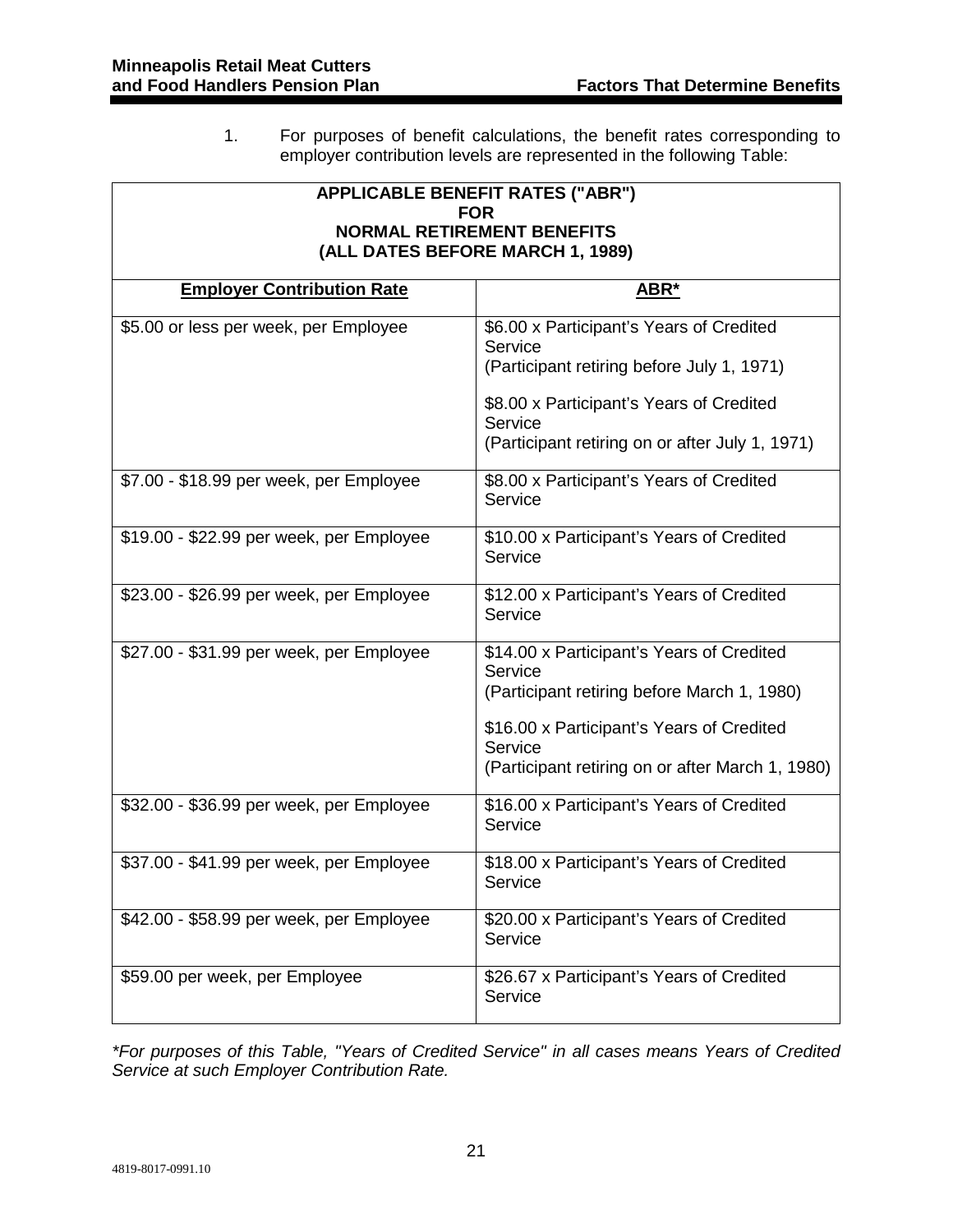2. Effective March 1, 1989, the applicable benefit rate represented in the Table above increased incrementally for all Participants in "active" status and for Participants who were receiving retirement benefits as of the "Effective Date" of the benefit increase. These benefit increases are represented in the following Table:

| INCREASES IN THE APPLICABLE BENEFIT RATE (ABR)<br>FOR NORMAL RETIREMENT BENEFITS<br><b>FROM AND AFTER MARCH 1, 1989</b> |                                                                                                           |                                                                                                                     |                            |
|-------------------------------------------------------------------------------------------------------------------------|-----------------------------------------------------------------------------------------------------------|---------------------------------------------------------------------------------------------------------------------|----------------------------|
| <b>Effective</b><br><b>Date</b>                                                                                         | <b>ABR</b> for<br>Participant's<br><b>Receiving</b><br><b>Retirement Benefits</b><br>as of Effective Date |                                                                                                                     |                            |
| March 1,<br>1989                                                                                                        | ABR Increased by<br>\$3.33                                                                                | Participant accrued at least 425<br>Hours of Service between<br>03/01/1988 and 02/28/1989<br>inclusive              | ABR Increased by<br>\$3.33 |
| March 1,<br>1991                                                                                                        | ABR Increased by<br>\$2.00                                                                                | Participant accrued at least 425<br>Hours of Service between<br>03/01/1990 and 02/28/1991<br>inclusive              | ABR Increased by<br>\$2.00 |
| March 1,<br>1995                                                                                                        | N/A                                                                                                       | N/A                                                                                                                 | ABR Increased by<br>5%     |
| March 5,<br>1995                                                                                                        | \$35.00 x<br><b>Participant's Years</b><br>of Credited Service                                            | Participant accrued at least 425<br>Hours of Service between<br>03/01/1994 and 02/28/1995<br>inclusive              | N/A                        |
| March 1,<br>1998                                                                                                        | $$40.00 \times$<br><b>Participant's Years</b><br>of Credited Service                                      | Participant accrued at least 425<br>Hours of Service between<br>03/01/1997 and 02/28/1998<br>inclusive*             | ABR Increased by<br>3%     |
| February<br>28, 1999                                                                                                    | \$44.00 x<br>Participant's Years<br>of Credited Service                                                   | Participant accrued at least 425<br>Hours of Service between<br>03/01/1998 and 02/28/1999<br>inclusive <sup>*</sup> | N/A                        |
| March 5,<br>2000                                                                                                        | \$48.00 x<br>Participant's Years<br>of Credited Service                                                   | Participant accrued at least 425<br>Hours of Service between<br>03/01/1999 and 02/28/2000<br>inclusive*             | N/A                        |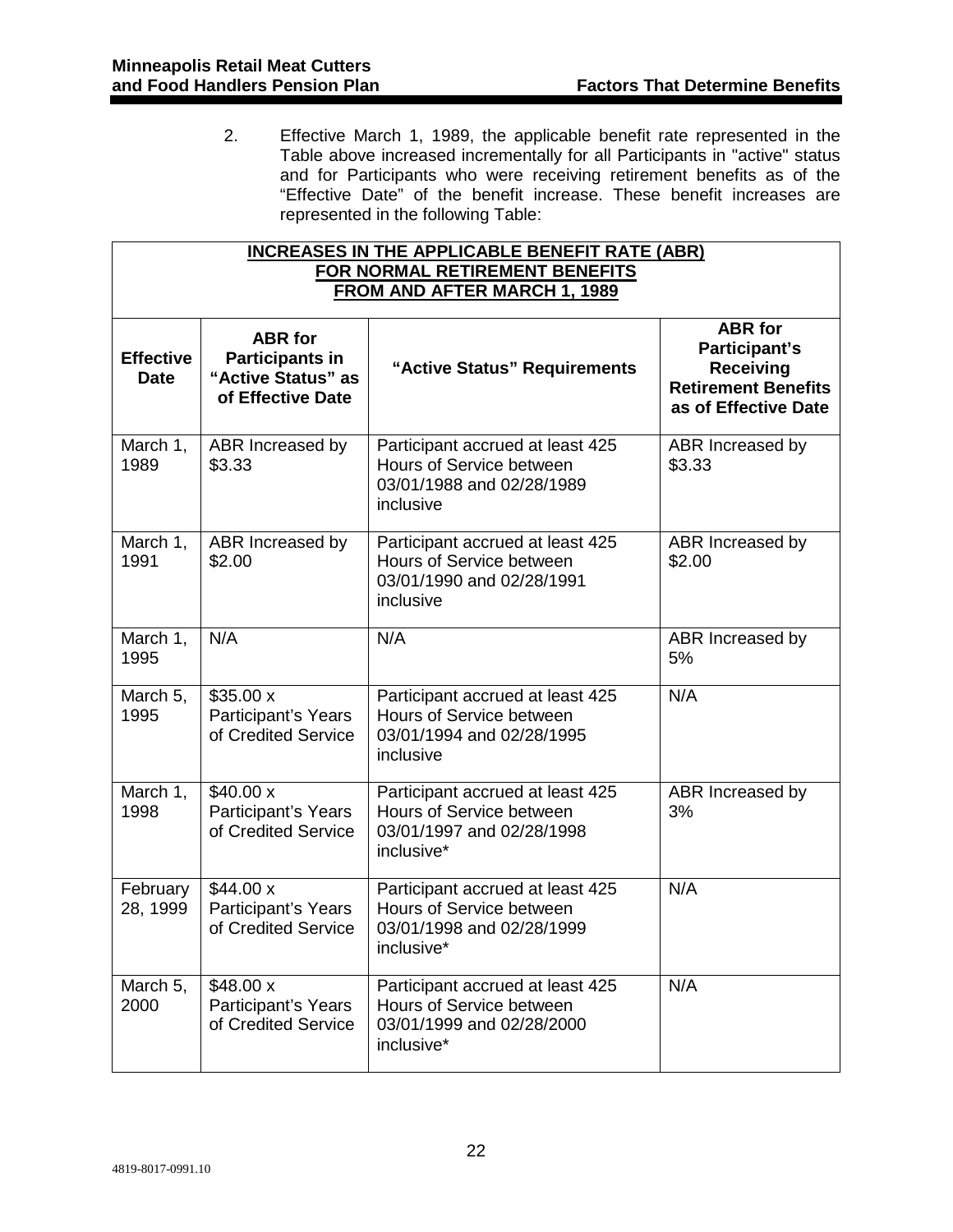| <b>INCREASES IN THE APPLICABLE BENEFIT RATE (ABR)</b><br>FOR NORMAL RETIREMENT BENEFITS<br><b>FROM AND AFTER MARCH 1, 1989</b> |                                                                                                           |                                                                                                         |                        |
|--------------------------------------------------------------------------------------------------------------------------------|-----------------------------------------------------------------------------------------------------------|---------------------------------------------------------------------------------------------------------|------------------------|
| <b>Effective</b><br><b>Date</b>                                                                                                | <b>ABR</b> for<br>Participant's<br><b>Receiving</b><br><b>Retirement Benefits</b><br>as of Effective Date |                                                                                                         |                        |
| March 4,<br>2001                                                                                                               | \$52.00 x<br><b>Participant's Years</b><br>of Credited Service                                            | Participant accrued at least 425<br>Hours of Service between<br>03/01/2000 and 02/28/2001<br>inclusive* | ABR Increased by<br>3% |
| March 3,<br>2002                                                                                                               | \$57.00 x<br>Participant's Years<br>of Credited Service                                                   | Participant accrued at least 425<br>Hours of Service between<br>03/01/2001 and 02/28/2002<br>inclusive* | N/A                    |
| March 2,<br>2003                                                                                                               | $$62.00 \times$<br><b>Participant's Years</b><br>of Credited Service                                      | Participant accrued at least 425<br>Hours of Service between<br>03/01/2002 and 02/28/2003<br>inclusive* | N/A                    |
| February<br>26, 2006                                                                                                           | \$65.00 x<br>Participant's Years<br>of Credited Service                                                   | Participant accrued at least 425<br>Hours of Service between<br>03/01/2005 and 02/28/2006<br>inclusive* | N/A                    |
| May 2,<br>2010                                                                                                                 | \$35.00 x<br>Participant's Years<br>of Credited Service                                                   | Participant accrued at least 425<br>Hours of Service between<br>03/01/2009 and 02/28/2010<br>inclusive* | N/A                    |

*\*Participant also must have been employed as of the Effective Date, as required by Section [4.6](#page-31-0)  [below](#page-31-0) [\(Rules Governing Benefit Levels\)](#page-31-0).*

#### <span id="page-31-0"></span>**4.6. Rules Governing Benefit Levels.**

The following additional rules govern the determination of benefit levels under the Plan:

#### <span id="page-31-1"></span>A. **Plan Years Beginning On or After March 1, 2007.**

Your retirement benefit will be calculated by multiplying each complete and partial year of Credited Service you earn by the benefit rate in effect under the Collective Bargaining Agreement at the time you earned the complete or partial year of Credited Service. Your retirement benefit will be the sum of the benefit you accrue for each of the complete or partial years of Credited Service.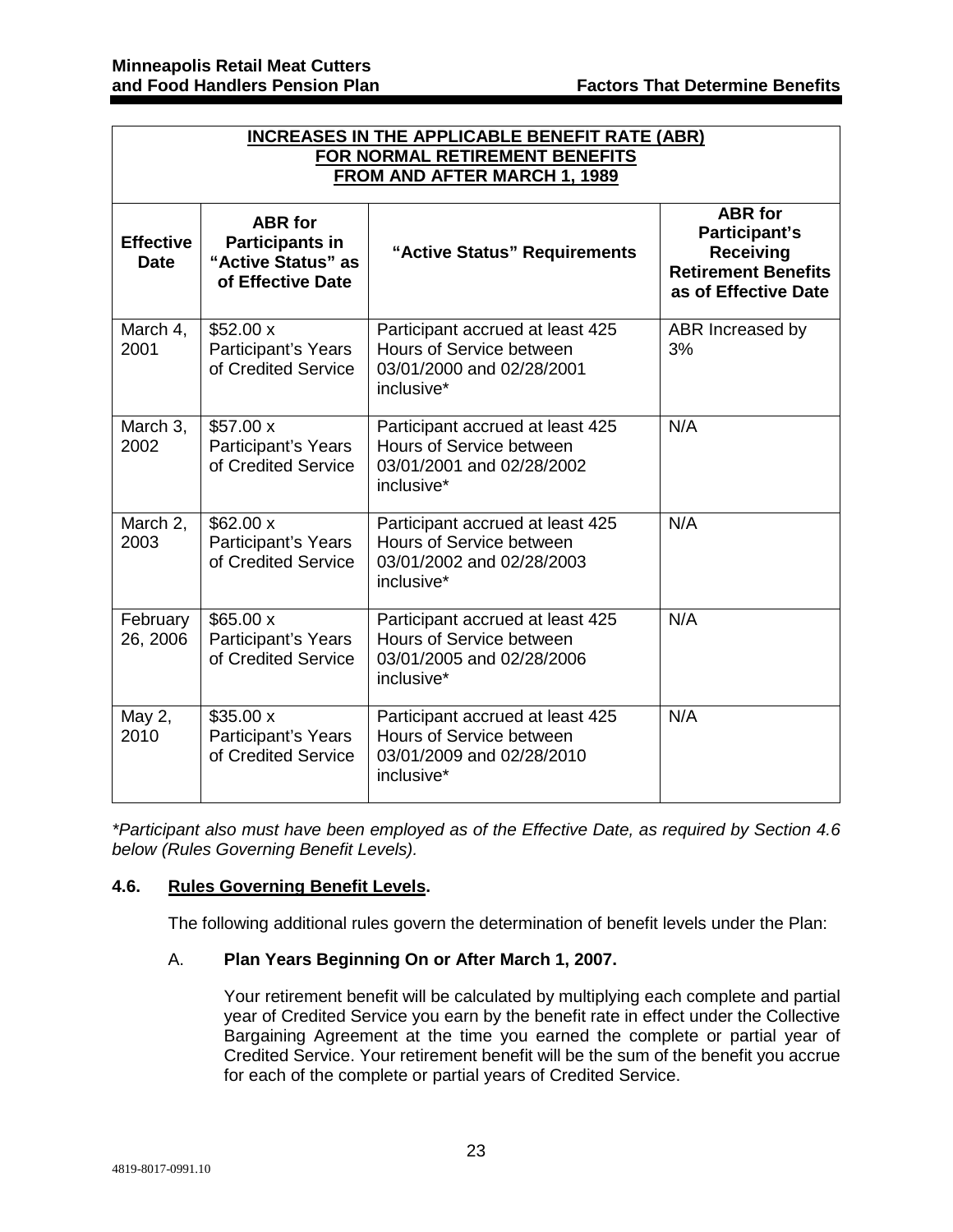#### B. **Plan Years Beginning On or Before March 1, 2006.**

If you are employed under a Collective Bargaining Agreement at a time when a negotiated benefit and/or contribution level improvement becomes effective, you will be credited with such improvements for all years of Credited Service accrued under such Collective Bargaining Agreement before and after the effective date of the improvement (except for Plan Years beginning on or after March 1, 2007, as provided in Section [4.6.A above\)](#page-31-1). If you become entitled to an improvement in benefit or contribution levels as a result of a transfer of employment from the jurisdiction of one Collective Bargaining Agreement to employment under the jurisdiction of another (under which the benefit or contribution levels are higher), you will be credited with the improvement for years before your transfer only after completing two years of Credited Service under the higher-level Collective Bargaining Agreement.

For retirees who return to Covered Service on or after January 1, 1999, your Credited Service earned after your retirement will be subject to the then current rate of accrual, and your Credited Service earned before your retirement will be subject to the rate in effect when your retirement first occurred. Please note that if you retired and returned to Covered Service before January 1, 1999, all of your years of Credited Service may be recalculated at the higher rate in effect upon your return to work and subsequent retirement. For purposes of this paragraph, "retirement" is evidenced by your application for and receipt of a retirement benefit from the Plan. Your "return to Covered Service" is evidenced by working sufficient hours to cause a suspension of benefits, meaning more than 64 hours of disqualifying employment per month. (See [Section 9 below](#page-43-0) [\(Re-Employment After](#page-43-0)  [Retirement\)](#page-43-0) for more information on suspension of benefits.)

#### **4.7. Qualified Domestic Relations Orders.**

In general, your retirement benefits cannot be attached, assigned, or paid to creditors or to anyone other than yourself. However, under federal law, the Trustees are required to obey a Qualified Domestic Relations Order ("QDRO"). This is a decree or order issued by a court that satisfies certain requirements under the Code and ERISA.

A QDRO may require that the Plan pay all or a portion of your retirement benefits to your Spouse, former Spouse, child, or other dependent. The Trustees, in accordance with procedures set forth in the law, will determine the validity of any decree or order received and will inform you upon the receipt of any such decree or order affecting you.

Participants and Beneficiaries can obtain, without charge, a copy of the Plan's QDRO procedures from the Plan Administrator.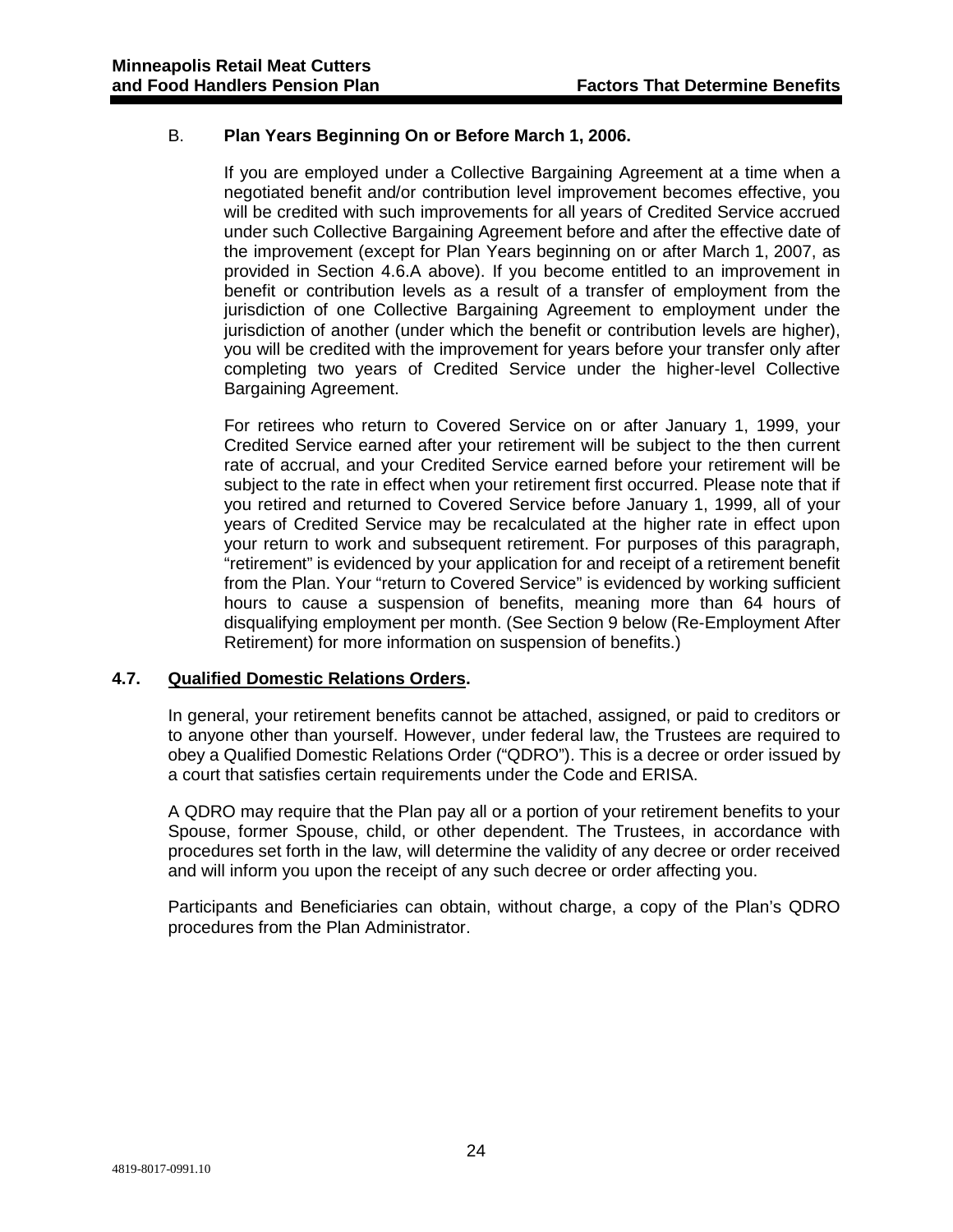#### **SECTION 5 FORMS OF RETIREMENT BENEFITS**

#### <span id="page-33-1"></span><span id="page-33-0"></span>**5.1. Normal Retirement Benefit.**

The Normal Retirement Benefit is payable no earlier than your Normal Retirement Date. The monthly Normal Retirement Benefit payable in the standard payment form as of your Normal Retirement Date will be equal to years of Credited Service multiplied by the benefit rate specified in Section [4.5 above](#page-28-3) [\(Benefit Rate\)](#page-28-3).

#### **Example:**

John decides to retire on January 1, 2016, and is eligible for a Normal Retirement Benefit.

Before March 1, 2007, John earned 12.25 years of Credited Service and satisfied the requirements for the ABR of \$65.00 before March 1, 2007. After March 1, 2007, John earned 7.75 more years of Credited Service, as shown in the Table below.

John's monthly retirement benefit will be calculated as follows:

| Plan Year(s)     | Yrs. of Credited | <b>Applicable Benefit</b> | ABR x Yrs. of Credited |  |
|------------------|------------------|---------------------------|------------------------|--|
|                  | Service          | Rate ("ABR")              | Service                |  |
| Before 3/1/07    | 12.25            | \$65.00                   | \$796.25               |  |
| 3/1/07 to 5/1/10 | 3.25             | \$65.00                   | \$211.25               |  |
| 5/2/10 to 1/1/16 | 4.50             | \$35.00                   | \$157.50               |  |
|                  |                  |                           |                        |  |
|                  | \$1,165.00       |                           |                        |  |

**NOTE: This Example is only an example calculation and assumes that John satisfied the requirements for the ABRs used in this example. Your individual facts and circumstances, including periods of employment and any Breaks in Service, will affect your ABRs and your retirement benefit amount.**

**Although this example is straightforward, calculation of the Plan's retirement benefit can be complicated. If you have questions about calculating your specific benefit amount, please contact the Plan Administrator.**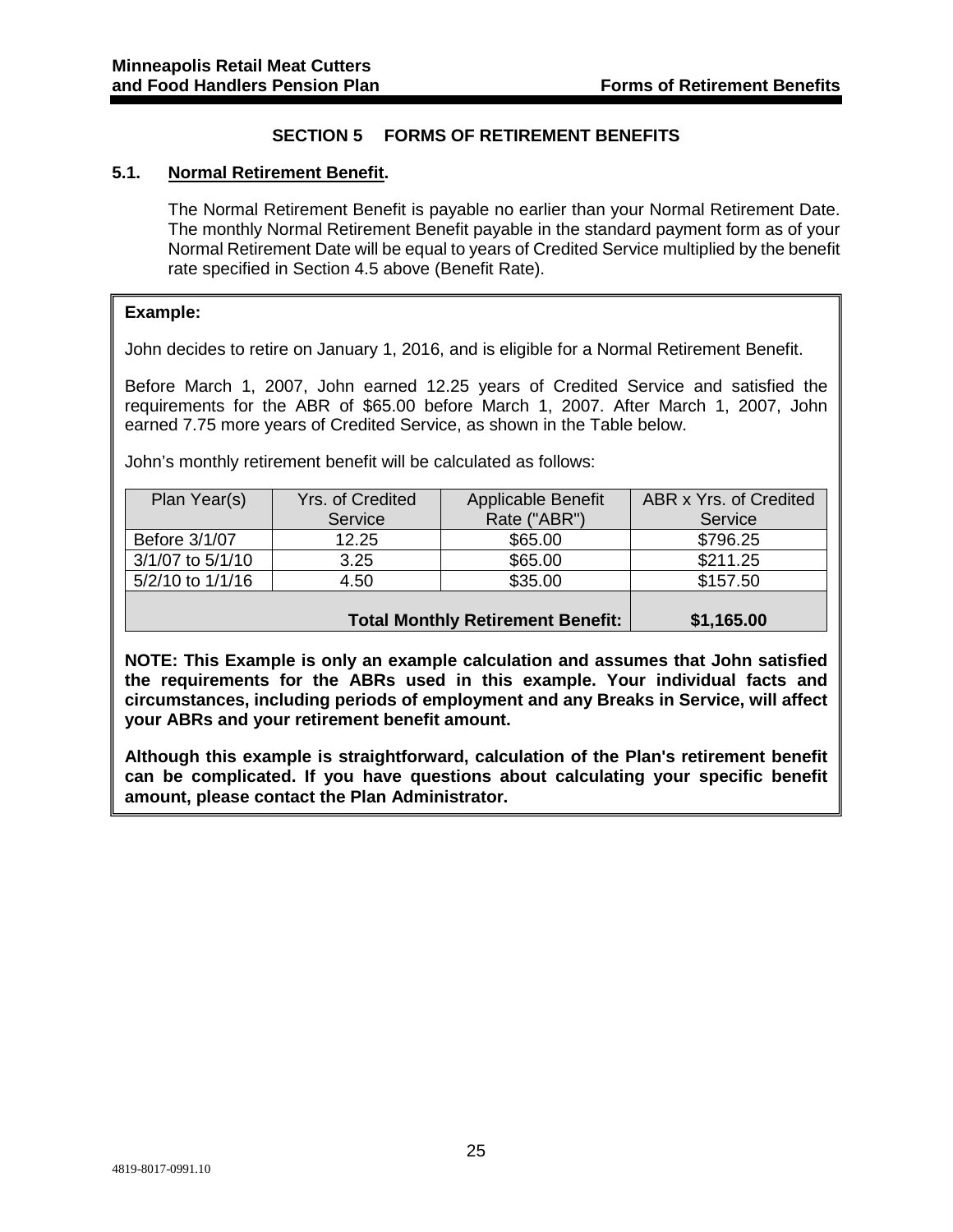#### <span id="page-34-0"></span>**5.2. Early Retirement Benefit.**

The Early Retirement Benefit is calculated by reducing the Normal Retirement Benefit onehalf of one percent for each month that your Early Retirement Date precedes your Normal Retirement Age (or six percent per year).

#### **Example:**

Same facts as above, except that John instead decides to retire at age 57 and satisfies the eligibility requirements for an Early Retirement Benefit. Normal Retirement Age under the Plan is age 62.

At his Early Retirement Date, John has earned 20.00 years of Credited Service, which would equate to a monthly Normal Retirement Benefit of \$1,165.00, as shown in the Table below.

| Plan Year(s)     | Yrs. of Credited                         | <b>Applicable Benefit</b> | ABR x Yrs. of Credited |
|------------------|------------------------------------------|---------------------------|------------------------|
|                  | Service                                  | Rate ("ABR")              | Service                |
| Prior to 3/1/07  | 12.25                                    | \$65.00                   | \$796.25               |
| 3/1/07 to 5/1/10 | 3.25                                     | \$65.00                   | \$211.25               |
| 5/2/10 to 1/1/16 | 4.50                                     | \$35.00                   | \$157.50               |
|                  |                                          |                           |                        |
|                  | <b>Total Monthly Retirement Benefit:</b> |                           |                        |

However, because John has not attained Normal Retirement Age (62), his monthly retirement benefit will be reduced by one-half of one percent per month that John's Early Retirement Date precedes his Normal Retirement Age (or six percent per year). John's resulting monthly Early Retirement Benefit will be \$815.50, as calculated below.

> \$1,165.00 monthly benefit at age 62  $62$  years  $-57$  years = 5 years 5 years x 6% reduction per year = 30% total reduction factor  $$1,165.00 - $349.50$  (30% of  $$1,165.00$ ) = \$815.50 per month at age 57

**NOTE: This Example is only an example calculation and assumes that John satisfied the requirements for the ABRs used in this example. Your individual facts and circumstances, including periods of employment and any Breaks in Service, will affect your ABRs and your retirement benefit amount.**

**Although this example is straightforward, calculation of the Plan's retirement benefit can be complicated. If you have questions about calculating your specific benefit amount, please contact the Plan Administrator.**

#### <span id="page-34-1"></span>**5.3. Special Early Retirement Benefit.**

If you satisfy the Early Retirement Benefit service requirement, but not the age requirement, before your termination date you may be entitled to the Special Early Retirement Benefit when you reach Early Retirement Age and submit a written application to the Plan Administrator for such benefit. This benefit will be calculated by reducing the Normal Retirement Benefit by one-half of one percent for each month that your Early Retirement Date precedes your Normal Retirement Age (or six percent per year).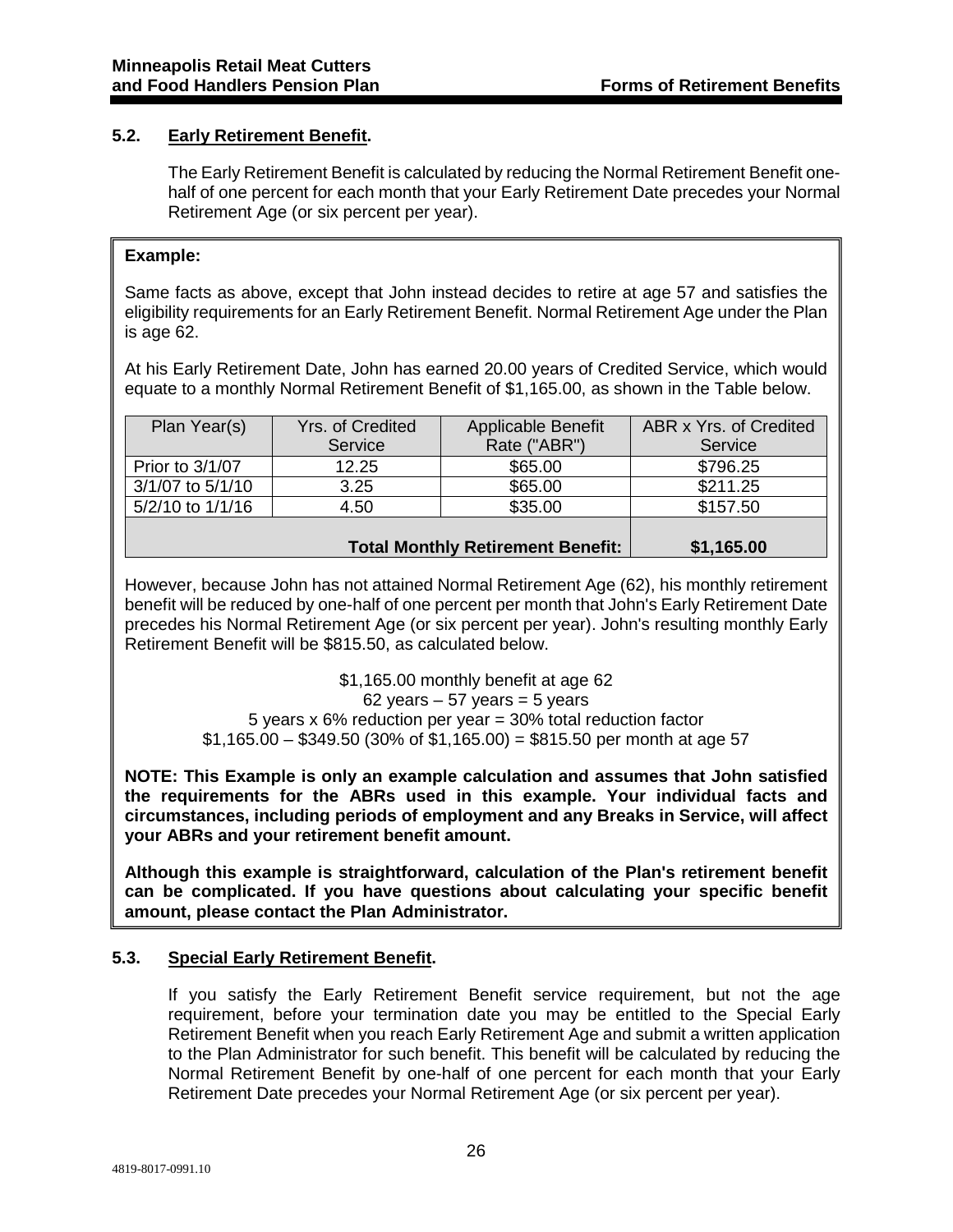#### **5.4. Deferred Retirement Benefit.**

If you choose to defer commencement of benefits beyond Normal Retirement Age, the Deferred Retirement Benefit will be equal to the accrued benefit as of your Normal Retirement Date, plus accrual credit for Covered Service you perform after Normal Retirement Age.

#### <span id="page-35-0"></span>**5.5. Disability Retirement Benefit.**

The Disability Retirement Benefit payable to you due to your Total and Permanent Disability will be equal to your accrued benefit as of your Disability Retirement Benefit date (the date the Trustees determine you are retired due to your Total and Permanent Disability).

#### <span id="page-35-3"></span>**5.6. Vested Retirement Benefit.**

If you terminate participation in the Plan after you are vested, the Vested Retirement Benefit payable to you will be equal to the vested portion of your accrued benefit, payable upon attainment of your Normal Retirement Date or, if qualified, upon application for the Special Early Retirement Benefit.

#### <span id="page-35-2"></span>**5.7. Thirty Year Retirement Benefit.**

The Thirty Year Retirement Benefit was eliminated for all Participants who did not have at least 30 years of Credited Service for benefit accrual purposes as of February 28, 2019.

Participants who had 30 years of Credited Service for benefit accrual purposes as of February 28, 2019 remain eligible for the Thirty Year Retirement Benefit with respect to their Normal Retirement Benefit accrued through February 28, 2019.

If you satisfy the eligibility requirements for the Thirty Year Retirement Benefit, the Thirty Year Retirement Benefit will be the Normal Retirement Benefit amount.

#### <span id="page-35-1"></span>**5.8. Modified Thirty Year Retirement Benefit.**

If you satisfy the eligibility requirements for the Modified Thirty Year Retirement Benefit, the benefit amount will be the sum of:

- A. The Normal Retirement Benefit multiplied by a fraction, the numerator of which is your years of Credited Service before the first one-year Break in Service and the denominator of which is your total years of Credited Service; and
- <span id="page-35-4"></span>B. The Early Retirement Benefit multiplied by a fraction, the numerator of which is your years of Credited Service after the first one-year Break in Service and the denominator of which is your total years of Credited Service.

If you are eligible for the Modified Thirty Year Retirement Benefit but have not attained age 52 (and are therefore not eligible for the Early Retirement Benefit), the portion of the Modified Thirty Year Retirement Benefit calculated under Section [5.8.B above](#page-35-4) will not begin until you are age 52 and will be calculated using your Early Retirement Date.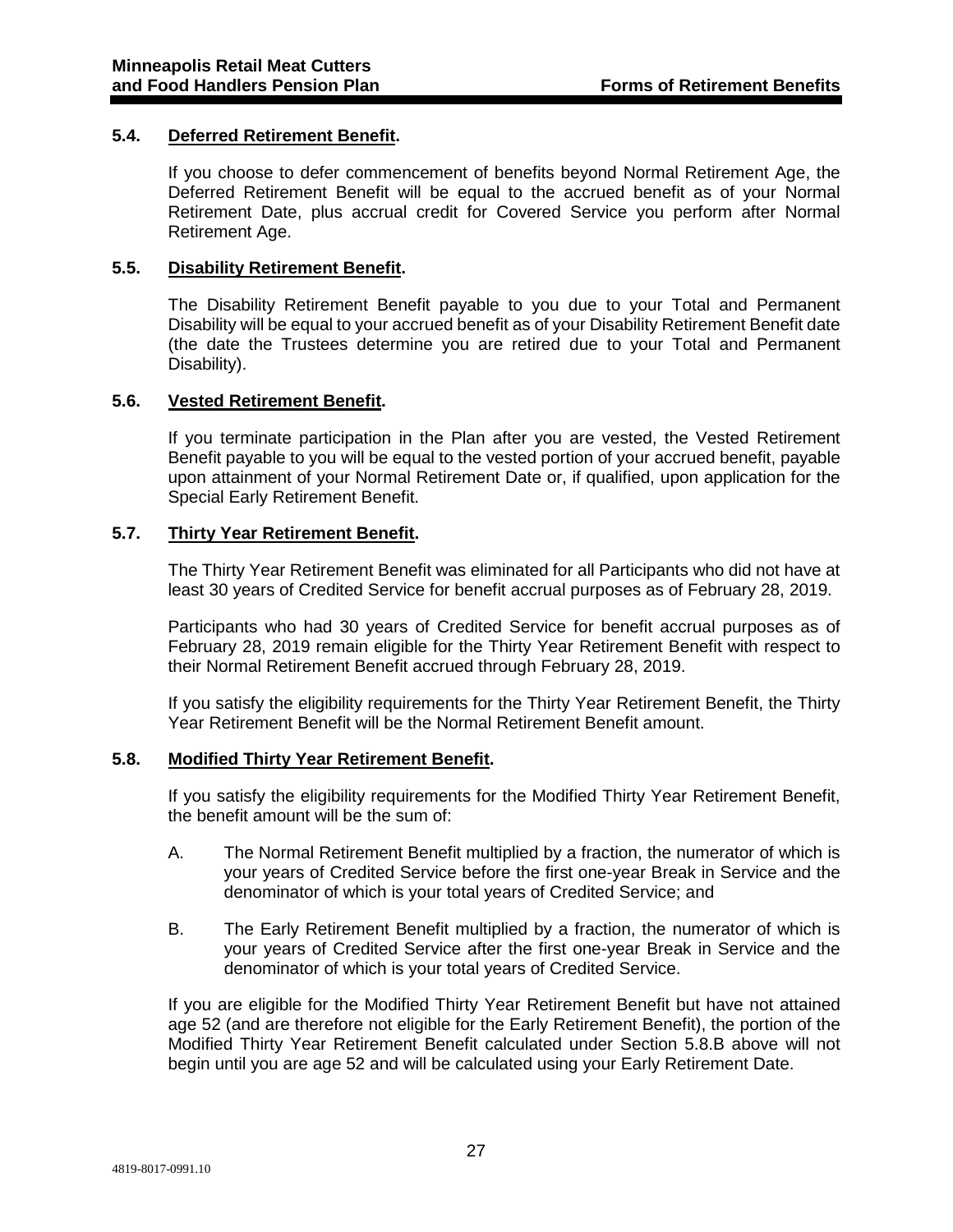**Benefit Limitations Note:** Your accrued benefit will not exceed the amount permitted under Section 415 of the Code, as detailed in the provisions of the Plan.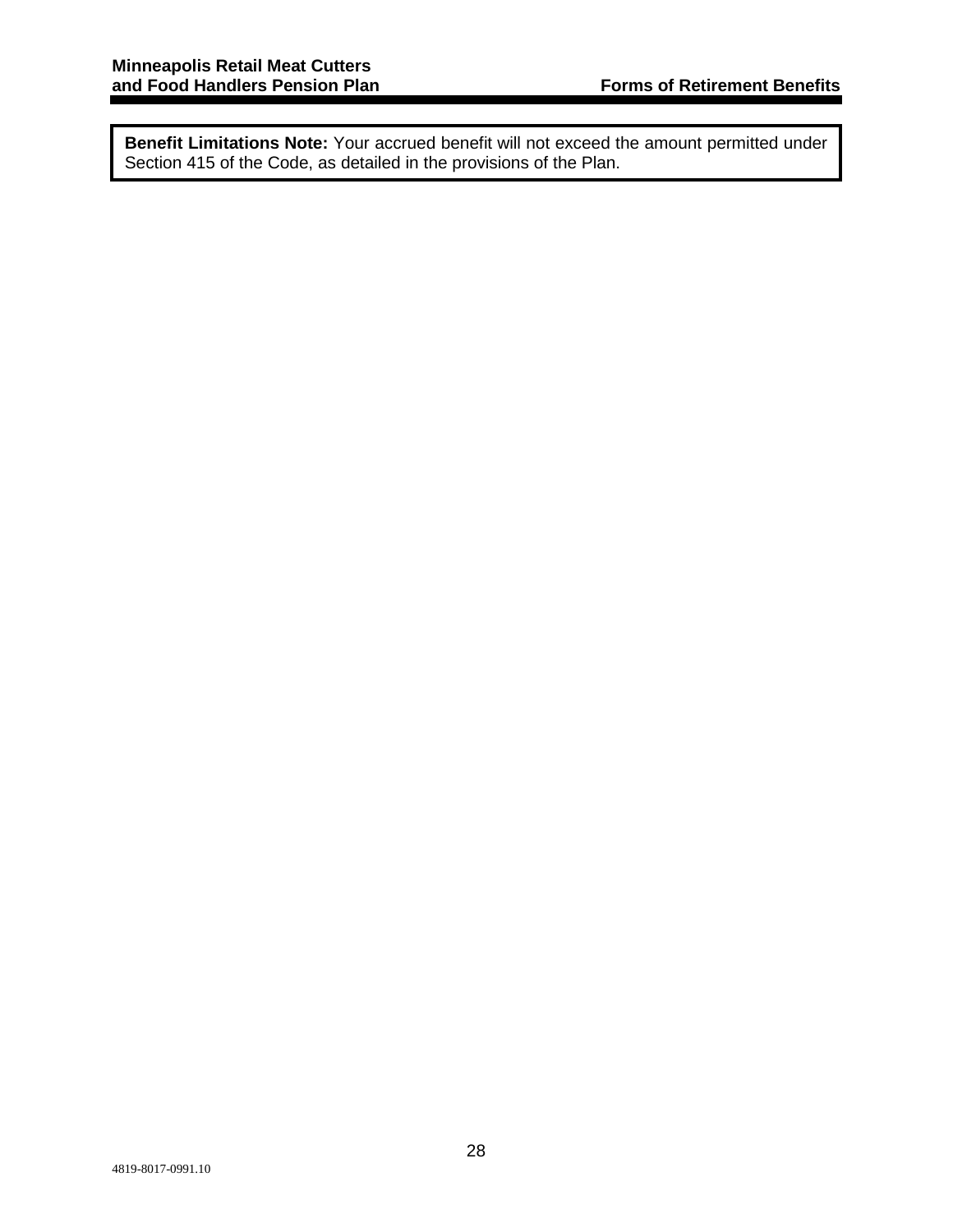#### **SECTION 6 BENEFIT PAYMENT OPTIONS**

#### **6.1. Standard Payment Form.**

The standard payment form is a single life annuity. It provides monthly payments to you beginning on your Benefit Commencement Date and continuing during your lifetime, terminating upon your death. The standard payment form is the default form of payment if you are unmarried or have not been married for the 12-consecutive month period ending on your Benefit Commencement Date.

#### <span id="page-37-0"></span>**6.2. Qualified Joint And Survivor Annuity ("QJSA").**

Except as described below, if you have been legally married for at least 12 consecutive months at the time of your Benefit Commencement Date, the qualified joint and survivor annuity ("QJSA") form of payment is your default form of payment unless you and your Spouse consent in writing not to receive your retirement benefit in this form. You cannot elect to have your retirement benefit payable in a form other than a qualified joint and survivor annuity without your Spouse's written consent acknowledging the effect of such decision. Your Spouse's signature must be notarized or witnessed by an authorized Plan representative.

**NOTE:** If you elect to receive the Disability Retirement Benefit, and your benefit payments commence on or after May 2, 2010, you will not be able to elect the QJSA payment form as your payment option.

Under the QJSA, the amount of your monthly benefit is reduced during your lifetime from what it would have been if you had received benefits in the single life annuity form (standard payment form). In exchange, upon your death, 50% of the reduced monthly benefit amount you were receiving will be paid to your surviving Spouse for life.

Your monthly benefit is reduced because the benefit you have earned is expected to be paid over both your and your Spouse's lifetimes, instead of your lifetime alone. The amount of benefits payable in the QJSA form will be the Actuarial Equivalent of your retirement benefit payable in the standard payment form (single life annuity). In no event will the amount of benefits payable as a QJSA exceed the amount payable in the standard payment form of a single life annuity.

As you approach the date on which you will be eligible for benefits, the Plan Administrator will notify you of your and your Spouse's right to waive the QJSA and will provide you with the necessary information to make the choice. You and your Spouse have 90 days to decide whether or not you elect to waive such payment form. The 90-day election period ends on the due date of your first retirement benefit payment. You and your Spouse may change that decision, but only until the date your retirement benefit payment begins. All elections and revocations must be made in writing on the appropriate form available from the Plan Administrator and will be ineffective unless that form is completed, signed, and delivered to the Plan Administrator during the election period. Once you have begun receiving your benefit, you can no longer change your election.

Once your benefit payments begin, the amount of the QJSA will not change if you and your Spouse are later divorced or if your Spouse dies before you die.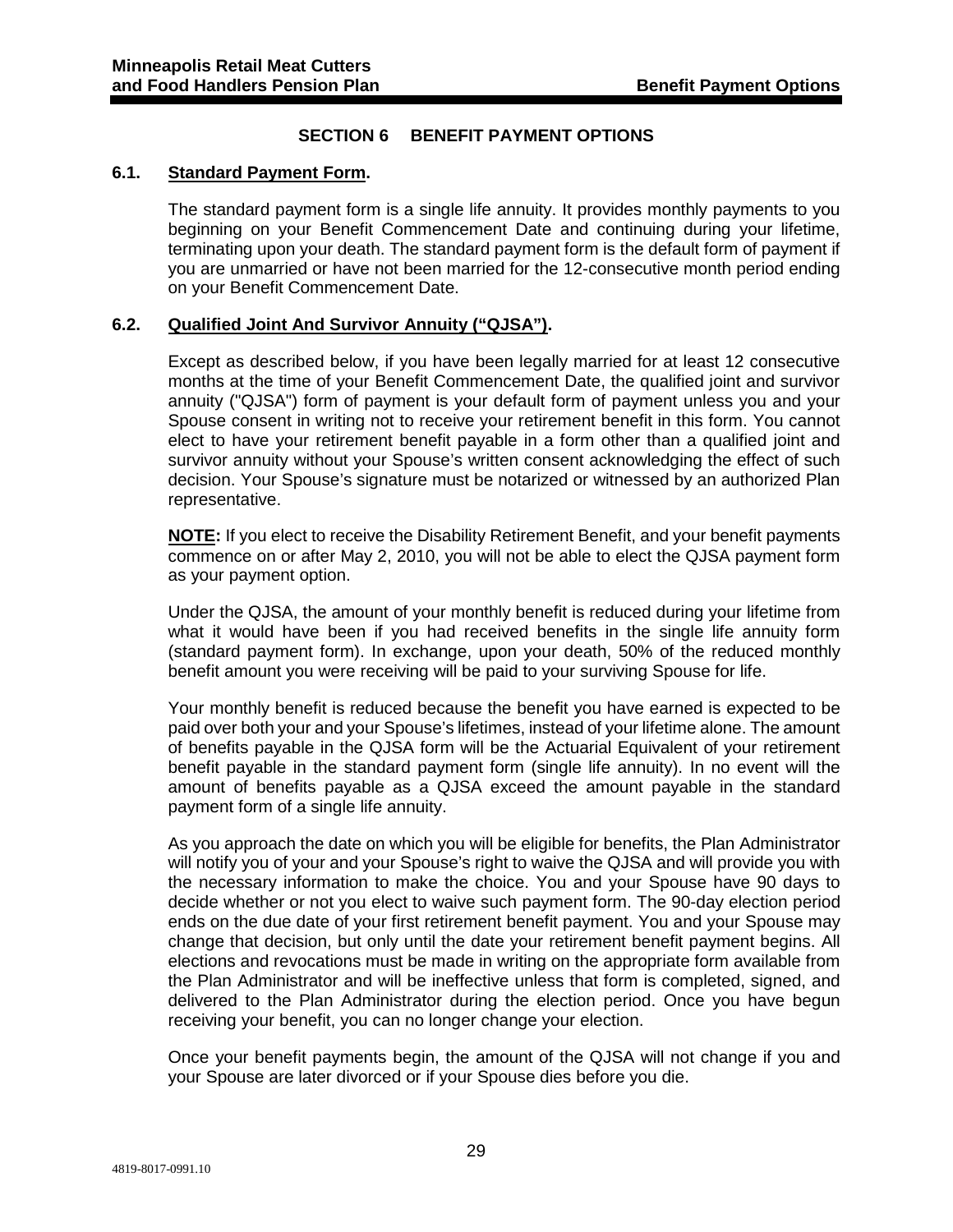#### **6.3. Qualified Optional Survivor Annuity ("QOSA").**

Except as described below, if you have been legally married for at least 12 consecutive months at the time of your Benefit Commencement Date, you may elect to receive your benefits in the form of a qualified optional survivor annuity ("QOSA"). For your QOSA election to be valid, both you and your Spouse must consent in writing to receive your retirement benefit in this form and to waive your right to receive your benefit payment in the default QJSA form. Your Spouse's written consent must acknowledge the effect of such decision and must be notarized or witnessed by an authorized Plan representative.

**NOTE:** If you elect to receive the Disability Retirement Benefit, and your benefit payments commence on or after May 2, 2010, you will not be able to elect the QOSA payment form as your payment option.

Under the QOSA, the amount of your monthly benefit is reduced during your lifetime from what it would have been if you had received benefits in the single life annuity form (standard payment form). In exchange, upon your death, 75% of the reduced monthly benefit amount you were receiving will be paid to your surviving Spouse for life.

As in the case with the QJSA, your monthly benefit is reduced because the benefit you have earned is expected to be paid over both your and your Spouse's lifetimes, instead of your lifetime alone. The amount of benefits payable in the QOSA form will be the Actuarial Equivalent of your retirement benefit payable in the standard payment form (single life annuity). In no event will the amount of benefits payable as a QOSA exceed the amount payable in the standard payment form of a single life annuity.

The Plan notification and Spousal consent requirements provided in Section [6.2 above](#page-37-0) (Qualified Joint and Survivor Annuity ("QJSA")) also apply to the election of your retirement benefit in the form of a QOSA.

Once your benefits commence, the amount of the QOSA will not change if you and your Spouse are later divorced or if your Spouse dies before you die.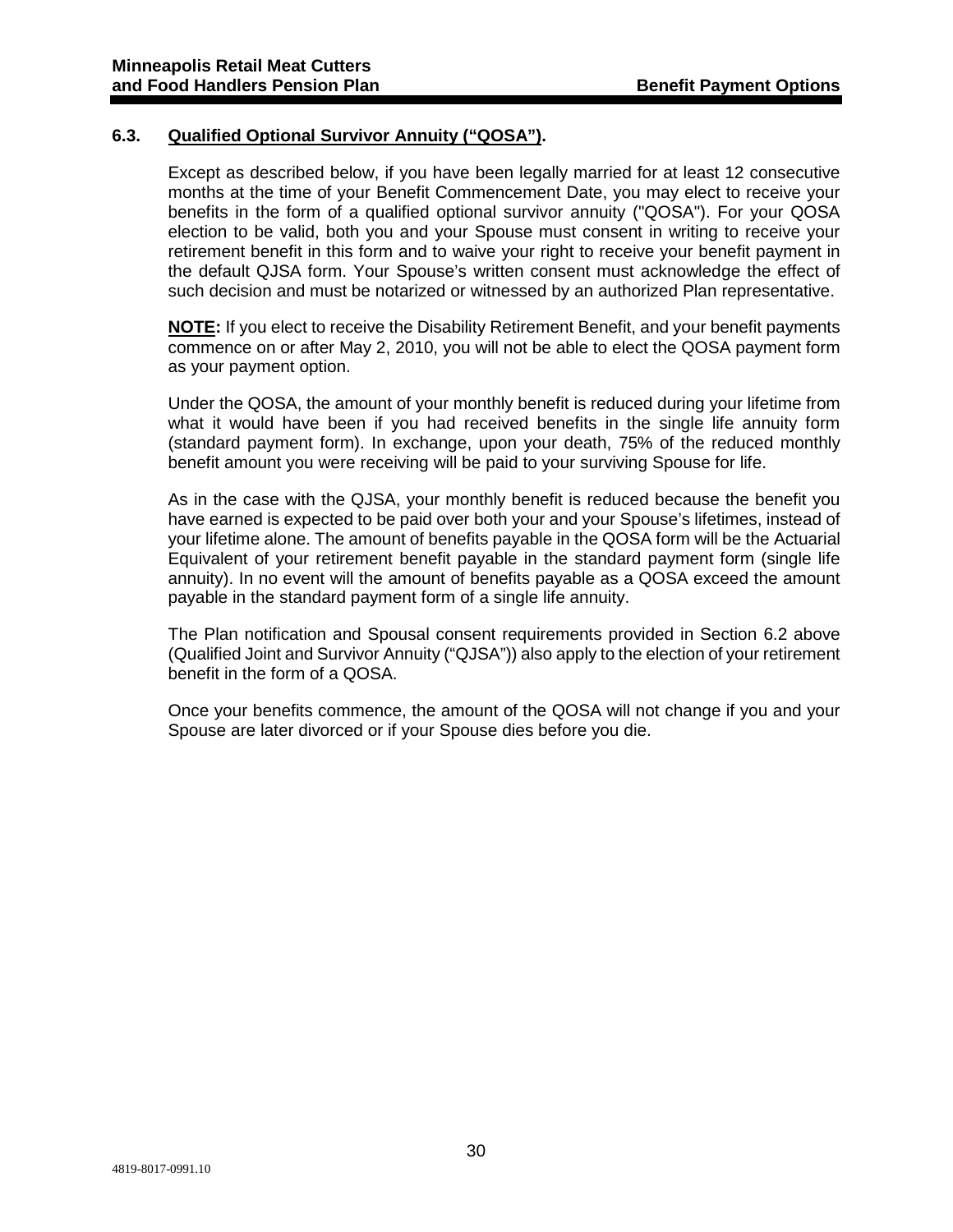#### **SECTION 7 IF YOU TERMINATE EMPLOYMENT BEFORE RETIREMENT**

If you terminate your employment before you retire, you still may be eligible to receive a Vested Retirement Benefit.

#### **7.1. On or After March 1, 1998.**

If you accrued at least one Hour of Service on or after March 1, 1998, to be eligible for a Vested Retirement Benefit, you must have:

- A. Earned at least five Years of Service for vesting purposes; and
- B. Stopped working for a Contributing Employer before your Normal Retirement Age for any reason other than early retirement, death, or disability.

#### **7.2. Before March 1, 1998.**

If you did not accrue at least one Hour of Service on or after March 1, 1998, to be eligible for a Vested Retirement benefit, you must have:

- A. Earned at least 10 Years of Service for vesting purposes; and
- B. Stopped working for a Contributing Employer before your Normal Retirement Age for any reason other than early retirement, death, or disability.

The amount of your Vested Retirement Benefit will be calculated the same way as your Normal Retirement Benefit, but will be based on your Credited Service, your benefit level, and the Plan provisions at the time you terminated employment. If your Vested Retirement Benefit payments begin before you attain Normal Retirement Age, the same reductions listed under Section [5.3 above](#page-34-1) will apply. For more information, see [Section 5 above](#page-33-1) [\(Forms Of Retirement](#page-33-1)  [Benefits\)](#page-33-1).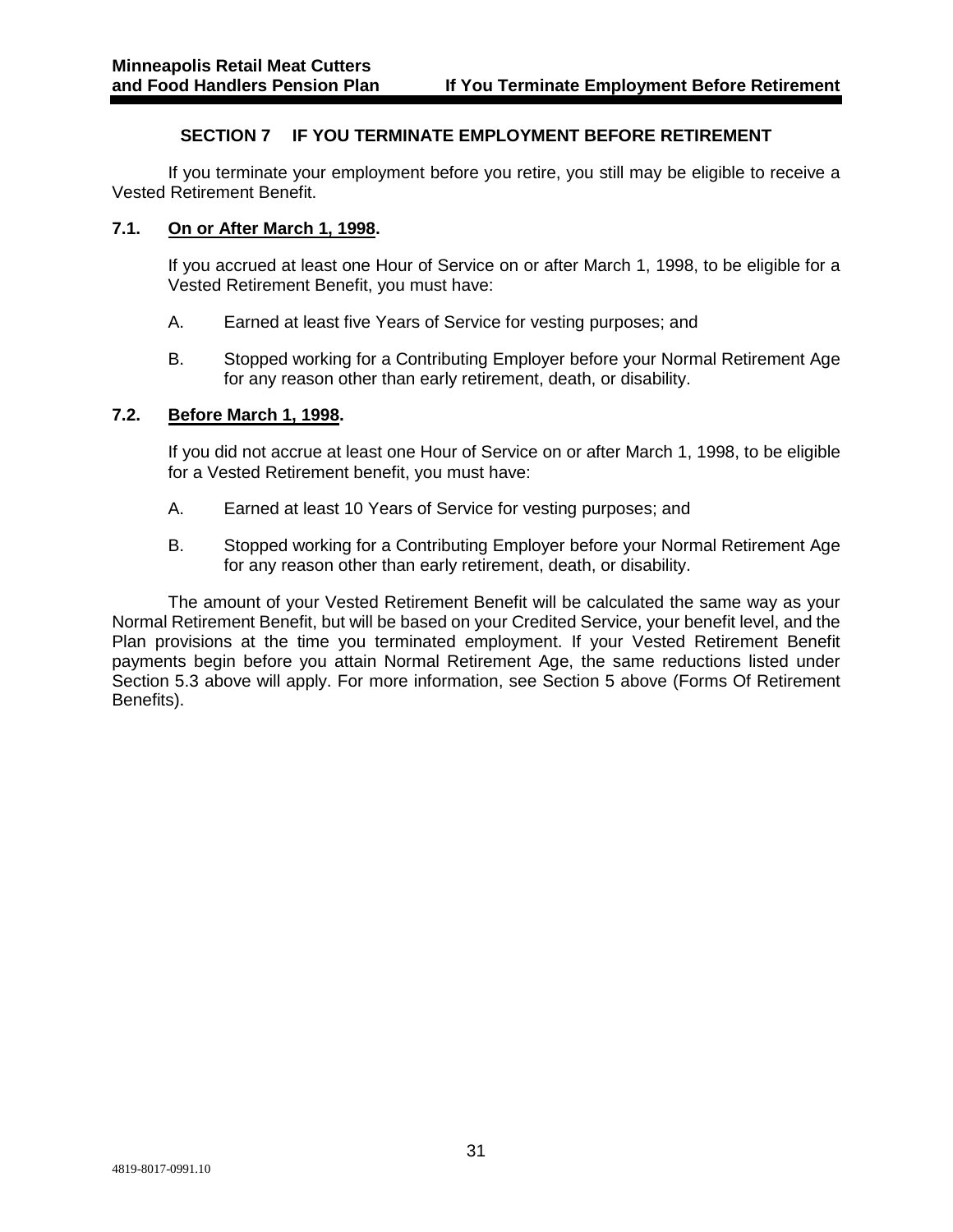#### **SECTION 8 IF YOU DIE BEFORE RETIREMENT**

The Plan makes it possible for you to provide an income to your qualified Spouse in the event you should die before retirement. Your qualified Spouse is the person to whom you have been married throughout the 12-month period preceding your death.

If you die, your qualified Spouse will receive monthly survivor benefit payments for the remainder of his or her lifetime. Payments to a surviving Spouse will be made in accordance with this section.

#### **8.1. Early Survivor Annuity.**

Your qualified Spouse will be paid a benefit equal to that which he or she would have been entitled to receive if you had properly elected the qualified joint and survivor annuity and had retired on the day immediately before the date of your death if:

- A. You were legally married to a qualified Spouse upon reaching the later of:
	- 1. The earliest date you could have elected to receive retirement benefits under the Plan; or
	- 2. The date 120 months before your Normal Retirement Date; and
- B. You subsequently die while employed by a Contributing Employer during the period:
	- 1. Beginning on the later of:
		- a. The earliest date you could have elected to receive retirement benefits under the Plan; or
		- b. The date 120 months before your Normal Retirement Date; and
	- 2. Ending on the earlier of:
		- a. Your Normal Retirement Date or your Deferred Retirement Date (whichever is applicable); or
		- b. Your termination of employment date.

#### **8.2. Qualified Preretirement Survivor Annuity ("QPSA").**

- A. A qualified preretirement survivor annuity ("QPSA") will be payable to your qualified Spouse provided all the following conditions are met:
	- 1. No benefit is payable under the early survivor annuity option above;
	- 2. Immediately before your death, you had a vested right to your accrued benefit;
	- 3. You died before your Benefit Commencement Date;
	- 4. You are survived by a qualified Spouse; and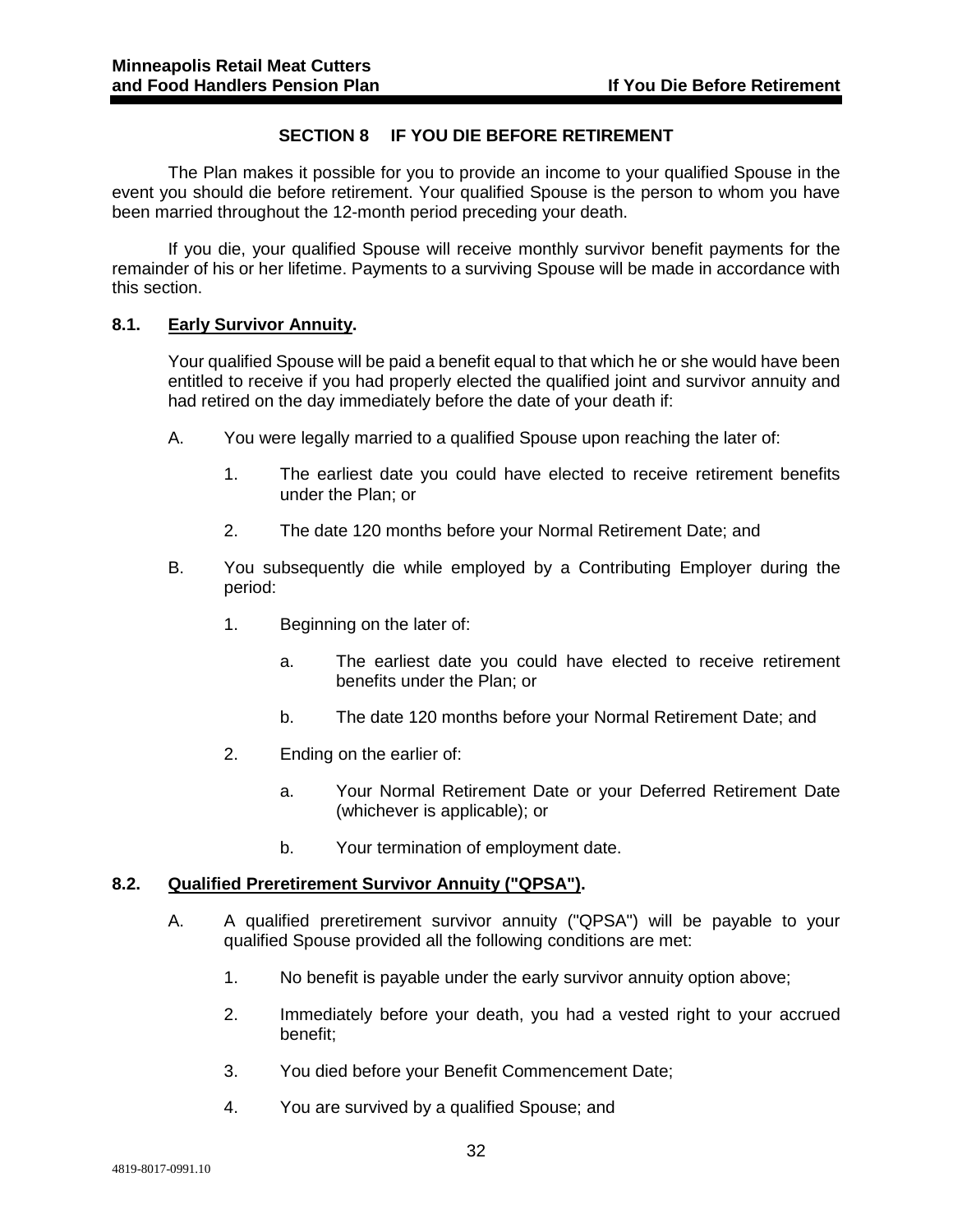- 5. You had at least one Hour of Service or one hour of paid leave on or after August 23, [1](#page-41-0)984.<sup>1</sup>
- B. If you die on or before the earliest retirement age (for purposes of this paragraph, age 52), your surviving Spouse (if any) will receive the same benefit that would be payable if you had:
	- 1. Separated from service on the date of your death (or date of separation from service, if earlier);
	- 2. Survived to the earliest retirement age;
	- 3. Retired with an immediate qualified joint and survivor annuity at the earliest retirement age; and
	- 4. Died on the day after the earliest retirement age.
- C. If you die on or after you reach your Early Retirement Age or Normal Retirement Age, your surviving Spouse (if any) will receive the same benefit that would have been payable if you had:
	- 1. Terminated your employment the day before your death, if you continued to work until the date of your death;
	- 2. Terminated your employment on your actual termination date, if you terminated your employment before the date of your death but had not completed an application for benefits before your death;
	- 3. Survived to the first day of the month immediately following the month in which you died; and
	- 4. Elected to receive your benefits in the QJSA form commencing on the first day of the month immediately following the month in which you died.

**Exception** – If you did not have 15 years of Credited Service at the time of your death, you would not be eligible for an Early Retirement Benefit. In such a case, your surviving Spouse would not be eligible to receive the QPSA benefit until the date on which you would have reached 62 years of age.

Your surviving Spouse may begin to receive benefit payments upon the Trustees' approval of your surviving Spouse's completed application form for retirement benefits submitted to the Fund Office. For more information, see [Section 10 below](#page-48-0) [\(Applying For Benefits\)](#page-48-0).

<span id="page-41-0"></span> $\overline{a}$ *<sup>1</sup>* This condition will not apply if you:

<sup>(</sup>a) Had at least one Hour of Service in the Plan between March 1, 1976 and August 22, 1984;

<sup>(</sup>b) Were vested under the terms of the Plan at your termination of employment; and

<sup>(</sup>c) Had not had retirement benefit payments commence as of August 23, 1984, and were alive on August 23, 1984.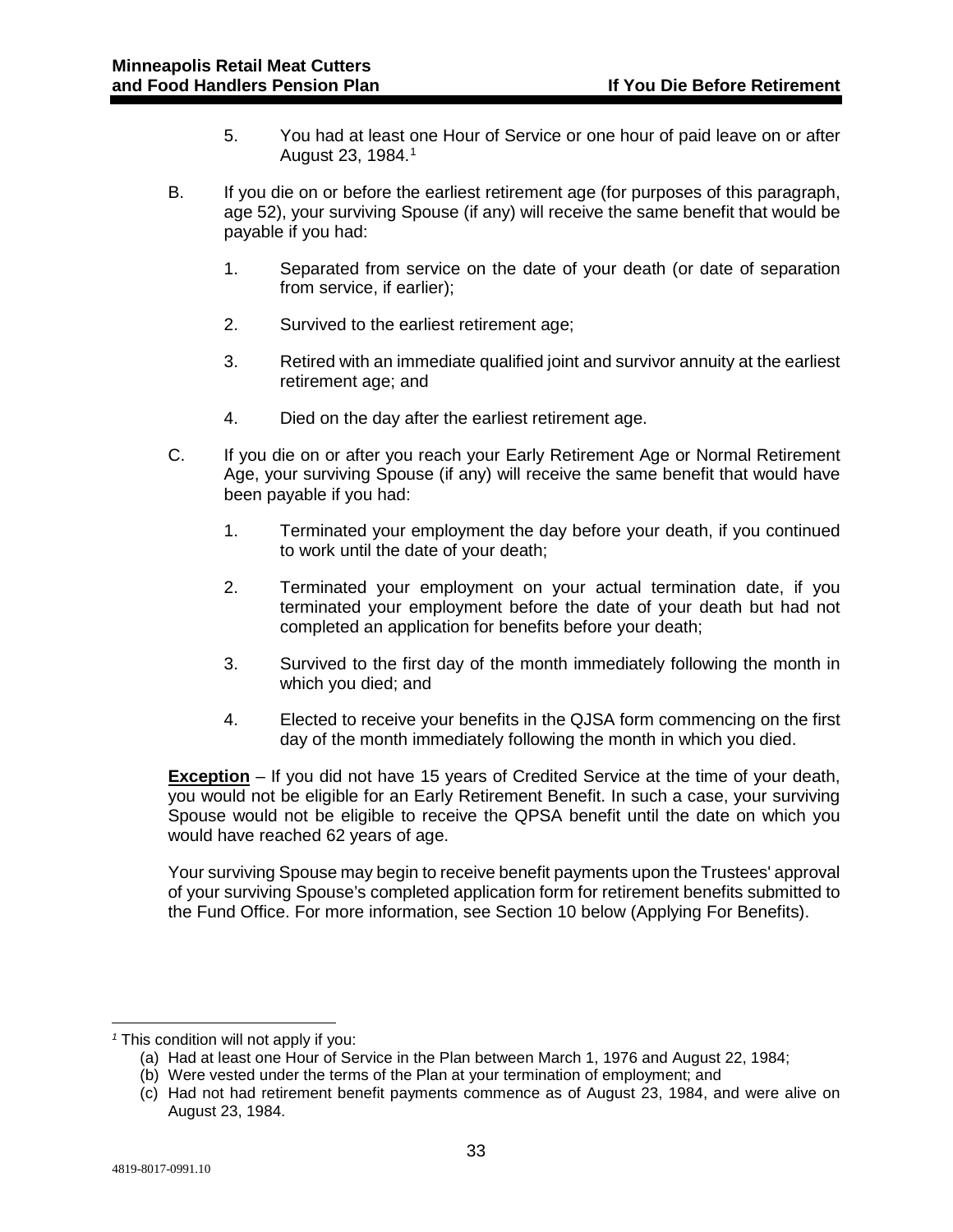#### **8.3. Election to Defer Commencement of Payments.**

Before commencement of benefits, your qualified surviving Spouse may elect to defer the commencement of benefit payments to the first day of any month not later than the April 1 following the calendar year in which you would have attained age 72. In the event of such deferral, payments would be made only if the qualified Spouse survives to the commencement date elected, and then payments would be paid in equal monthly installments for as long as your qualified Spouse lives. The amount of each monthly benefit would be the same as your qualified Spouse would have received had there been no deferral.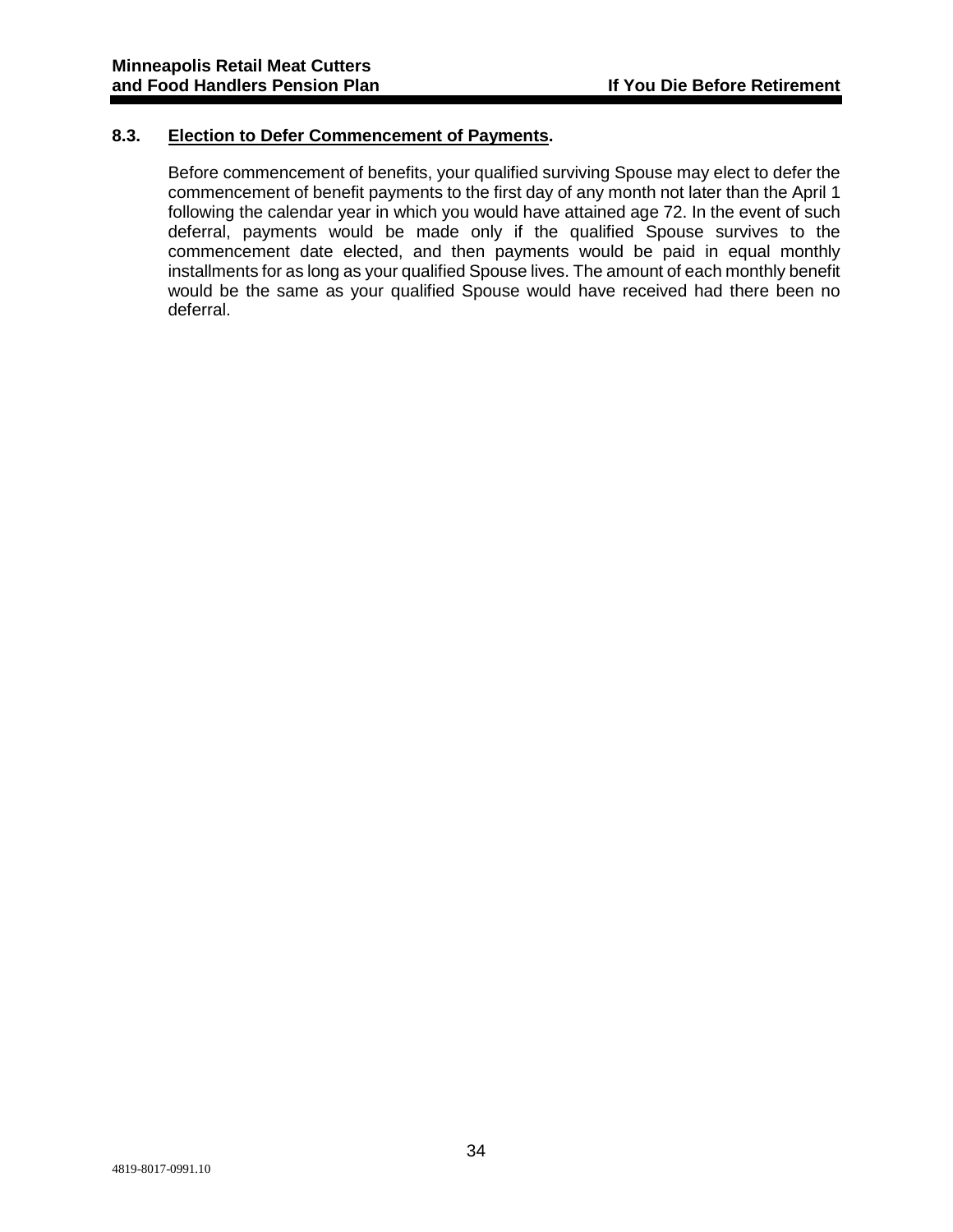#### **SECTION 9 RE-EMPLOYMENT AFTER RETIREMENT**

#### <span id="page-43-0"></span>**9.1. Suspension of Normal Retirement Benefits for Benefits Accrued On and After October 1, 2003.**

- A. Your monthly benefit payment will be suspended for any month for which you perform or are paid for work in disqualifying employment if:
	- 1. You have retired or attained your Normal Retirement Date;
	- 2. You are eligible to receive benefits; and
	- 3. April 1 of the year following the calendar year in which you attain age 70½ has not passed.
- B. For purposes of this subsection, "disqualifying employment" means employment or self-employment in any month in which you work or are paid for more than 64 hours and that:
	- 1. Is with an employer or business that is engaged in any business or industry of a type engaged in by any Contributing Employer when your retirement benefit payments began (or would have begun if you had not remained in or returned to employment);
	- 2. Involves the use of a skill or skills learned during your Covered Service or supervisory skills related to those skills; and
	- 3. Is work performed in whole or in part in one or both of the two following geographic areas:
		- a. In the Minnesota counties of Hennepin, Ramsey, Dakota, Anoka, Washington, Scott, and Carver; or
		- b. In the geographic area covered by any of the Collective Bargaining Agreements under which the Plan is established and maintained.

Paid non-work time counts as disqualifying employment if paid for vacation, holiday, illness or other incapacity, layoff, jury duty, or other leave of absence. Time compensated under a worker's compensation or temporary disability law does not count.

#### **9.2. Suspension of Benefits Other Than Normal Retirement Benefits for Benefits Accrued On and After October 1, 2003.**

- A. Your monthly retirement benefit payment will be suspended for any month in which you perform or are paid for work in disqualifying employment if:
	- 1. You are eligible to receive a retirement benefit other than a Normal Retirement Benefit; and
	- 2. April 1 of the year following the calendar year in which you attain age  $70\frac{1}{2}$ has not passed.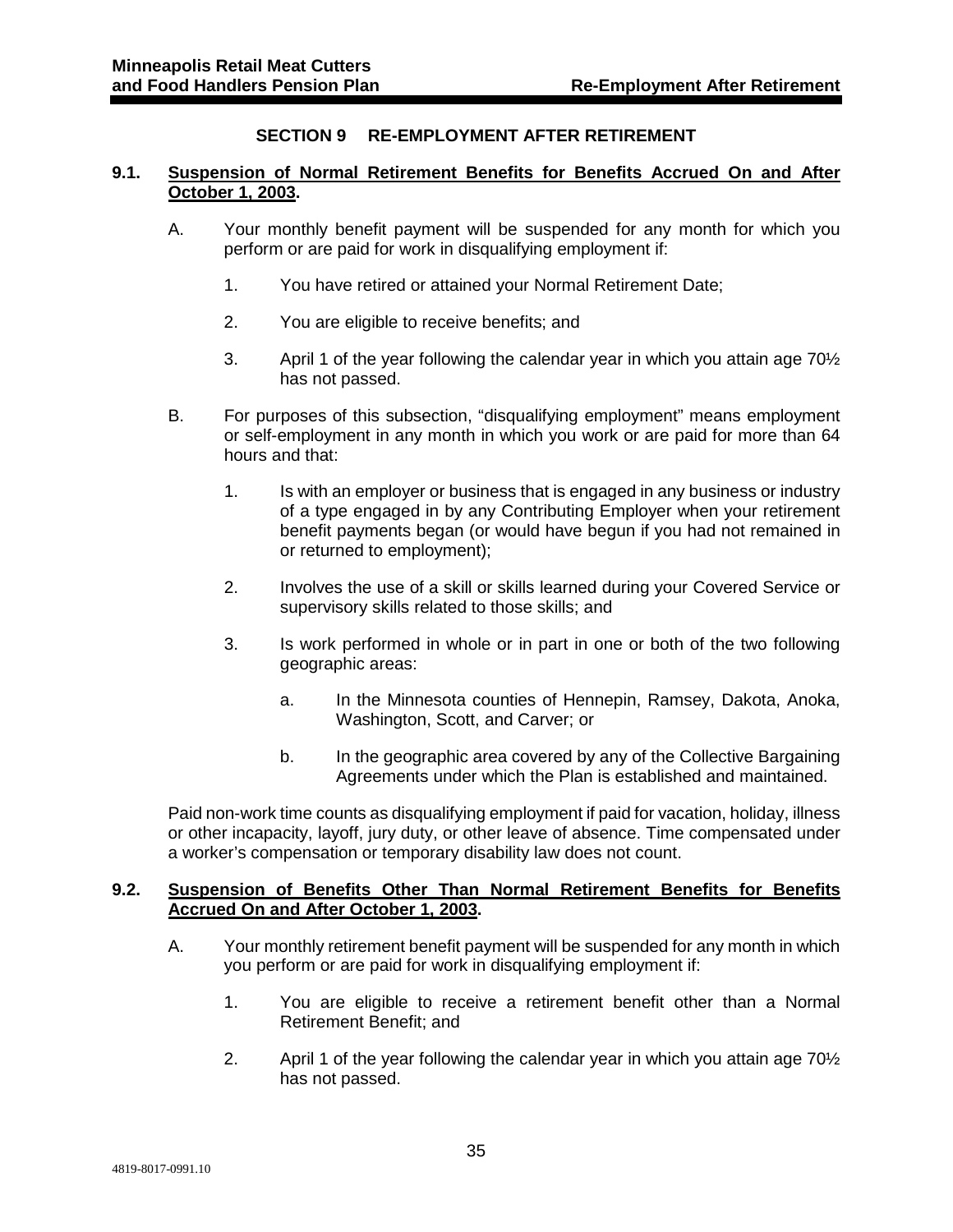- <span id="page-44-0"></span>B. For purposes of this subsection, "disqualifying employment" means employment or self-employment that:
	- 1. Is with an employer or business that:
		- a. Engages, at any of its facilities, in sales to consumers of groceries, meats, prepared foods, baked goods, or other products sold by Contributing Employers whether the employer is engaged in selling a full line of these products or is a specialty retailer. Employment with an employer or business that engages in general retailing where the sales of groceries, meats, prepared foods, baked goods, or other products sold by Contributing Employers is an inconsequential part of the business, when considered as a whole and at each and every facility operated by the employer or business, is not considered to be disqualifying employment;
		- b. Engages in baking, meat cutting and processing, cooking or otherwise preparing food items for consumption, and packaging of food items, unless the employer or business is a restaurant where all but an inconsequential part of its product is consumed on the premises;
		- c. Engages in wholesale sales of groceries, meats, prepared foods, baked goods, or other products sold by Contributing Employers;
		- d. Manufactures products sold by Contributing Employers; or
		- e. Consults with or sells or represents products or services to any employer or business described in this Paragraph [1;](#page-44-0) and
	- 2. Is performed, in whole or in part, in the state of Minnesota or in any portion of a metropolitan statistical area located in part in Minnesota and in part in another state; and
	- 3. Is in any job or capacity, whether as an employee or independent contractor, with an employer or business described in Paragraph [1 above.](#page-44-0) Employment with an employer or business manufacturing products sold by Contributing Employers will be considered to be disqualifying employment only if your position involves, in whole or in part, consulting with or selling or representing products to Contributing Employers.

Employment with a Contributing Employer will be considered disqualifying employment only for any month in which you work or are paid for more than 64 hours.

Paid non-work time counts as disqualifying employment if paid for vacation, holiday, illness or other incapacity, layoff, jury duty, or other leave of absence. Time compensated under a worker's compensation or temporary disability law does not count.

#### **9.3. Suspension of Retirement Benefits for Benefits Accrued Before October 1, 2003.**

A. Your monthly benefit will be suspended for any month for which you were paid for more than 64 hours in disqualifying employment if: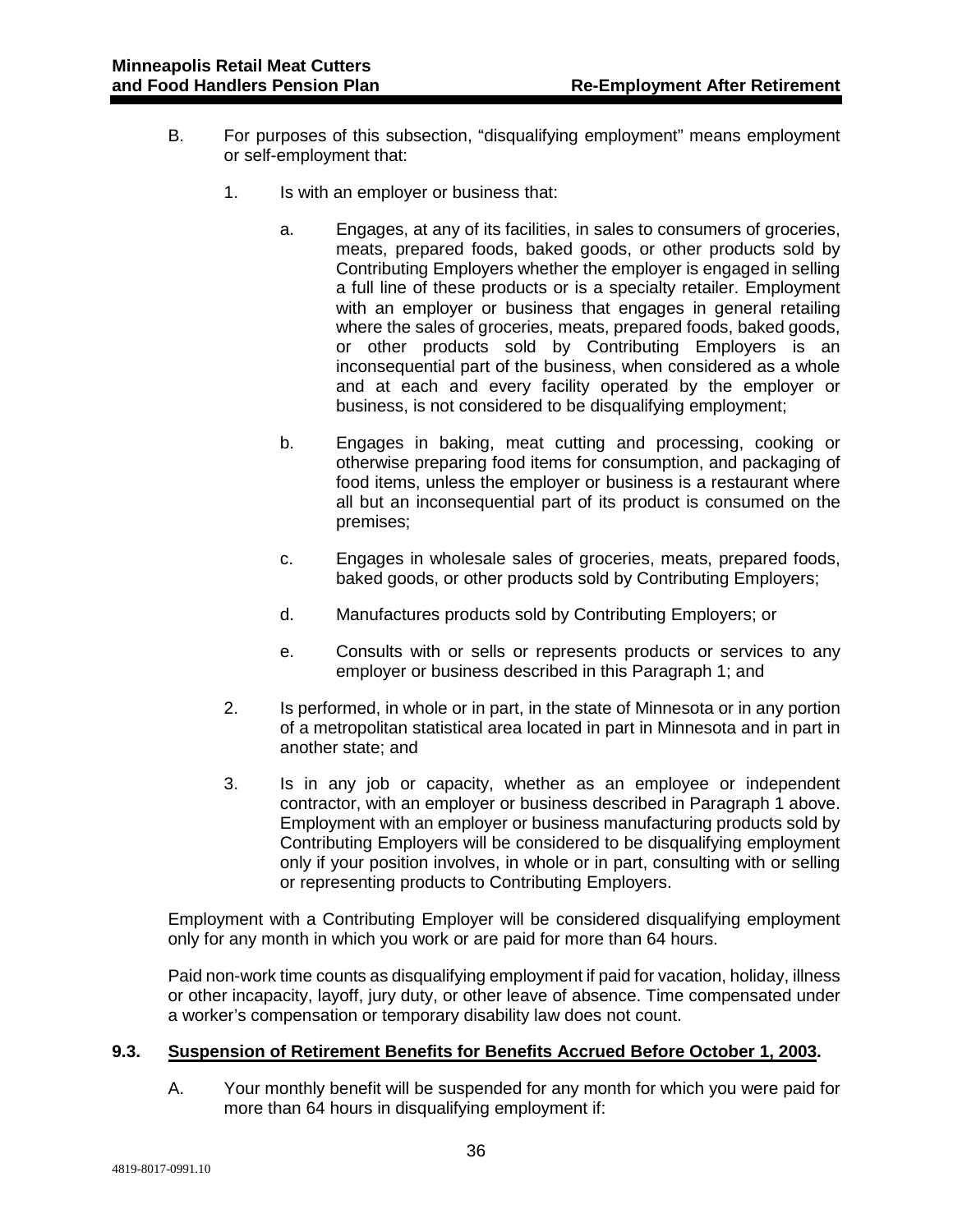- 1. You have retired or attained your Normal Retirement Date;
- 2. You are eligible to receive a benefit; and
- 3. April 1 of the year following the calendar year in which you attain age  $70\%$ has not passed.
- B. For purposes of this subsection, "disqualifying employment" means employment or self-employment that is:
	- 1. In an industry (the wholesale and retail food, sausage, and meat industries and any other business activity of a type engaged in by Contributing Employers) covered by the Plan when your retirement benefit payments began or would have begun if you had not remained in or returned to employment;
	- 2. In the geographic area covered by the Plan (which will be deemed to be coextensive with the territorial jurisdiction of the Collective Bargaining Agreements pursuant to which the Plan is established and maintained) when your retirement benefit payments began or would have begun if you had not remained in or returned to employment; and
	- 3. In a trade or craft in which you worked under the Plan at any time.

If you become reemployed to an extent sufficient to cause suspension of benefits, and your retirement benefit payments are subsequently resumed, the industry and geographic area covered by the Plan "when your retirement benefit payments began" will be the industry and geographic area covered by the Plan when your retirement benefit payments were resumed.

Paid non-work time will be counted toward the measure of 64 hours if paid for vacation, holiday, illness or other incapacity, layoff, jury duty, or other leave of absence. Time compensated under a worker's compensation or temporary disability law will not be counted.

#### **9.4. Notices and Procedures.**

You are required to notify the Plan Administrator in writing at the Fund Office within 21 days after starting any work of a type that is or may be disqualifying employment, whether or not the employment is or is intended to be for more than 64 hours per month. The notice must inform the Plan of the name and address of the employer, the name and address of the place of employment (if different from the employer's name and address), your job classification, the duties to be performed, the businesses in which the employer is engaged, and the products in which the employer deals.

If the Plan Administrator requests, you must provide the Plan Administrator access to reasonable information for the purpose of verifying your employment. The information that the Plan Administrator may require for this purpose may include, but is not limited to, paycheck stubs, Internal Revenue Service Forms 1040 (with attachments), and release forms permitting the Plan Administrator to obtain information from the employer.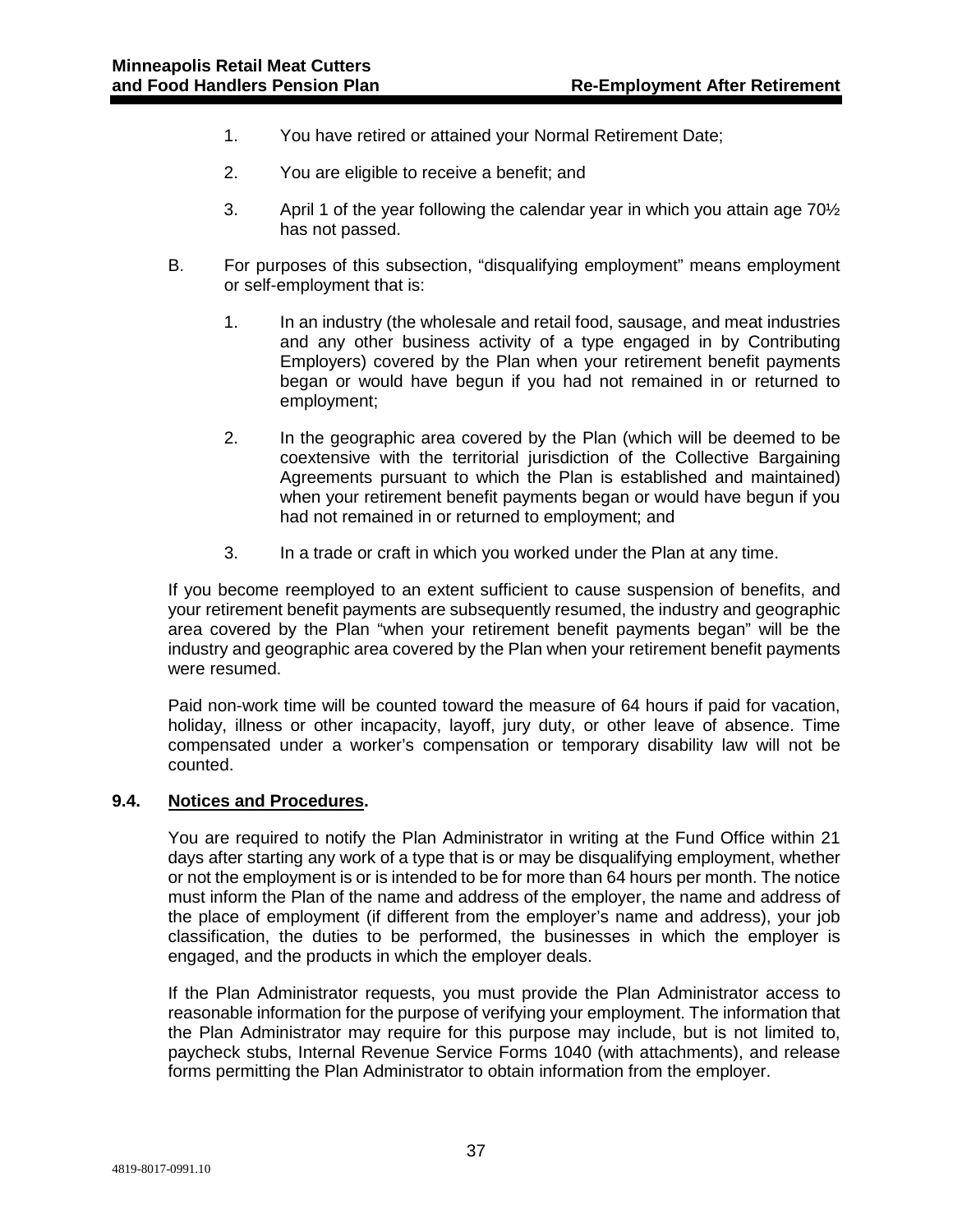The Plan Administrator is entitled to request that you periodically certify to the Plan in writing on a form acceptable to the Trustees that you are unemployed or, in the alternative, provide information satisfactory to the Trustees to enable the Trustees to conclude that any of your employment is not disqualifying employment.

If you fail to respond to the Plan's request for information or certification or provide an incomplete or inadequate response, the Plan may withhold payment of your monthly retirement benefit payments until you provide a complete and adequate response.

If you have worked in disqualifying employment in any month and have failed to give timely notice, the Plan is entitled to presume that you worked sufficient hours in that month and all later months before you gave the required notice to cause suspension of benefits. You may overcome this presumption by providing evidence satisfactory to the Trustees that the work should not have resulted in suspension of benefits.

The Plan Administrator will inform you if your retirement benefits are being suspended by written notice given by personal delivery or first-class mail during the first calendar month in which your monthly benefit payment is suspended. The Plan Administrator will notify retirees at least once each Plan Year of the notification requirements and presumptions contained in this section.

If your retirement benefits have been suspended, you must notify the Plan Administrator in writing at the Fund Office when your disqualifying employment has ended. The Plan will not resume monthly retirement benefit payments until you provide this written notice.

You may request, in writing, that the Trustees give you a determination as to whether a specific job or work will constitute disqualifying employment. Your request must include the name and address of the employer, the address of the place of employment, your job classification, a formal job description (or if one is not available, information sufficient to the Trustees outlining the duties you will perform), the businesses in which the employer is engaged, and the products in which the employer deals. The Trustees will make a determination only if you provide enough specific information for the Trustees to reasonably conclude whether the employment is or is not disqualifying employment.

You may seek review of the Plan's determination suspending benefits or that certain employment is disqualifying employment according to the appeal procedures in [Section](#page-52-0) 12 [below](#page-52-0) [\(Appeal Of Denial Of Benefits\)](#page-52-0).

#### **9.5. Suspension and Resumption of Benefit Payments.**

Suspension of benefits means non-entitlement to and non-payment of retirement benefits for the applicable month. If retirement benefits were paid for a month for which retirement benefits were later deemed to be suspended, the Plan will recover the overpayment through deductions from future retirement benefit payments.

Payment of retirement benefits will resume after suspension no later than the first day of the third month after the last calendar month for which retirement benefits were suspended, but only if you have complied with the specified notification requirements.

Overpayments attributable to payments made for any month or months for which you had disqualifying employment will be deducted from monthly retirement benefit payments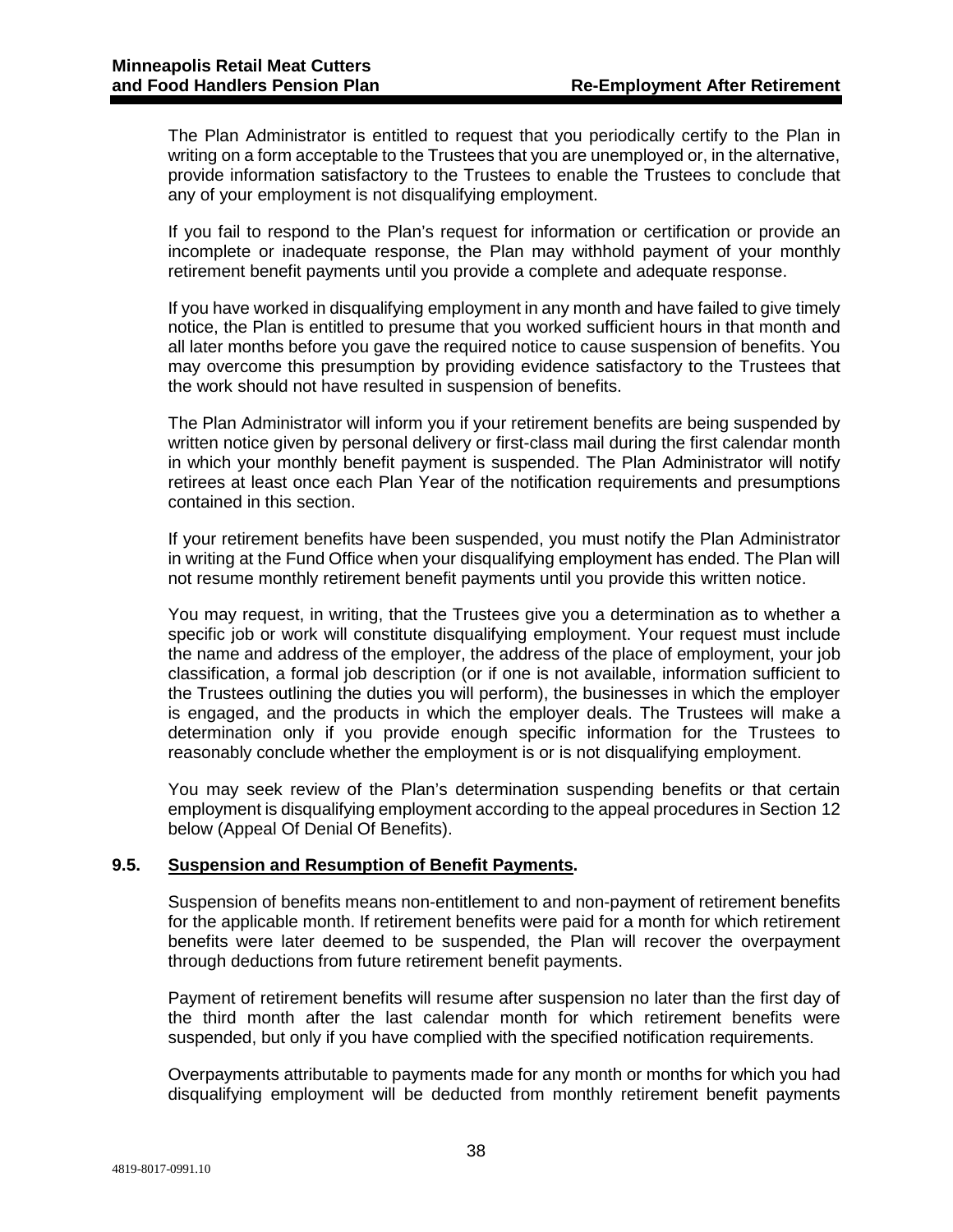otherwise paid or payable to you or your surviving Beneficiary after the period of suspension. The Plan will recoup 100% of any overpayment from subsequent benefit payments through deduction from your monthly retirement benefit upon the resumption of benefit payments. A deduction from a monthly retirement benefit payment will not exceed 25% of the retirement benefit amount (before deduction), except that the Plan may withhold up to 100% of the first retirement benefit payment made upon resumption after a suspension of benefits. If you die before recoupment of the overpayment has been completed, deductions will be made from the benefits payable to your surviving Spouse or Beneficiary receiving a survivor's benefit, subject to the 25% limitation on the rate of deduction.

When monthly retirement benefit payments resume following suspension, the amount of your monthly retirement benefit will be the same dollar amount as it was immediately before the suspension. Suspended payments are permanently forfeited. If your retirement benefit payments were suspended because of disqualifying employment that also is Covered Service, the amount of the monthly retirement benefit upon resumption of payments will include an additional amount equal to any accrued benefits earned for Credited Service during this period of disqualifying employment in Covered Service at the rate of benefits in effect during such disqualifying employment.

An election of a payment form in effect immediately before suspension of benefits and any other benefit following your death will remain in effect if your death occurs while benefits are in suspension.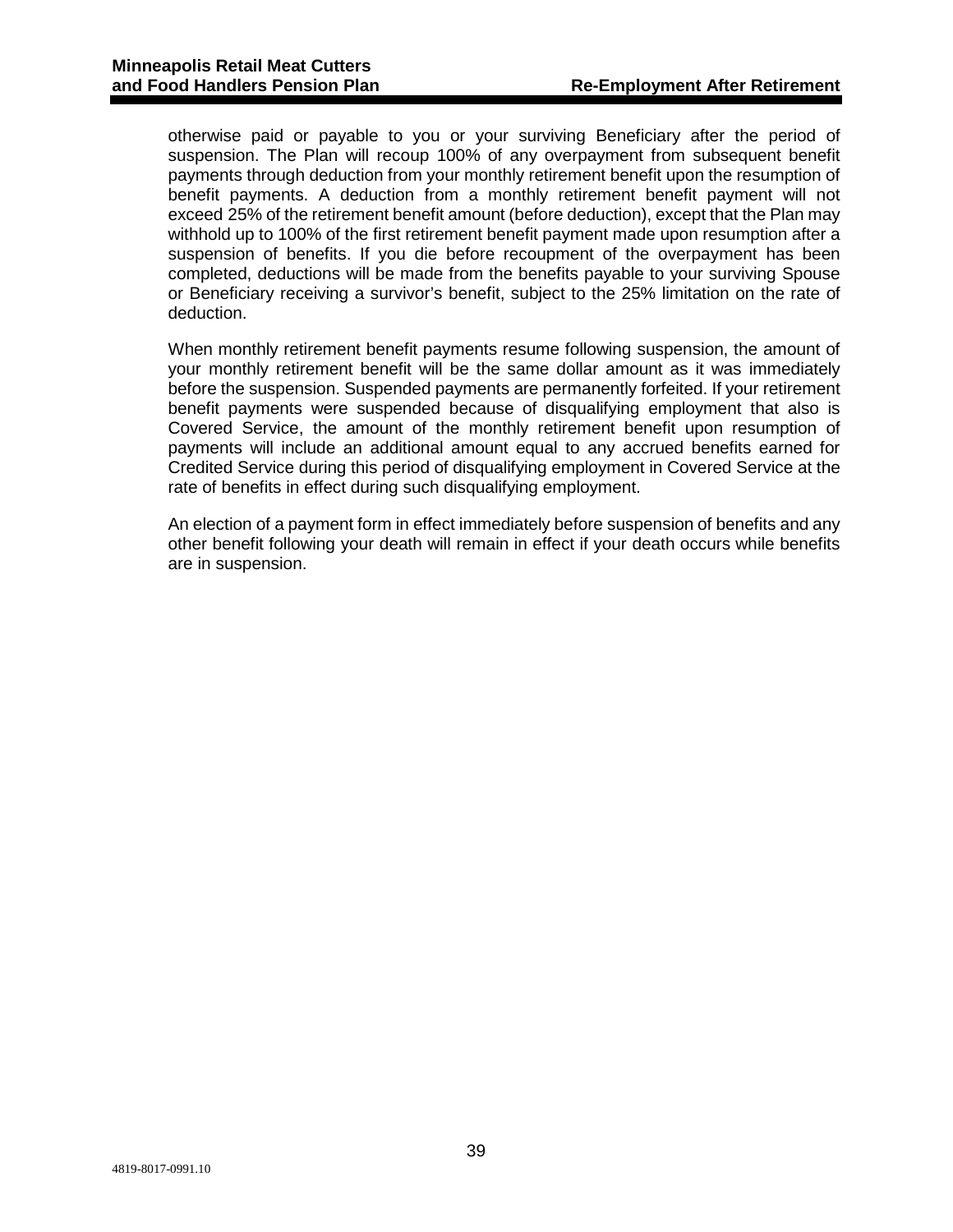#### **SECTION 10 APPLYING FOR BENEFITS**

#### <span id="page-48-0"></span>**10.1. Benefit Inquiries and Applications.**

You may inquire about applying for your benefit up to 12 months in advance of your eligibility for the benefit. However, you may not formally elect your benefit until 90 days before your eligibility for the specific benefit.

To apply for benefits, you must submit a signed statement indicating when you want your retirement benefits to begin. You must send proof of your date of birth with your application and complete an Election of Payment Form, if not previously done. If you and your Spouse decide not to waive the automatic qualified joint and survivor annuity, you will need to provide proof of your marriage and of your Spouse's date of birth. If you are applying for a Disability Retirement Benefit, you must submit a copy of the official written determination of the Social Security Administration awarding you disability benefits, your doctors' names and addresses, and signed Medical Release Forms enabling the Fund Office to obtain necessary medical information.

The Plan Administrator will notify you in writing of a benefit denial within 90 days after receiving your application for benefits. The Plan may extend this deadline up to 90 days if the extension is due to special circumstances that require an extension as long as the Plan Administrator notifies you in writing of the special circumstances (and the expected decision date) within 90 days after receiving your application.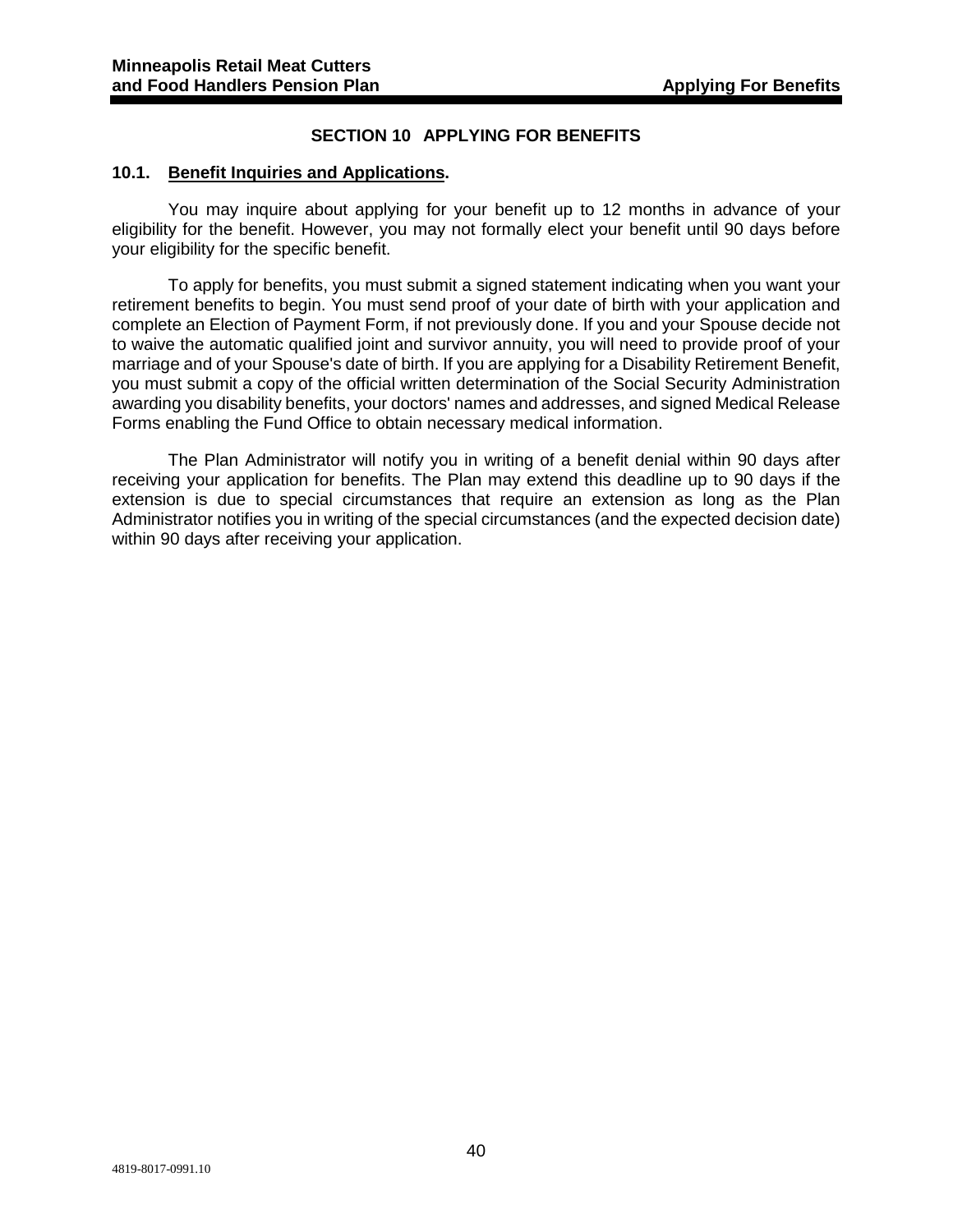#### **SECTION 11 PAYMENT OF BENEFITS**

The date your benefits begin depends on when you retire and your Required Beginning Date. Generally, you must begin receiving your retirement benefit by your Required Beginning Date, which is the April 1 following the calendar year in which you reach age 72 (previously 70½). (The age threshold changed from 70½ to 72 under Federal law effective January 1, 2020 for Participants who had not reached age 70½ before that date. If you have any questions about how this change affects your Required Beginning Date, please contact the Plan Administrator.) However, you may be able to defer your retirement benefit until a later date if you reached your Required Beginning Date before July 10, 2014, and are working in disqualifying employment.

#### **11.1. In General.**

You must submit the application and paperwork required by the Plan to begin receiving your retirement benefit. If you have not reached your Required Beginning Date, you may elect to defer the commencement of benefits by notifying the Plan Administrator in writing before the date on which benefits otherwise would begin. However, once benefits begin, you may not elect to defer benefits.

If you do not defer benefits, the Plan will pay benefits in accordance with the following.

#### A. **Normal Retirement Benefit.**

Generally, if you are eligible to receive a benefit on your Normal Retirement Date, have not already begun receiving benefits, and submit the required application and forms to the Fund Office, the Plan will begin payments on the first day of the first month following your Normal Retirement Date or as soon as practicable after such date, provided you are not working in disqualifying employment. If you do not complete and return the required application and forms to the Plan before reaching your Normal Retirement Age, the Plan will presume that you want to defer your retirement benefit or are working in disqualifying employment, and the Plan will not automatically begin paying your retirement benefit until you either apply for your retirement benefit at a later date before your Required Beginning Date or, otherwise, on your Required Beginning Date.

#### B. **Retirement Benefit Before Normal Retirement Benefit.**

If you are eligible for and elect to receive a benefit before becoming eligible for the Normal Retirement Benefit, your benefit will begin on the first day of the first month following the date on which the Plan Administrator determines that the benefit is payable or as soon as practicable after such date. To begin receiving a retirement benefit other than the Normal Retirement Benefit, you must qualify for such benefit, and you must submit a completed application for such benefit to the Plan Administrator.

If you reached your Normal Retirement Age before July 10, 2014, and have not begun receiving your benefit, you may submit an application to the Plan Administrator to begin receiving benefits, or you may elect to continue deferring your benefit. If you do not complete and return application forms to the Plan Administrator, the Plan will presume that you want to continue deferring your benefit.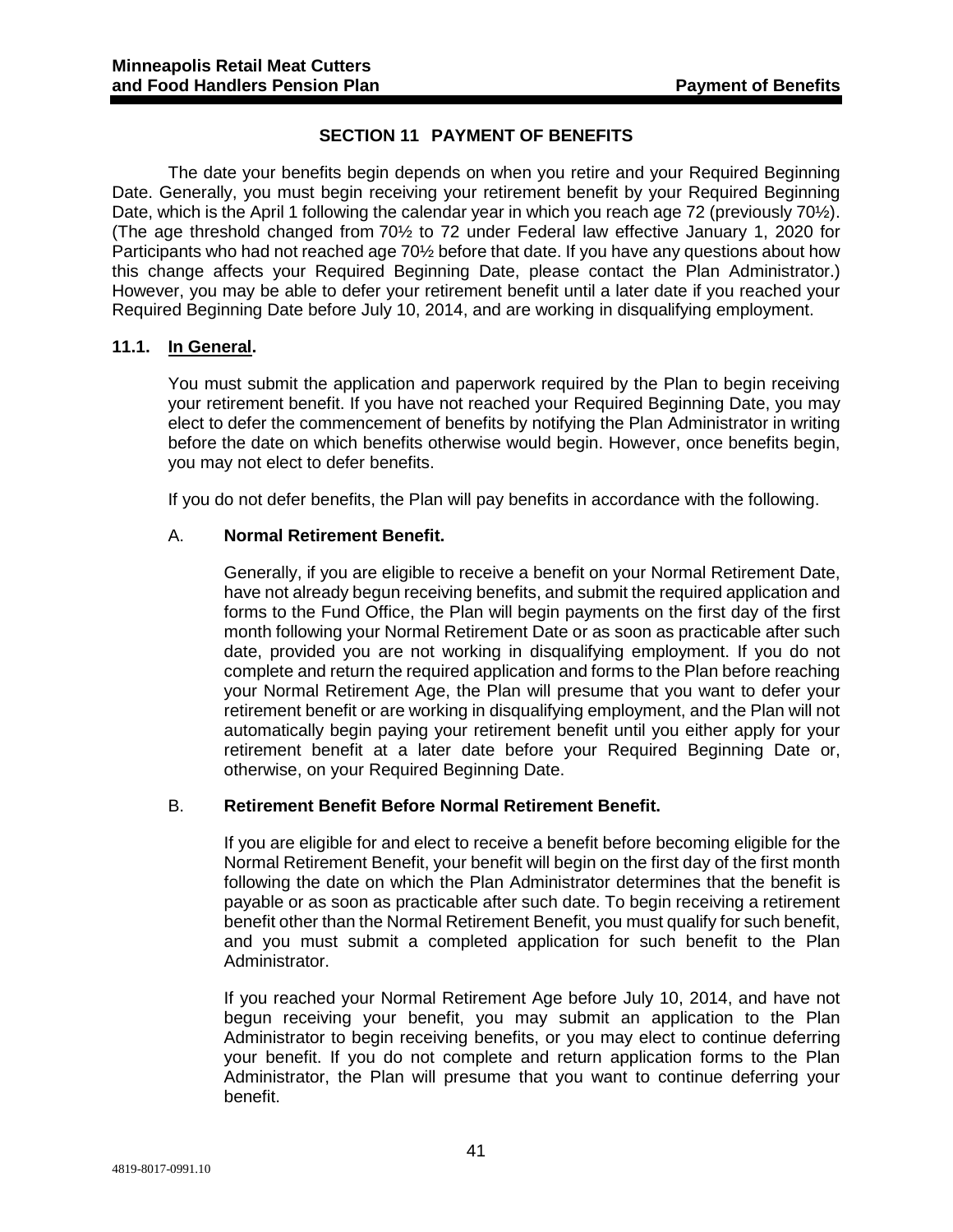#### C. **Vested Retirement Benefit.**

If you are not eligible to receive a benefit as of your Normal Retirement Date or are not eligible to receive a Normal Retirement Benefit, the Plan will begin payments on the first day of the first month following the date you become eligible to receive a benefit or as soon as practicable after such date. You must file the appropriate application and paperwork to begin receiving the Vested Retirement Benefit.

#### <span id="page-50-0"></span>**11.2. Required Beginning Date.**

Generally, benefit payments must begin by your Required Beginning Date (which is April 1 of the calendar year following the calendar year in which you attain age 72 (previously 70½) even if you are working in disqualifying employment on your Required Beginning Date. (The age threshold changed from 70½ to 72 under Federal law effective January 1, 2020 for Participants who had not reached age 70½ before that date. If you have any questions about how this change affects your Required Beginning Date, please contact the Plan Administrator.)

However, you may be able to continue deferring your retirement benefit until a later date if all of the following requirements are satisfied:

- A. You reached your Required Beginning Date before July 10, 2014;
- B. You were not receiving benefits on your Required Beginning Date;
- C. You have not otherwise commenced benefits since reaching your Required Beginning Date; and
- D. You are working in disqualifying employment.

You must submit an application and the required forms to the Plan Administrator to begin receiving your benefit.

#### **11.3. Retroactive Payments.**

Except as expressly provided by law, the Plan will not make retroactive distributions to you, your Spouse, or your Beneficiaries. If a distribution of a non-forfeitable accrued benefit was not made that could have or should have been made, future annuity payments will be actuarially adjusted to reflect payments that were not made.

#### <span id="page-50-1"></span>**11.4. Lost Participants.**

You must ensure that the Plan has up-to-date contact information for you and your Beneficiaries. If the Plan cannot find you (or your Spouse or other Beneficiary, if applicable) when the Plan or applicable law requires a payment or distribution to be made, you (or your Spouse or other Beneficiary, if applicable) may forfeit your right to a retirement benefit under the Plan as described in this Section [11.4.](#page-50-1)

Subject to a right of reinstatement, payment or distribution of a retirement benefit under the Plan will be forfeited to the Plan if: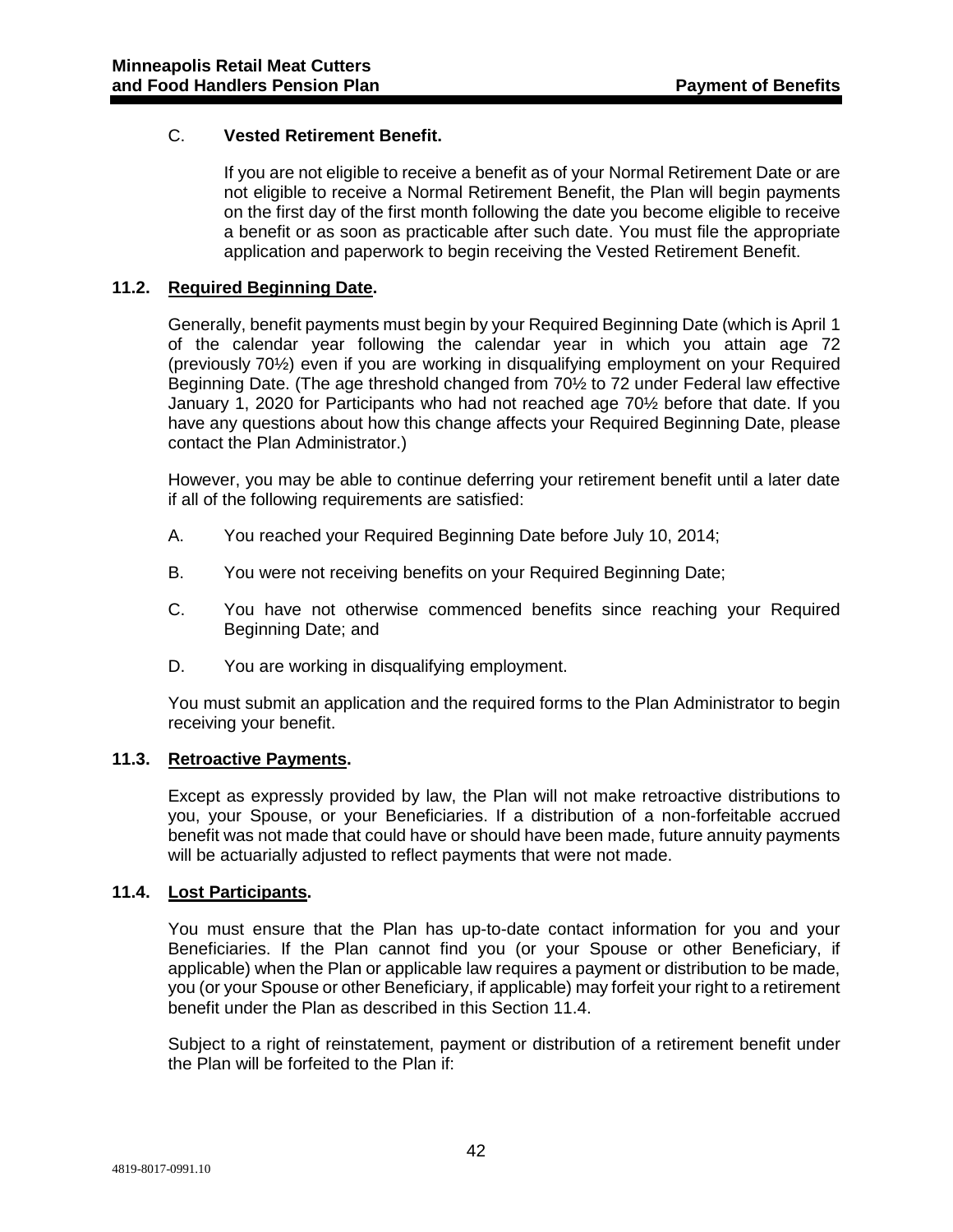- A. The Plan Document or applicable law requires the Plan to make a payment or distribution to you, your Spouse, or another Beneficiary (a payee); and
- B. The Plan Administrator cannot locate the payee after making reasonable efforts to do so.

The payee (or a person authorized to act on the payee's behalf) may exercise the right of reinstatement after forfeiture by submitting a written claim for the payment or distribution to the Plan Administrator. The right to reinstatement includes only the amount of the payment or distribution that was due at the time of forfeiture. The Plan will not pay interest or any other amounts.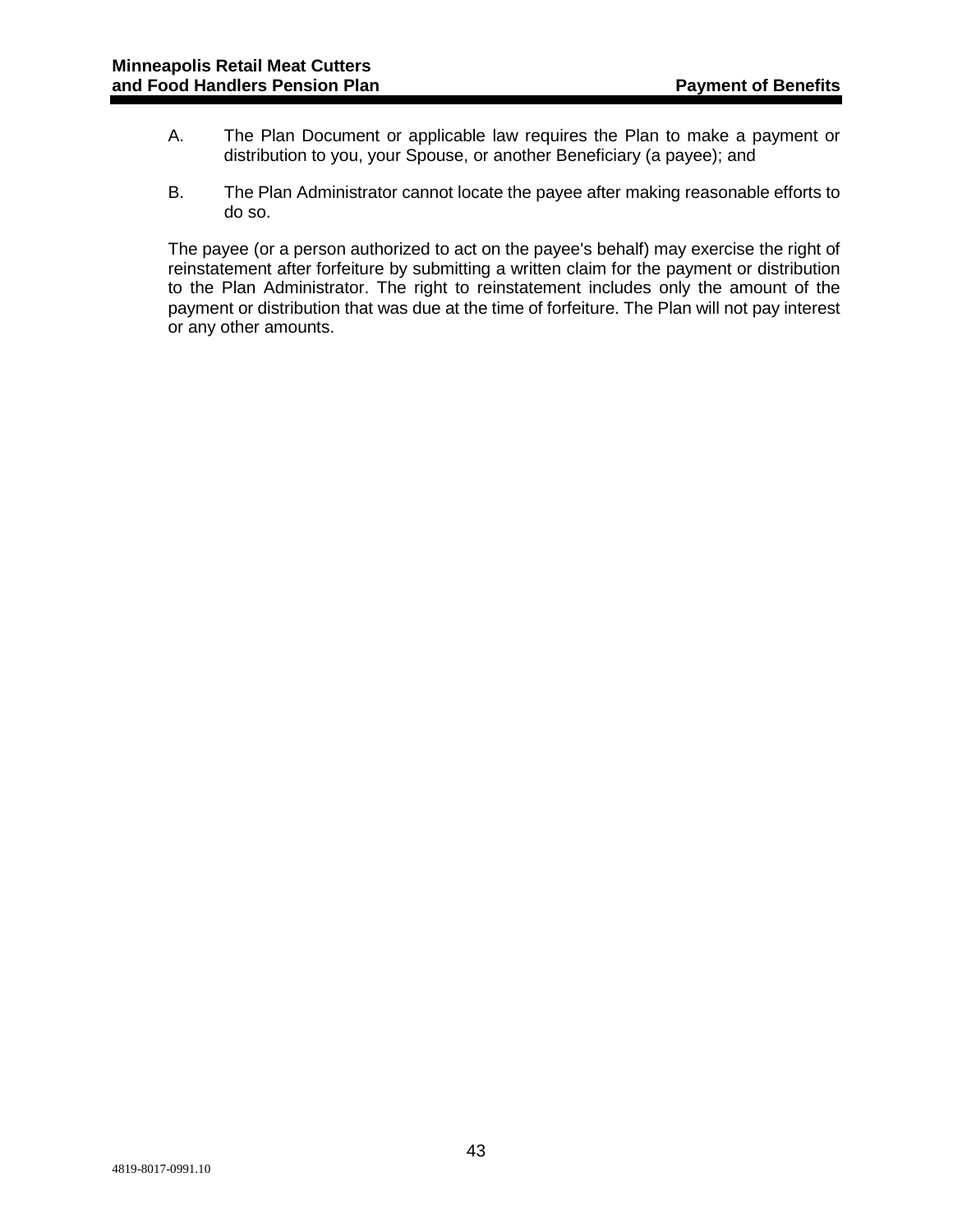#### **SECTION 12 APPEAL OF DENIAL OF BENEFITS**

<span id="page-52-0"></span>If your application for benefits is denied in full or part, you will be informed in writing. You also will be told the reason for the denial. You may appeal the decision in the following manner.

#### **12.1. Deadline for Filing Claim Appeal.**

You will have 60 days (or, in the case of a claim for a Disability Retirement Benefit, 180 days) after receiving notice of a claim denial to submit a written appeal of the denial to the Plan Administrator explaining why the denial should be reviewed.

In response to COVID-19, the Plan adopted temporary rules in response to Department of Labor and Internal Revenue Service guidance providing extended timeframes related to filing appeals of adverse benefit determinations.

Starting on March 1, 2020, the deadline to file an appeal of an adverse benefit determination was suspended during a "Tolling Period," which ends on the earlier of either:

- A. Sixty days after the announced end of the COVID-19 National Emergency (which is ongoing and is sometimes referred to as the "Outbreak Period"); or
- B. One year from the date the claimant was first eligible for relief from a deadline related to filing an appeal of an adverse benefit determination.

The earliest date that the claimant was first eligible for relief from a deadline related to filing an appeal of an adverse benefit determination is either:

- 1. March 1, 2020 for claim denials or adverse benefit determinations occurring on or before March 1, 2020. To be in this window, the last day of the applicable deadline must have been on or after March 1, 2020; or
- 2. The date of a claim denial or adverse benefit determination, if the date was after March 1, 2020, but before March 1, 2021.

The calculation of the Tolling Period and relief from deadlines and suspension of certain requirements is fact-specific and is analyzed as to each claimant. The Tolling Period may not exceed one year.

If the claim denial or adverse benefit determination occurred before March 1, 2020, the number of days by which the claimant is required to take action after the Tolling Period is shortened by the number of days between the date of the claim denial or adverse benefit determination and March 1, 2020.

#### **12.2. Your Claim Appeal Rights Under Federal Law.**

When appealing a claim denial, your rights under federal law include the following.

A. You will have the opportunity to submit written comments, documents, records, and other information relating to the claim for benefits that you believe will support your claim. However, neither you nor your authorized representative (appointed as described in Section [12.3 below\)](#page-53-0) will NOT have the right to make a personal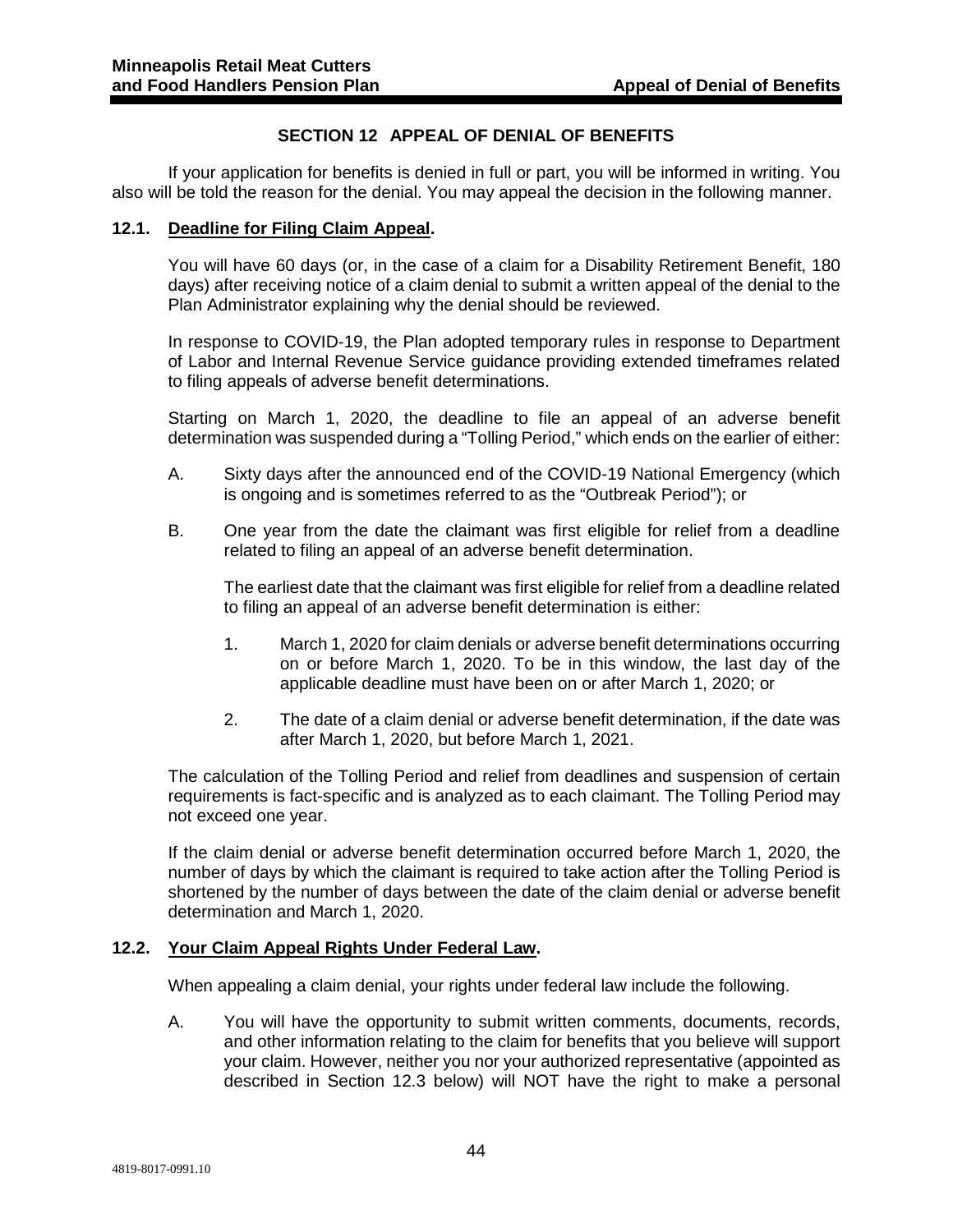appearance before the Trustees or any committee appointed by the Trustees to consider claim appeals.

- B. Upon request and free of charge, you will receive reasonable access to and copies of all documents, records, and other information relevant to your claim.
- C. The review will be conducted by an Appeals or Review Committee (or, if none has been appointed, by the Board of Trustees acting as an Appeals Committee). The review will take into account all comments, documents, records, and other information that you submit relating to the claim regardless of whether they were submitted prior to the adverse benefit determination.
- D. If the appeal relates to a claim for a Disability Retirement Benefit, the review will not be conducted by anyone that made the adverse benefit determination or who reports to the individual or committee that made the adverse benefit determination, and the review will not afford deference to the adverse benefit determination. If the appeal relates to an adverse benefit determination that was based at least in part on a medical judgment (including a judgment about whether a particular treatment, drug, or other item is experimental, investigational, or not medically appropriate or necessary), the Appeals Committee will consult with a healthcare professional who is trained and experienced in the field of medicine involved in that medical judgment, who was not consulted in connection with the adverse benefit determination, and who does not report to anyone who was so consulted. Upon request, the Plan will identify any healthcare professional that the Appeals or Review Committee consulted in relation to the claim.

#### <span id="page-53-0"></span>**12.3. Appointing an Authorized Representative to Act on Your Behalf.**

You may appoint someone (such as an attorney) to act as your authorized representative in pursuing a claim appeal. The Trustees reserve the right to refuse to treat an individual as your duly authorized representative unless you have delivered to the Plan Administrator at the Fund Office a letter explicitly authorizing and naming the individual to serve as your duly authorized representative.

#### **12.4. Time Frame for Claim Appeal Decisions.**

The Appeals or Review Committee will review the appeal at its next regularly scheduled meeting after the Plan Administrator receives the appeal, unless the Plan Administrator receives the appeal within 30 days of that meeting. In that case, the Appeals or Review Committee will review the appeal at the second regularly scheduled Appeals Committee meeting after the Plan Administrator receives the appeal. If special circumstances require a further extension of time for processing, the Plan will notify you of the extension in writing (describing the special circumstances and the expected decision date) before the extension begins, and the Appeals Committee will review the appeal no later than the third regularly scheduled Appeals Committee meeting after the Plan Administrator receives the appeal.

Once the Appeals Committee reviews the appeal, the Plan will notify you (or your duly authorized representative, if any) of the appeal decision within five business days.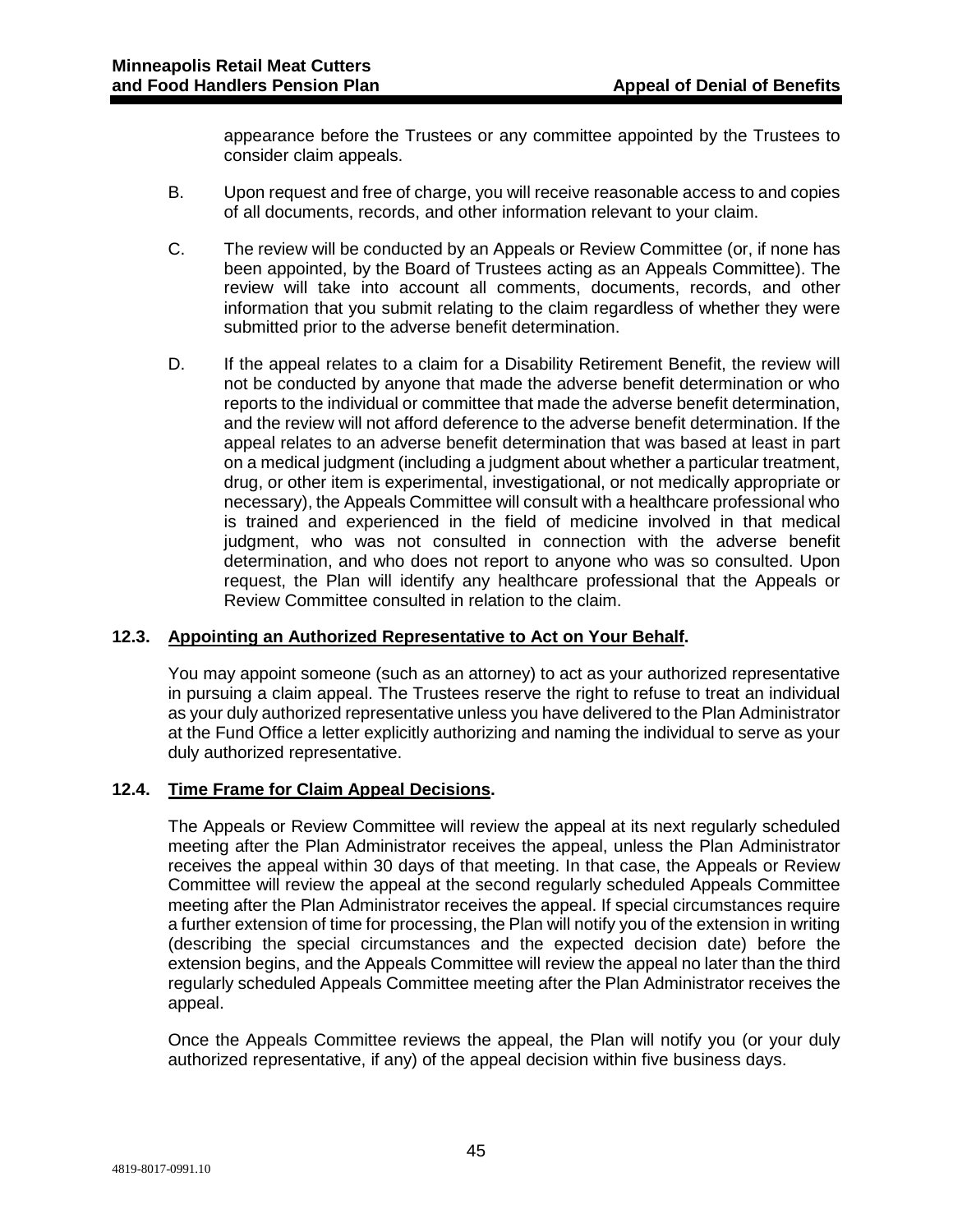#### **12.5. Content of Claim Appeal Denial Notices.**

If the appeal is partly or completely denied, the notification of adverse benefit determination on review will be written in a manner calculated to be understood by the claimant and will:

- A. Provide the specific reason or reasons for the denial of the appeal;
- B. Reference the specific Plan provisions on which the denial is based;
- C. State that you have the right to receive, upon request and free of charge, reasonable access and copies of all documents, records, and other information relevant to the claim;
- D. State that you have the right to bring a civil action under Section 502(a) of ERISA;
- E. If the Plan relied on an internal rule in denying an appeal for a Disability Retirement Benefit, either provide a copy of the rule or state that you can obtain a copy of the rule, upon request and free of charge, from the Plan; and
- F. If an appeal for a Disability Retirement Benefit was denied based on a medical necessity or experimental treatment or similar exclusion or limit, either provide an explanation of the scientific or clinical judgment for the determination (applying the terms of the Plan to your medical circumstances) or state that you can obtain that explanation, upon request and free of charge, from the Plan.

#### **12.6. Sole Remedy and Discretionary Authority Of Trustees.**

The procedures specified in this section will be the sole and exclusive procedures available to a Participant, Beneficiary, or any other individual who is dissatisfied with an eligibility determination, or benefit award, or who is otherwise adversely affected by any action of the Trustees or of any committee created by the Trustees. The Trustees' decision will be final and binding in all cases of appeal.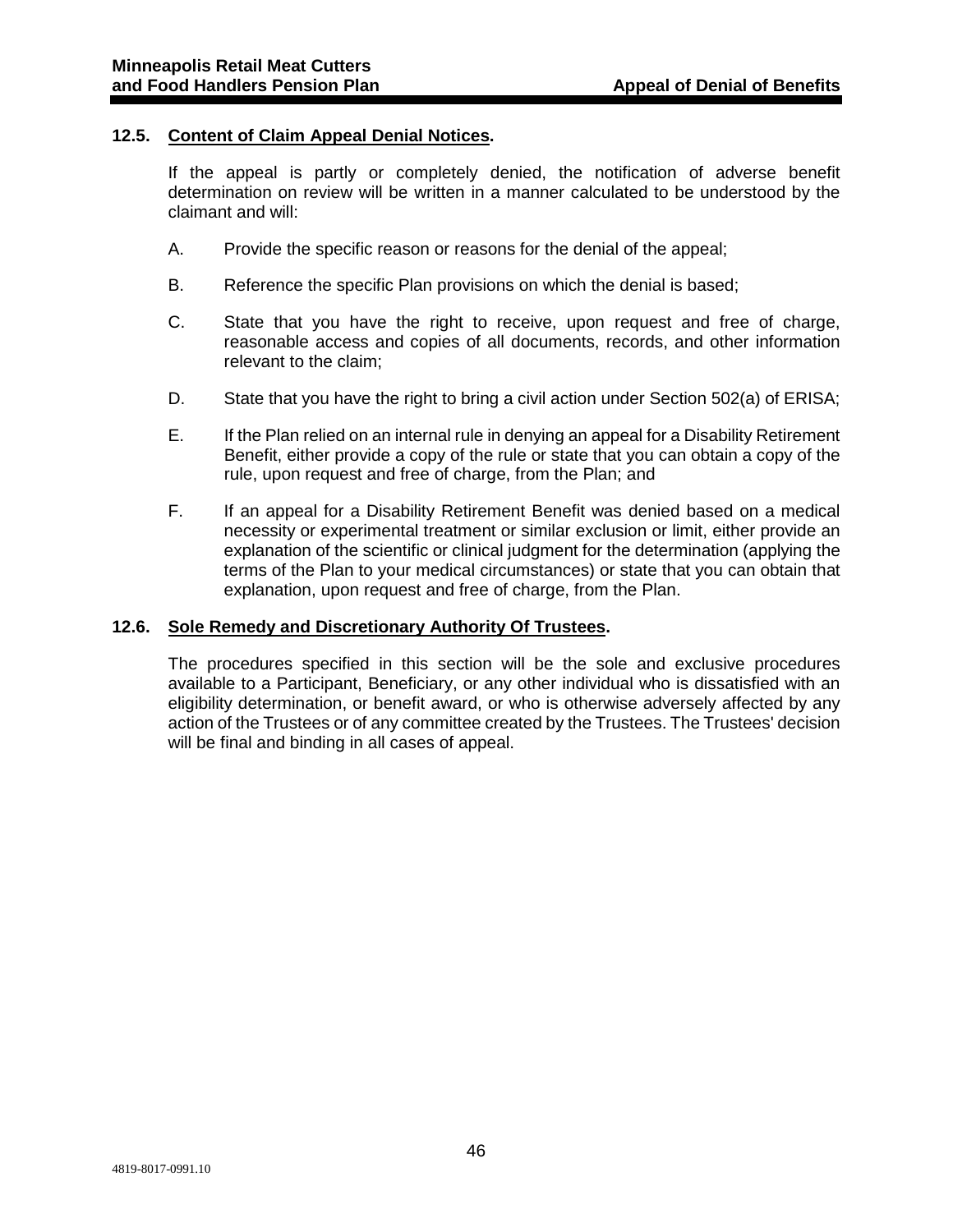#### **SECTION 13 GENERAL PLAN INFORMATION**

This Summary Plan Description covers only the highlights of the Minneapolis Retail Meat Cutters and Food Handlers Pension Plan and is subject to and qualified by the detailed provisions of the Plan Document's formal text. A complete copy of the Plan Document can be obtained via written request to the Plan Administrator and/or is available for review at the Fund Office. If any statements contained in this Summary Plan Description are inconsistent with any provisions of the Plan Document, the provisions of the Plan Document will govern.

The Plan is subject to continuing U.S. Treasury Department approval. Certain benefits provided by the Plan are subject to plan termination insurance with the Pension Benefit Guaranty Corporation ("PBGC") pursuant to ERISA.

It is the Trustees' intention to continue the Plan indefinitely. However, the Trustees reserve the right to modify or discontinue the Plan. In addition, the provisions of the Plan are subject to any changes required by the Internal Revenue Service or the Department of Labor in order to comply with federal law or regulations.

Your participation in the Plan is not a guarantee of future benefits or future employment.

The following information provides important facts about the Plan that you should know.

#### **13.1. Plan Name.**

This Plan is known as the Minneapolis Retail Meat Cutters and Food Handlers Pension Plan.

#### **13.2. Board Of Trustees.**

A Board of Trustees is responsible for the operation of this Plan but has delegated certain administrative duties to the Plan Administrator. The Board of Trustees consists of equal numbers of Trustees selected by the Contributing Employers and the Union. If you wish to contact the Board of Trustees, you may use the following address and telephone number:

Board of Trustees Minneapolis Retail Meat Cutters and Food Handlers Pension Plan 3001 Metro Drive, Suite 500 Bloomington, MN 55425 Phone: (952) 851-5797 or toll-free at (844) 468-5917

#### **13.3. Plan Administrator.**

The Plan Administrator is Wilson-McShane Corporation, 3001 Metro Drive, Suite 500, Bloomington, MN 55425. Wilson-McShane Corporation's telephone number is (952) 851-5797 or toll-free at (844) 468-5917.

#### **13.4. Identification Numbers.**

The number assigned to this Plan by the Board of Trustees pursuant to instructions of the Internal Revenue Service is 001. The Employer Identification Number is 41-0905139.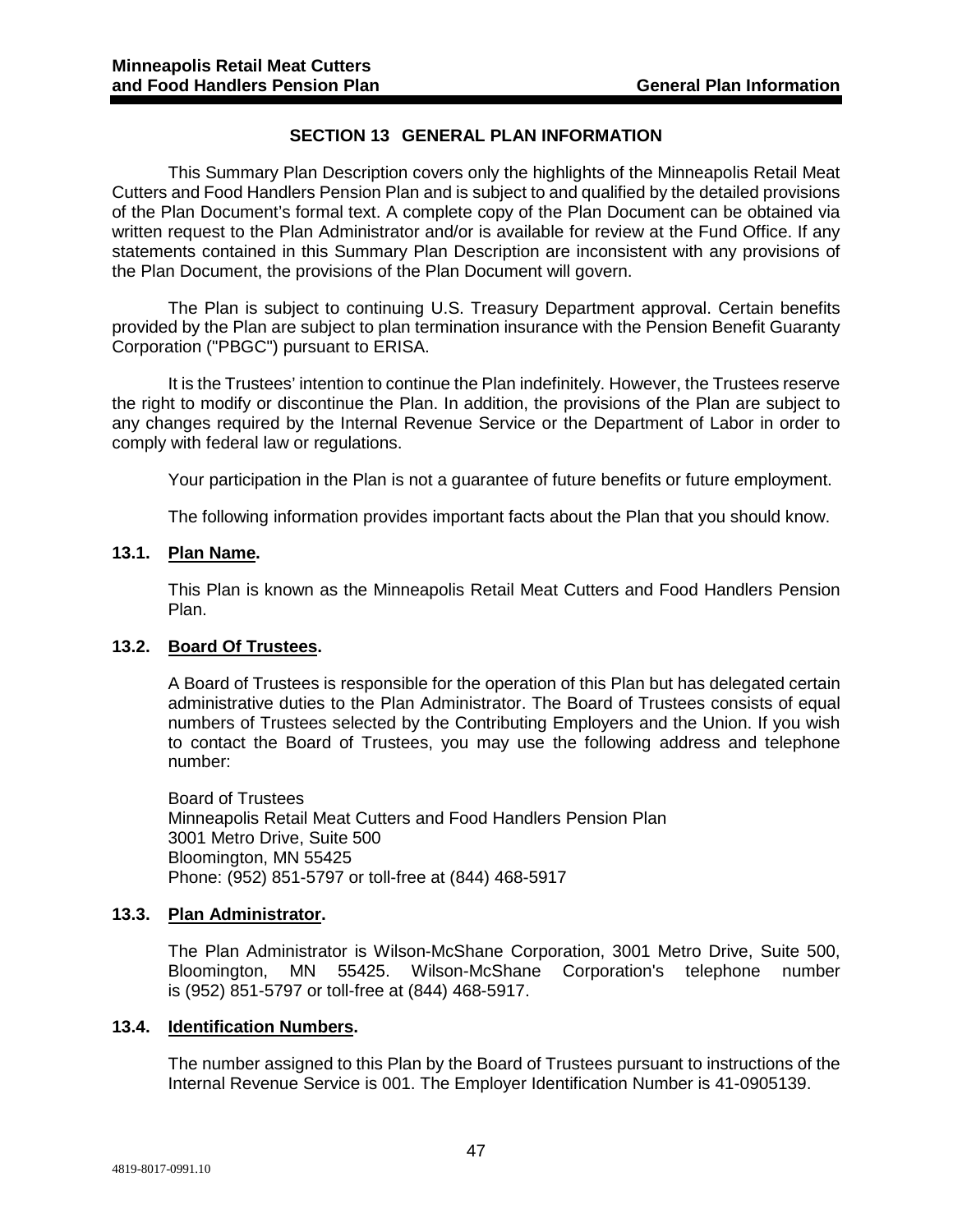#### **13.5. Medium for Providing Benefits.**

All Plan assets are held in trust by the Trustees for the purpose of providing benefits to eligible Participants and their Beneficiaries and defraying reasonable administrative expenses.

#### **13.6. Fiscal Year And Plan Year.**

Both the fiscal year and the Plan Year of the Plan begin on the first day of March each year and end on the last day of February of the following year. All records of the Plan are kept on a Plan Year basis.

#### **13.7. Agent for Service of Legal Process.**

Wilson-McShane Corporation is the Plan's agent for service of legal process. Accordingly, if legal disputes involving the Plan arise, any legal documents should be served upon Wilson-McShane Corporation, as Plan Administrator for the Plan, at 3001 Metro Drive, Suite 500, Bloomington, MN 55425. However, legal documents also may be served upon any individual Trustee.

#### **13.8. Collective Bargaining Agreements.**

This Plan is maintained in accordance with Collective Bargaining Agreements. Copies of those agreements may be obtained by Participants and Beneficiaries upon written request to the Plan Administrator or may be examined at the Fund Office during normal business hours.

Participants and Beneficiaries also may receive from the Plan Administrator, upon written request, information as to whether a particular employer or employee organization is a sponsor of the Plan and, if the employer or employee organization is a Plan sponsor, the sponsor's address.

#### **13.9. Source of Contributions.**

Contributions to the Pension Fund are made by Contributing Employers working within the jurisdiction of the Collective Bargaining Agreements or other approved written agreements on behalf of their Employees. The amounts of employer contributions are negotiated through the Collective Bargaining Agreements or other approved written agreements.

#### **13.10. Type of Plan.**

This is a defined benefit pension plan maintained for the purpose of providing retirement benefits to eligible Participants and their Beneficiaries.

#### **13.11. Eligibility and Benefits.**

The types of benefits provided, eligibility, and circumstances that may result in disqualifications, ineligibility, denial, or loss of any benefits as generally described in this Summary Plan Description are described in the Plan Document, which is available upon request from the Plan Administrator or for review at the Fund Office.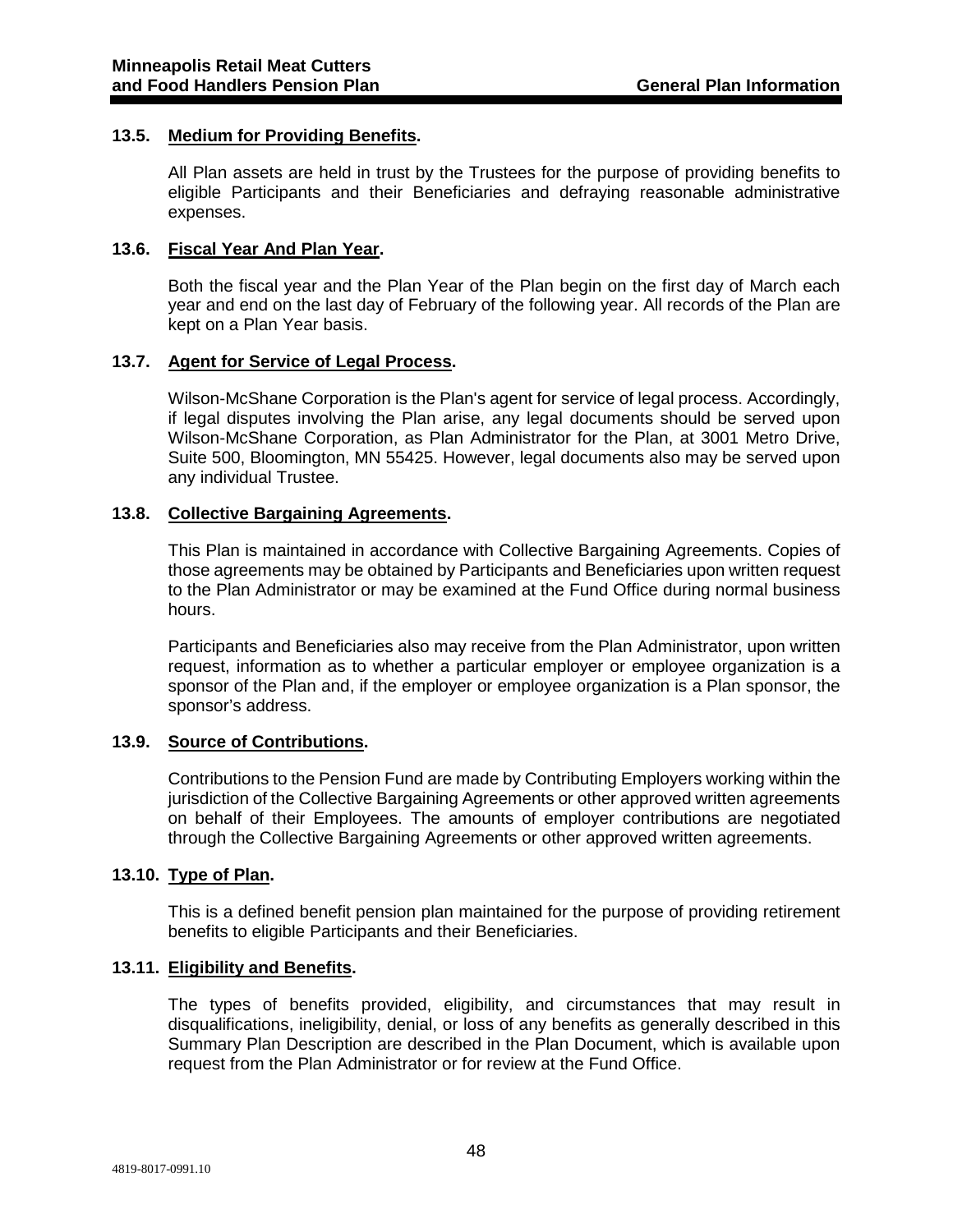#### **13.12. Pension Benefit Guaranty Corporation.**

Your retirement benefits under this multiemployer plan are insured by the Pension Benefit Guaranty Corporation ("PBGC"), a federal insurance agency. A multiemployer plan is a collectively bargained pension arrangement involving two or more unrelated employers, usually in a common industry.

Under the multiemployer plan program, the PBGC provides financial assistance through loans to plans that are insolvent. A multiemployer plan is considered insolvent if the plan is unable to pay benefits (at least equal to the PBGC's guaranteed benefit limit) when due.

The maximum benefit the PBGC guarantees is set by law. Under the multiemployer plan program, the PBGC guarantee equals a participant's years of service multiplied by 100% of the first \$11 of the monthly benefit accrual rate and 75% of the next \$33. The PBGC's maximum guarantee limit is \$35.75 per month times a participant's years of service. For example, the maximum annual guarantee for a retiree with 30 years of service would be \$12,870.

The PBGC guarantee generally covers normal and most early retirement benefits, disability benefits if you become disabled before the Plan becomes insolvent, and certain benefits for your survivors.

The PBGC guarantee generally does not cover benefits greater than the maximum guaranteed amount set by law, benefit increases and new benefits based on Plan provisions that have been in place for fewer than five years at the earlier of the date the Plan terminates or the date the Plan becomes insolvent, benefits that are not vested because you have not worked long enough, benefits for which you have not met all of the requirements at the time the Plan becomes insolvent, and non-pension benefits, such as health insurance, life insurance, certain death benefits, vacation pay, and severance pay.

For more information about the PBGC and the benefits it guarantees, ask the Plan Administrator or contact the PBGC's Technical Assistance Division, 1200 K Street, N.W., Suite 930, Washington, D.C. 20005-4026 or call (202) 326-4242 (not a toll-free number). TTY/TDD users may call the federal relay service toll-free at (800) 877-8339 and ask to be connected to (202) 326-2444. Additional information about the PBGC's pension insurance program is available through the PBGC's website: [http://www.pbgc.gov.](http://www.pbgc.gov/)

#### **13.13. Rights And Responsibilities.**

As someone who is a Participant in this Plan, you probably are aware of the fact that the benefits are paid in accordance with Plan provisions out of a trust fund, the Pension Fund, which is used solely for the purpose of paying those benefits to Participants and their Beneficiaries, as well as defraying reasonable costs of administering the Plan. If you have any questions or problems as to benefit payments, you have the right to get answers from the Trustees who administer the Plan.

Those rights are set forth in a federal law called the Employee Retirement Income Security Act of 1974 ("ERISA"). [Section 14 below](#page-59-0) (Your Rights Under ERISA) describes your rights in more detail.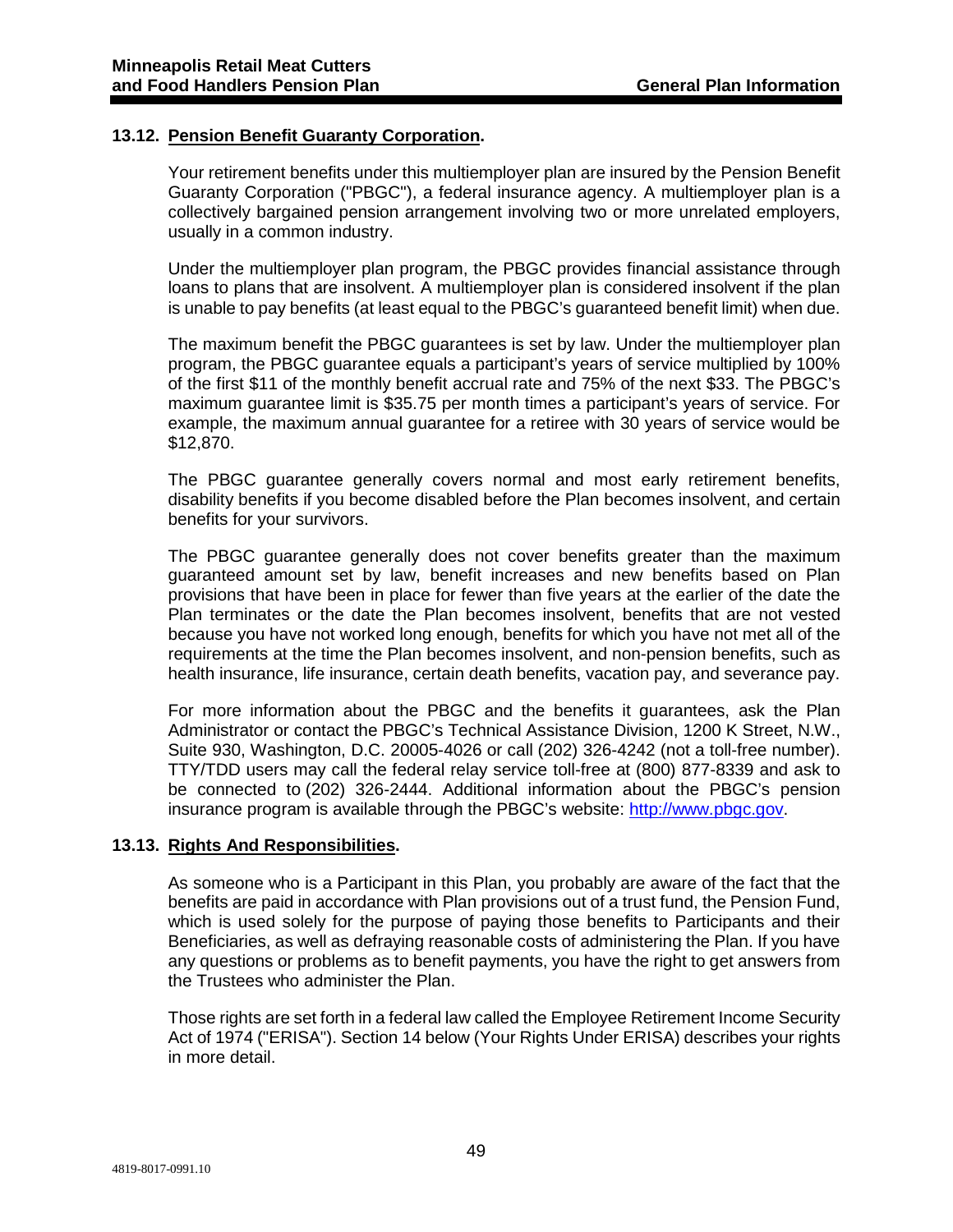#### **13.14. Amendment and Termination of the Plan.**

The Trustees have the right to amend this Plan from time to time subject to certain conditions specified in the Plan Document and the Trust Agreement.

Participants will be notified if any substantial provisions of the Plan are changed by amendment. Any amendments will be effective on the date specified by the Trustees.

The Trustees also have the right to terminate this Plan. Federal law establishes the procedures that must be followed when a plan is terminated.

Upon termination of the Plan, your accrued benefits as of the date of Plan termination will be fully (100%) vested. Plan assets will be allocated in the order set forth in the Trust Agreement to the extent assets are available to pay benefits to Participants and Beneficiaries.

#### **13.15. Trustee Authority.**

The Trustees have the authority to determine eligibility for benefits and construe the terms of the Plan Document, Summary Plan Description, Trust Agreement, and any other document relating to the Plan. The Trustees' interpretation of any provision of any such documents will be final and binding on all individuals dealing with the Plan or claiming a benefit under the Plan. If a decision of the Trustees is challenged in court, it is the intention of the Trustees that such decisions are to be upheld unless they are arbitrary and capricious.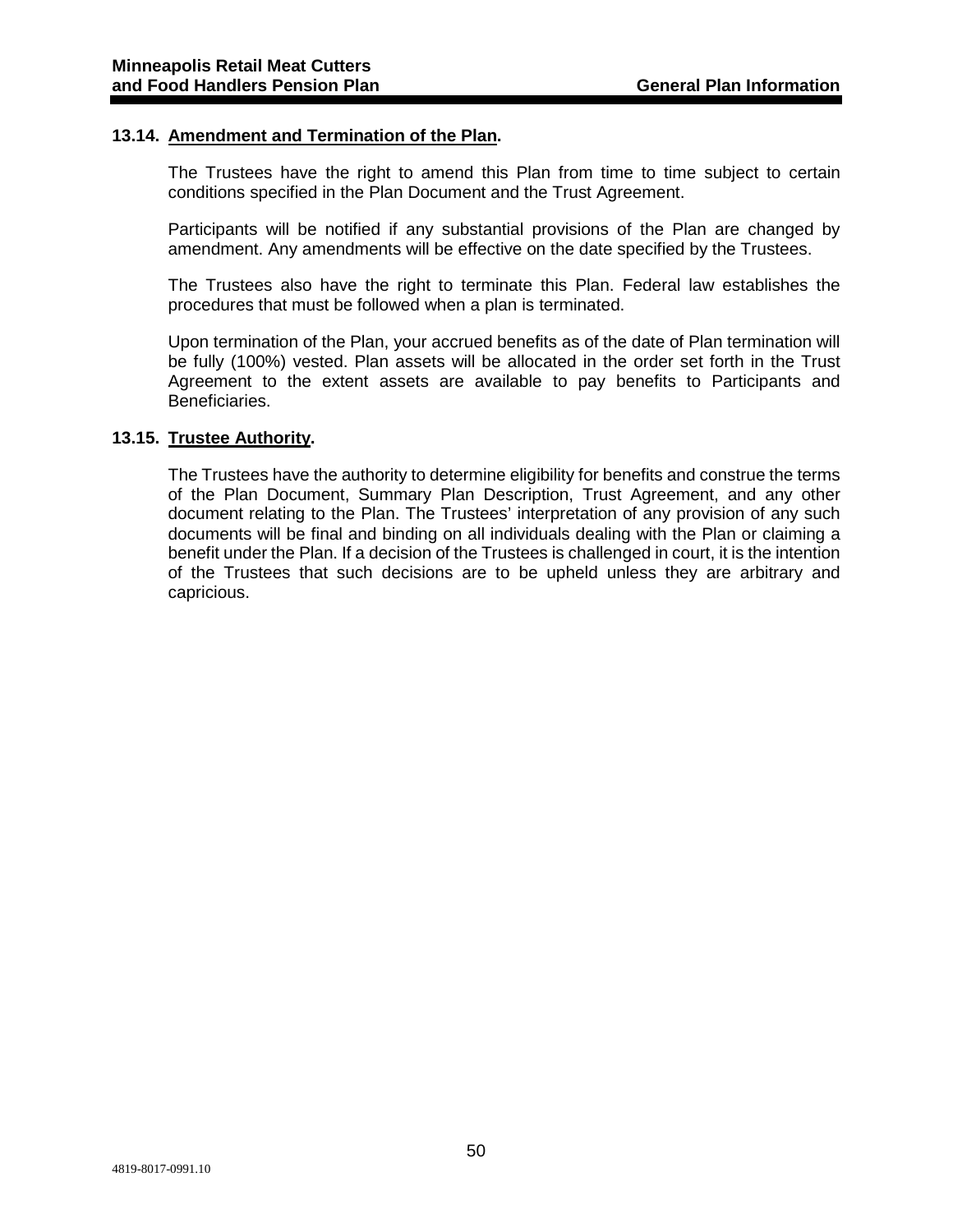#### **SECTION 14 YOUR RIGHTS UNDER ERISA**

<span id="page-59-0"></span>As a Participant in the Minneapolis Retail Meat Cutters and Food Handlers Pension Plan, you are entitled to certain rights and protections under the Employee Retirement Income Security Act of 1974 ("ERISA").

#### **14.1. Receive Information About Your Plan and Benefits.**

ERISA provides that all Plan Participants will be entitled to the following rights.

- A. You have the right to examine, without charge, at the Fund Office and at other specified locations, such as worksites and union halls, all documents governing the Plan, including insurance contracts and Collective Bargaining Agreements, and a copy of the latest annual report (Form 5500 Series) filed by the Plan with the U.S. Department of Labor and available at the Public Disclosure Room of the Employee Benefits Security Administration.
- B. You have the right to obtain, upon written request to the Plan Administrator, copies of documents governing the operation of the Plan, including insurance contracts and Collective Bargaining Agreements, and copies of the latest annual report (Form 5500 Series) and updated Summary Plan Description. The Plan Administrator may make a reasonable charge for the copies.
- C. You have the right to receive a summary of the Plan's annual financial report. The Plan Administrator is required by law to furnish each Participant with a copy of this summary annual report.
- D. You have the right to obtain a statement telling you whether you have a right to receive a retirement benefit at Normal Retirement Age (age 62) and if so, what your benefits would be at Normal Retirement Age if you stop working under the Plan now. If you do not have a right to a retirement benefit, the statement will tell you how many more years you have to work to get a right to a retirement benefit under the Plan. This statement must be requested in writing and is not required to be given more than once every 12 months. The Plan must provide the statement free of charge.

#### **14.2. Prudent Actions by Plan Fiduciaries.**

In addition to creating rights for Plan Participants, ERISA imposes duties upon the people who are responsible for the operation of this employee benefit plan. The people who operate the Plan, called "fiduciaries" of the Plan, have a duty to do so prudently and in the interest of you and other Plan Participants and Beneficiaries. No one, including your employer, your Union, or any other person may fire you or otherwise discriminate against you in any way to prevent you from obtaining a retirement benefit or exercising your rights under ERISA.

#### **14.3. Enforce Your Rights.**

If your claim for a retirement benefit is denied or ignored, in whole or in part, you have a right to know why this was done, to obtain copies of documents relating to the decision without charge, and to appeal any denial, all within certain time schedules.